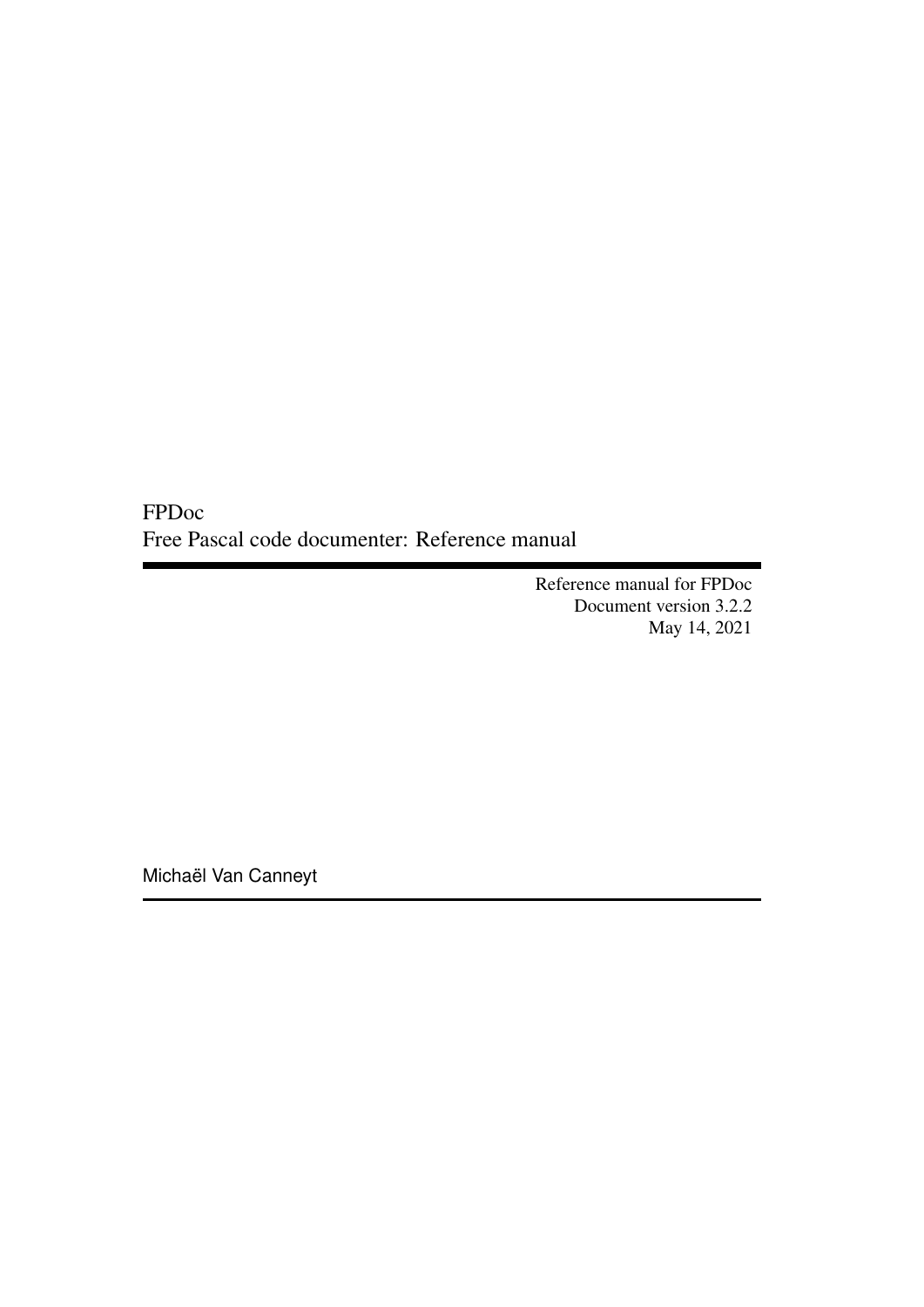# **Contents**

| $\mathbf{1}$   |     | <b>Introduction</b><br>5                   |
|----------------|-----|--------------------------------------------|
|                | 1.1 | 5                                          |
|                | 1.2 | 5                                          |
|                | 1.3 | 6                                          |
| $\overline{2}$ |     | <b>Compiling and Installing FPDOC</b><br>7 |
|                | 2.1 | $\tau$                                     |
|                | 2.2 | 7                                          |
| 3              |     | $\boldsymbol{9}$<br><b>FPDoc</b> usage     |
|                | 3.1 | 9<br>fpdoc                                 |
|                | 3.2 | 10                                         |
|                |     | 3.2.1<br>10                                |
|                |     | 3.2.2<br>10                                |
|                |     | 3.2.3<br>10                                |
|                |     | 3.2.4<br>11                                |
|                |     | 3.2.5<br>11                                |
|                |     | 3.2.6<br>11                                |
|                |     | 3.2.7<br>11                                |
|                |     | 3.2.8<br>11                                |
|                |     | 3.2.9<br>12                                |
|                |     | 12<br>3.2.10                               |
|                |     | 12<br>3.2.11                               |
|                |     | 12                                         |
|                |     | 12                                         |
|                |     | 13                                         |
|                |     | 13                                         |
|                |     | 13                                         |
|                |     | 13                                         |
|                |     | 13                                         |
|                |     | 14                                         |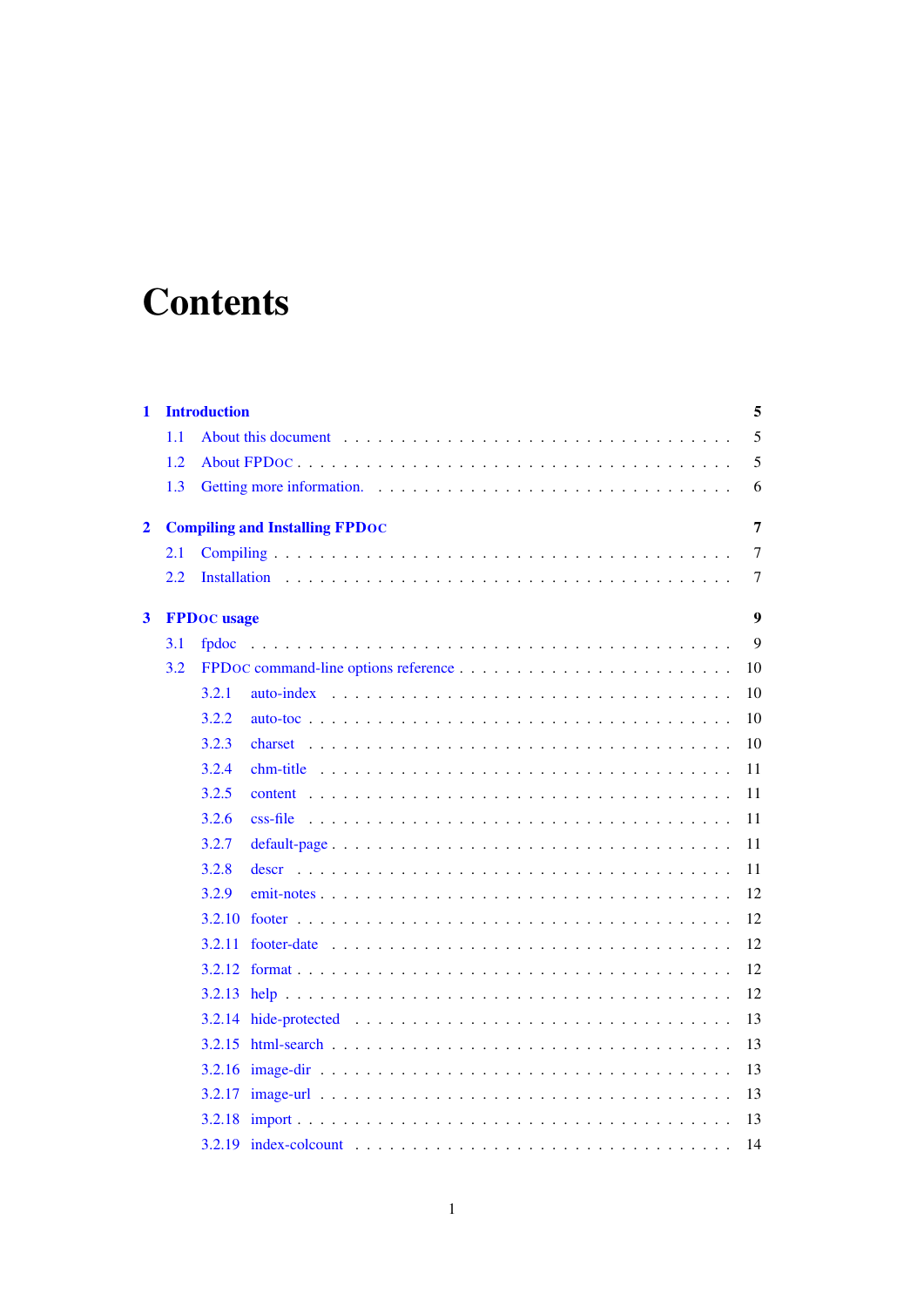|   |     |                                                                                                                 |  |  |  |  |  |  |  | 14 |
|---|-----|-----------------------------------------------------------------------------------------------------------------|--|--|--|--|--|--|--|----|
|   |     |                                                                                                                 |  |  |  |  |  |  |  | 14 |
|   |     |                                                                                                                 |  |  |  |  |  |  |  | 14 |
|   |     |                                                                                                                 |  |  |  |  |  |  |  | 15 |
|   |     |                                                                                                                 |  |  |  |  |  |  |  | 15 |
|   |     |                                                                                                                 |  |  |  |  |  |  |  | 15 |
|   |     |                                                                                                                 |  |  |  |  |  |  |  | 15 |
|   |     |                                                                                                                 |  |  |  |  |  |  |  | 16 |
|   |     |                                                                                                                 |  |  |  |  |  |  |  | 16 |
|   |     |                                                                                                                 |  |  |  |  |  |  |  | 16 |
|   |     |                                                                                                                 |  |  |  |  |  |  |  | 16 |
|   |     |                                                                                                                 |  |  |  |  |  |  |  | 16 |
|   |     |                                                                                                                 |  |  |  |  |  |  |  | 16 |
|   | 3.3 |                                                                                                                 |  |  |  |  |  |  |  | 16 |
|   |     | 3.3.1                                                                                                           |  |  |  |  |  |  |  | 16 |
|   | 3.4 |                                                                                                                 |  |  |  |  |  |  |  | 17 |
|   |     | 3.4.1                                                                                                           |  |  |  |  |  |  |  | 17 |
|   |     | 3.4.2                                                                                                           |  |  |  |  |  |  |  | 17 |
|   |     | 3.4.3                                                                                                           |  |  |  |  |  |  |  | 17 |
|   |     | 3.4.4                                                                                                           |  |  |  |  |  |  |  | 17 |
|   |     | 3.4.5                                                                                                           |  |  |  |  |  |  |  | 18 |
|   |     | 3.4.6                                                                                                           |  |  |  |  |  |  |  | 18 |
|   |     | 3.4.7                                                                                                           |  |  |  |  |  |  |  | 18 |
|   |     | 3.4.8<br>disable-see also $\ldots \ldots \ldots \ldots \ldots \ldots \ldots \ldots \ldots \ldots \ldots \ldots$ |  |  |  |  |  |  |  | 18 |
|   |     | 3.4.9                                                                                                           |  |  |  |  |  |  |  | 18 |
|   |     | 3.4.10                                                                                                          |  |  |  |  |  |  |  | 18 |
|   |     |                                                                                                                 |  |  |  |  |  |  |  | 18 |
|   |     |                                                                                                                 |  |  |  |  |  |  |  | 18 |
|   |     |                                                                                                                 |  |  |  |  |  |  |  | 19 |
|   |     |                                                                                                                 |  |  |  |  |  |  |  | 19 |
|   |     |                                                                                                                 |  |  |  |  |  |  |  | 19 |
|   |     |                                                                                                                 |  |  |  |  |  |  |  |    |
| 4 |     | The project file                                                                                                |  |  |  |  |  |  |  | 20 |
|   | 4.1 |                                                                                                                 |  |  |  |  |  |  |  | 20 |
|   | 4.2 |                                                                                                                 |  |  |  |  |  |  |  | 21 |
|   |     | 4.2.1<br>The options node $\ldots \ldots \ldots \ldots \ldots \ldots \ldots \ldots \ldots \ldots \ldots$        |  |  |  |  |  |  |  | 21 |
|   |     | 4.2.2<br>The option node $\ldots \ldots \ldots \ldots \ldots \ldots \ldots \ldots \ldots \ldots \ldots$         |  |  |  |  |  |  |  | 21 |
|   |     | 4.2.3                                                                                                           |  |  |  |  |  |  |  | 21 |
|   |     | 4.2.4                                                                                                           |  |  |  |  |  |  |  | 21 |
|   |     | 4.2.5<br>The units node $\ldots \ldots \ldots \ldots \ldots \ldots \ldots \ldots \ldots \ldots \ldots \ldots$   |  |  |  |  |  |  |  | 22 |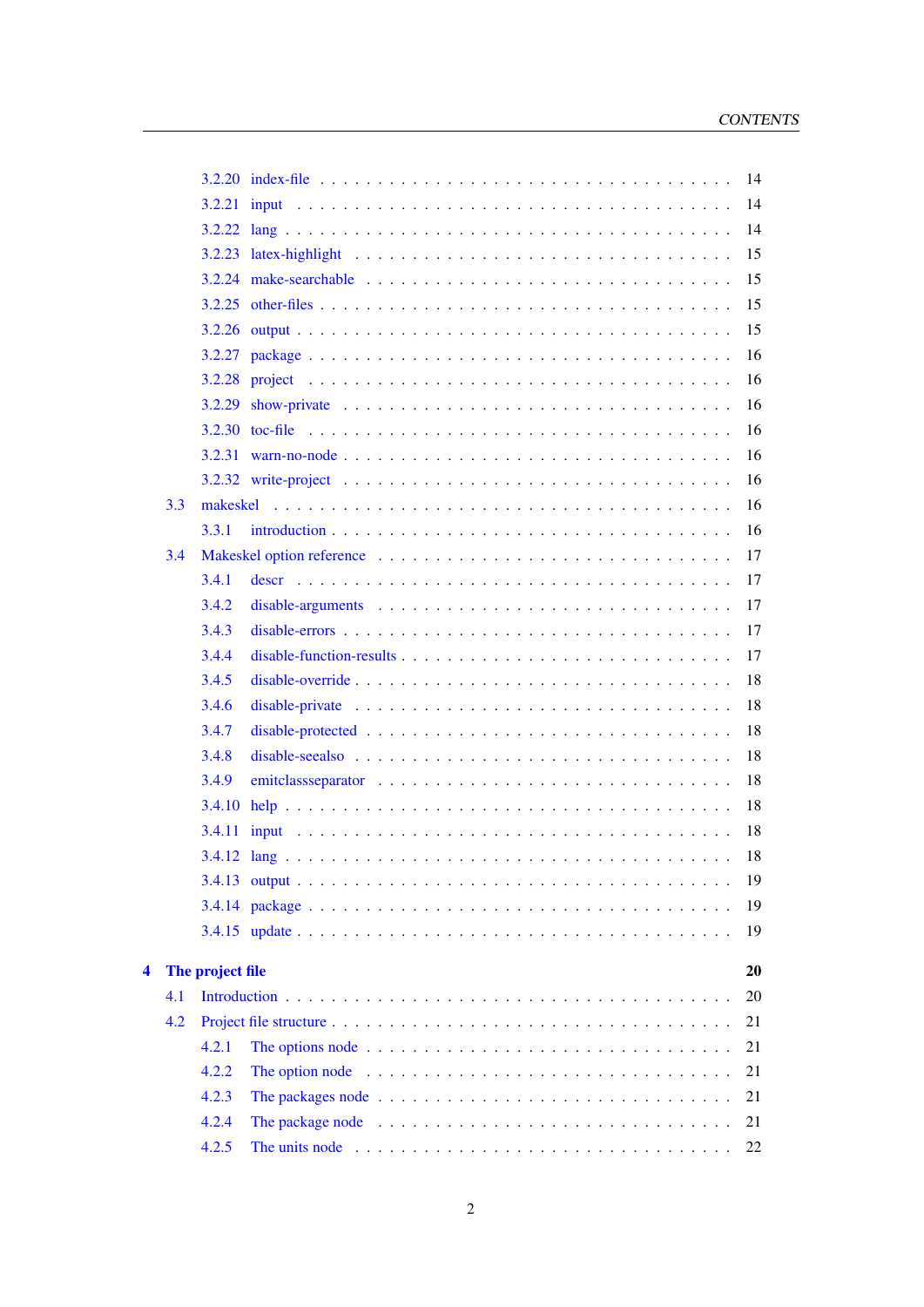|   |     | 4.2.6                |                                                                                                                      | 22 |
|---|-----|----------------------|----------------------------------------------------------------------------------------------------------------------|----|
|   |     | 4.2.7                | The descriptions node $\ldots \ldots \ldots \ldots \ldots \ldots \ldots \ldots \ldots \ldots$                        | 22 |
|   |     | 4.2.8                |                                                                                                                      | 22 |
|   |     | 4.2.9                |                                                                                                                      | 23 |
|   |     | 4.2.10               |                                                                                                                      | 23 |
| 5 |     | The description file |                                                                                                                      | 24 |
|   | 5.1 |                      |                                                                                                                      | 24 |
|   | 5.2 |                      |                                                                                                                      | 27 |
|   |     | 5.2.1                |                                                                                                                      | 27 |
|   |     | 5.2.2                |                                                                                                                      | 27 |
|   | 5.3 |                      |                                                                                                                      | 28 |
|   |     | 5.3.1                |                                                                                                                      | 28 |
|   |     | 5.3.2                |                                                                                                                      | 29 |
|   |     | 5.3.3                | $\mathbf{br}: Linebreak \dots \dots \dots \dots \dots \dots \dots \dots \dots \dots \dots \dots \dots \dots \dots$   | 30 |
|   |     | 5.3.4                |                                                                                                                      | 30 |
|   |     | 5.3.5                |                                                                                                                      | 30 |
|   |     | 5.3.6                |                                                                                                                      | 31 |
|   |     | 5.3.7                |                                                                                                                      | 31 |
|   |     | 5.3.8                |                                                                                                                      | 31 |
|   |     | 5.3.9                |                                                                                                                      | 32 |
|   |     |                      |                                                                                                                      | 32 |
|   |     |                      |                                                                                                                      | 33 |
|   |     |                      |                                                                                                                      | 33 |
|   |     |                      |                                                                                                                      | 33 |
|   |     |                      |                                                                                                                      | 33 |
|   |     |                      |                                                                                                                      | 33 |
|   |     |                      | 5.3.16 $\mathbf{img}$ : include image $\ldots \ldots \ldots \ldots \ldots \ldots \ldots \ldots \ldots \ldots$        | 34 |
|   |     |                      |                                                                                                                      | 34 |
|   |     |                      |                                                                                                                      | 34 |
|   |     |                      |                                                                                                                      | 35 |
|   |     |                      |                                                                                                                      | 35 |
|   |     |                      |                                                                                                                      | 36 |
|   |     |                      |                                                                                                                      | 36 |
|   |     |                      |                                                                                                                      | 37 |
|   |     |                      |                                                                                                                      | 37 |
|   |     |                      | 5.3.25 $pre: Insert text as-is  \dots \dots \dots \dots \dots \dots \dots \dots \dots \dots \dots \dots \dots \dots$ | 37 |
|   |     |                      |                                                                                                                      | 38 |
|   |     |                      |                                                                                                                      | 38 |
|   |     |                      |                                                                                                                      | 39 |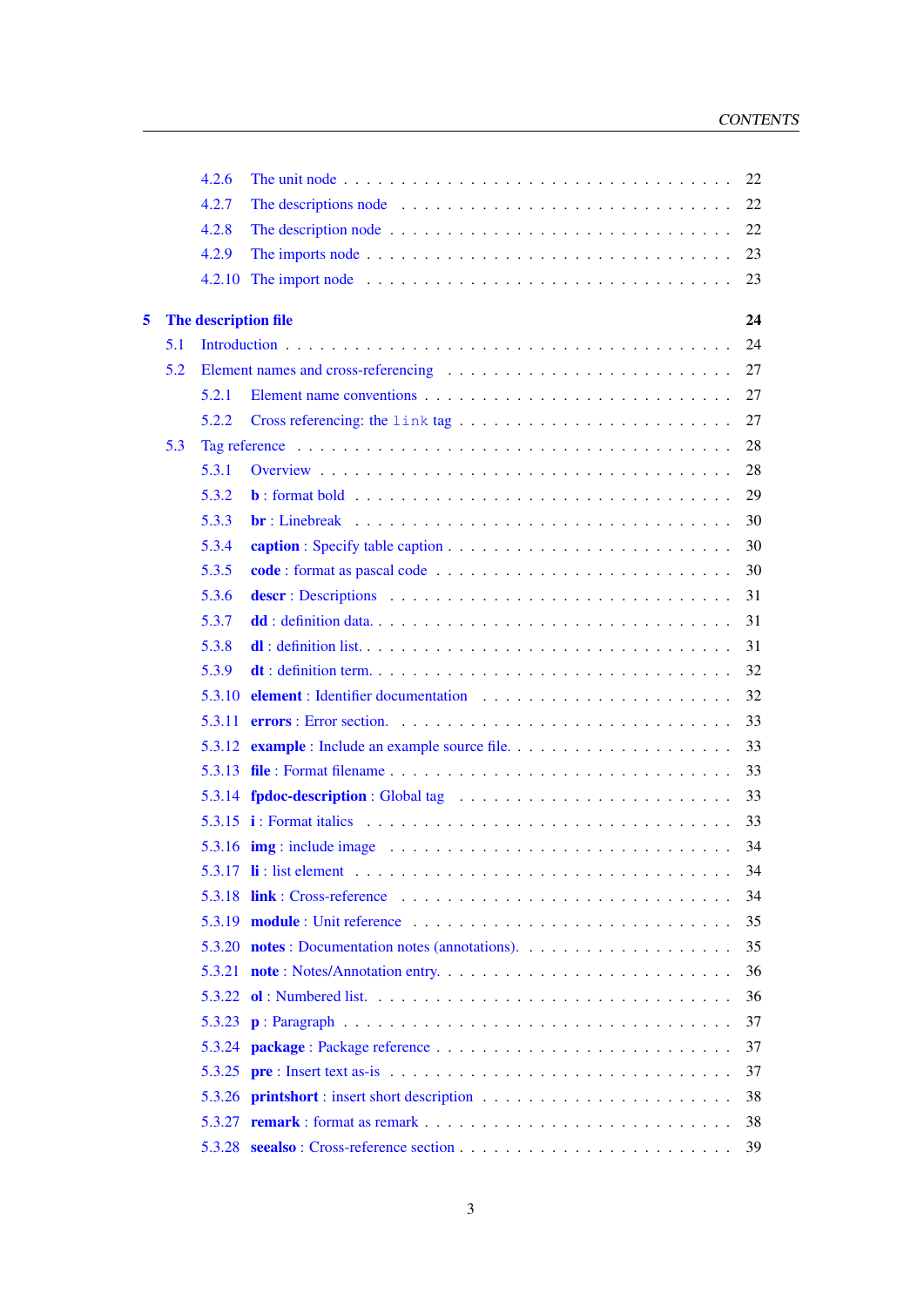|   |     |                                | 39 |
|---|-----|--------------------------------|----|
|   |     |                                |    |
|   |     |                                | 40 |
|   |     |                                |    |
|   |     |                                |    |
|   |     |                                | 41 |
|   |     |                                | 41 |
|   |     |                                | 42 |
|   |     |                                |    |
|   |     |                                |    |
| 6 |     | <b>Generated output files.</b> | 44 |
|   | 6.1 |                                | 44 |
|   | 6.2 |                                |    |
|   | 6.3 |                                |    |
|   | 6.4 |                                | 45 |
|   | 6.5 |                                | 46 |
|   | 6.6 |                                |    |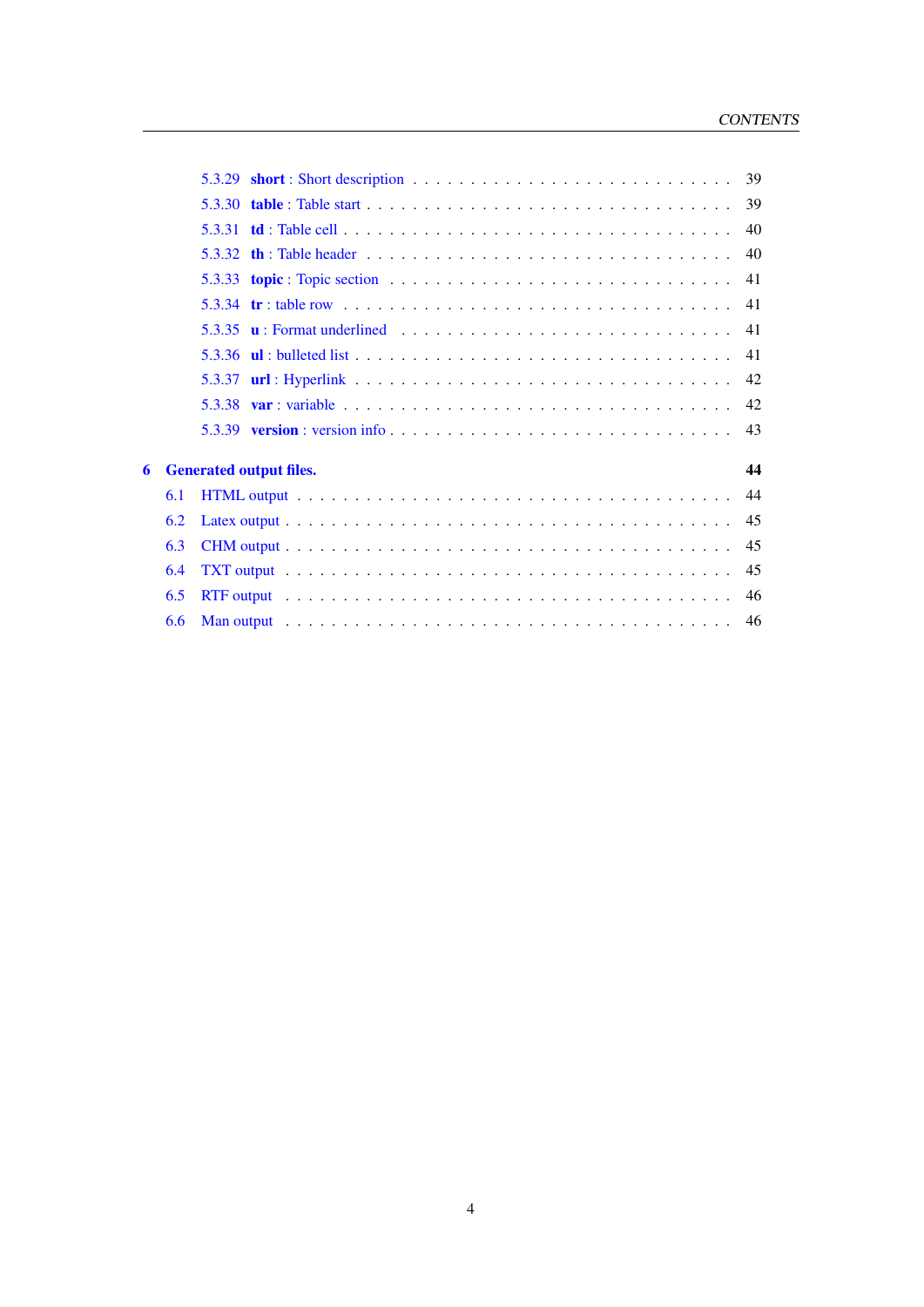# <span id="page-5-0"></span>Chapter 1

# Introduction

# <span id="page-5-1"></span>1.1 About this document

This is the reference manual for FPDOC, a free documentation tool for Pascal units. It describes the usage of FPDOC and how to write documentation with it.

It attempts to be complete, but the tool is under continuous development, and so there may be some slight differences between the documentation and the actual program. In case of discrepancy, the sources of the tool are the final reference. A README or CHANGES file may be provided, and can also give some hints as to things which have changed. In case of doubt, these files or the sources are authoritative.

# <span id="page-5-2"></span>1.2 About FPDOC

FPDOC is a tool that combines a Pascal unit file and a description file in XML format and produces reference documentation for the unit. The reference documentation contains documentation for all of the identifiers found in the unit's interface section. The documentation is fully cross-referenced, making it easy to navigate. It is also possible to refer to other documentation sets written with FPDOC, making it possible to maintain larger documentation sets for large projects.

Contrary to some other documentation techniques, FPDOC does not require the presence of formatted comments in the source code. It takes a source file and a documentation file (in XML format) and merges these two together to a full documentation of the source. This means that the code doesn't get obfuscated with large pieces of comment, making it hard to read and understand.

FPDOC is package-oriented, which means that it considers units as part of a package. Documentation for all units in a package can be generated in one run.

At the moment of writing, the documentation can be generated in the following formats:

HTML Plain HTML. Javascript is used to be able to show a small window with class properties or class methods, but the generated HTML will work without JavaScript as well. Style sheets are used to do the markup, so the output can be customised.

XHTML As HTML, but using a more strict syntax.

LaTeX LaTeX files, which can be used with the fpc.sty file which comes with the Free Pascal documentation. From this output, PDF documents can be generated, and with the use of latex2rtf, RTF or Winhelp files. Text files can also be generated.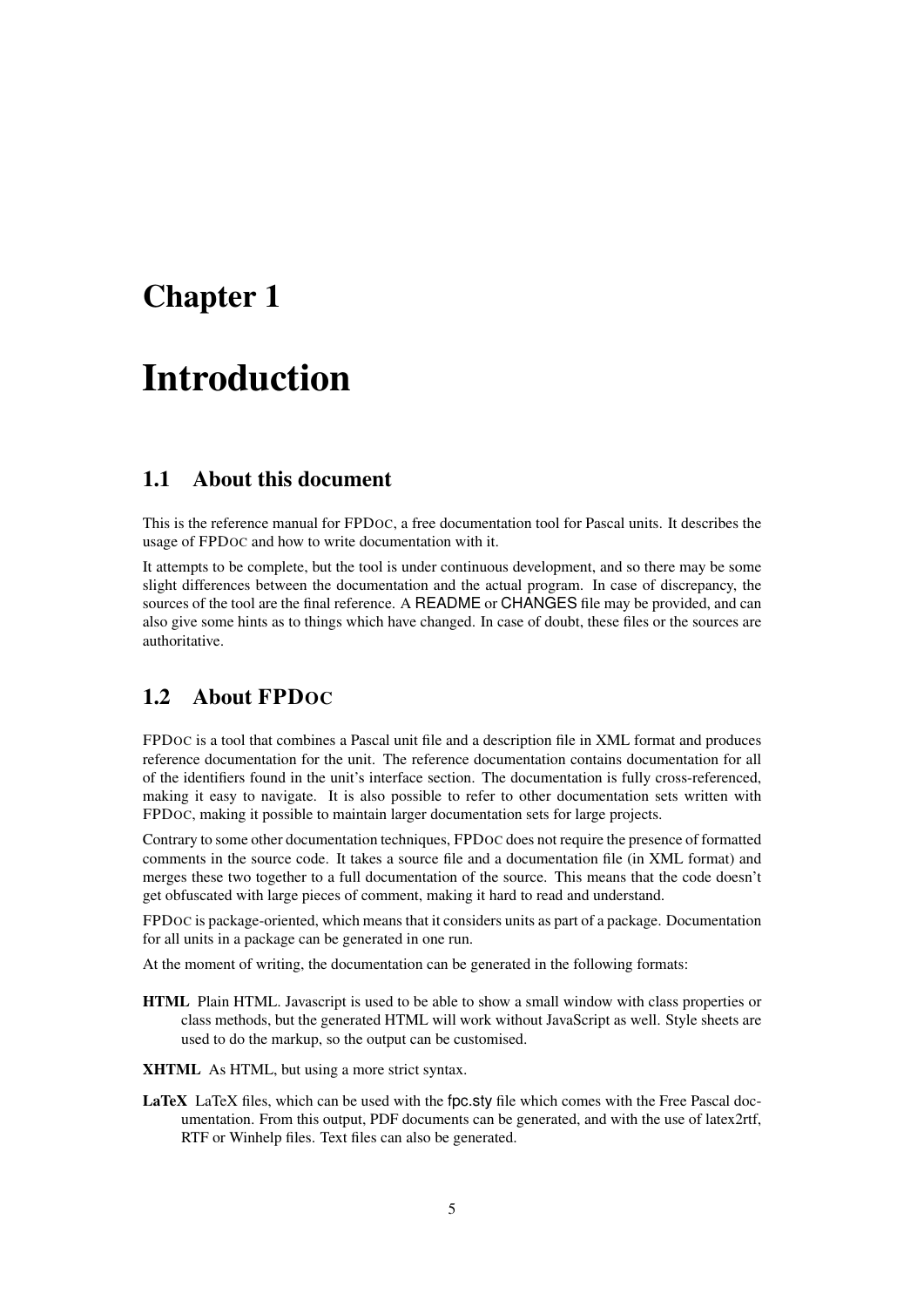- Text plain ascii text files. No cross-referencing exists. Other than that it resembles the LaTeX output in it's structure.
- Man Unix man pages. Each function/procedure/method identifier is a man page. Constants are on a separate page, as are types, variables and resourcestrings.
- CHM HTML files compressed into a .chm file using lzx compression.

RTF Linear RTF files.

Note that pascal program files cannot be parsed by fpdoc, it is therefor impossible to create documentation for a program. Only units are supported.

# <span id="page-6-0"></span>1.3 Getting more information.

If the documentation doesn't give an answer to your questions, you can obtain more information on the Internet, on the Free Pascal Website:

[http://www.freepascal.org/](http://www.freepascal.org)

It contains links to download all FPDOC related material.

Finally, if you think something should be added to this manual (entirely possible), please do not hesitate and contact me at [michael@freepascal.org.](mailto:michael@freepascal.org)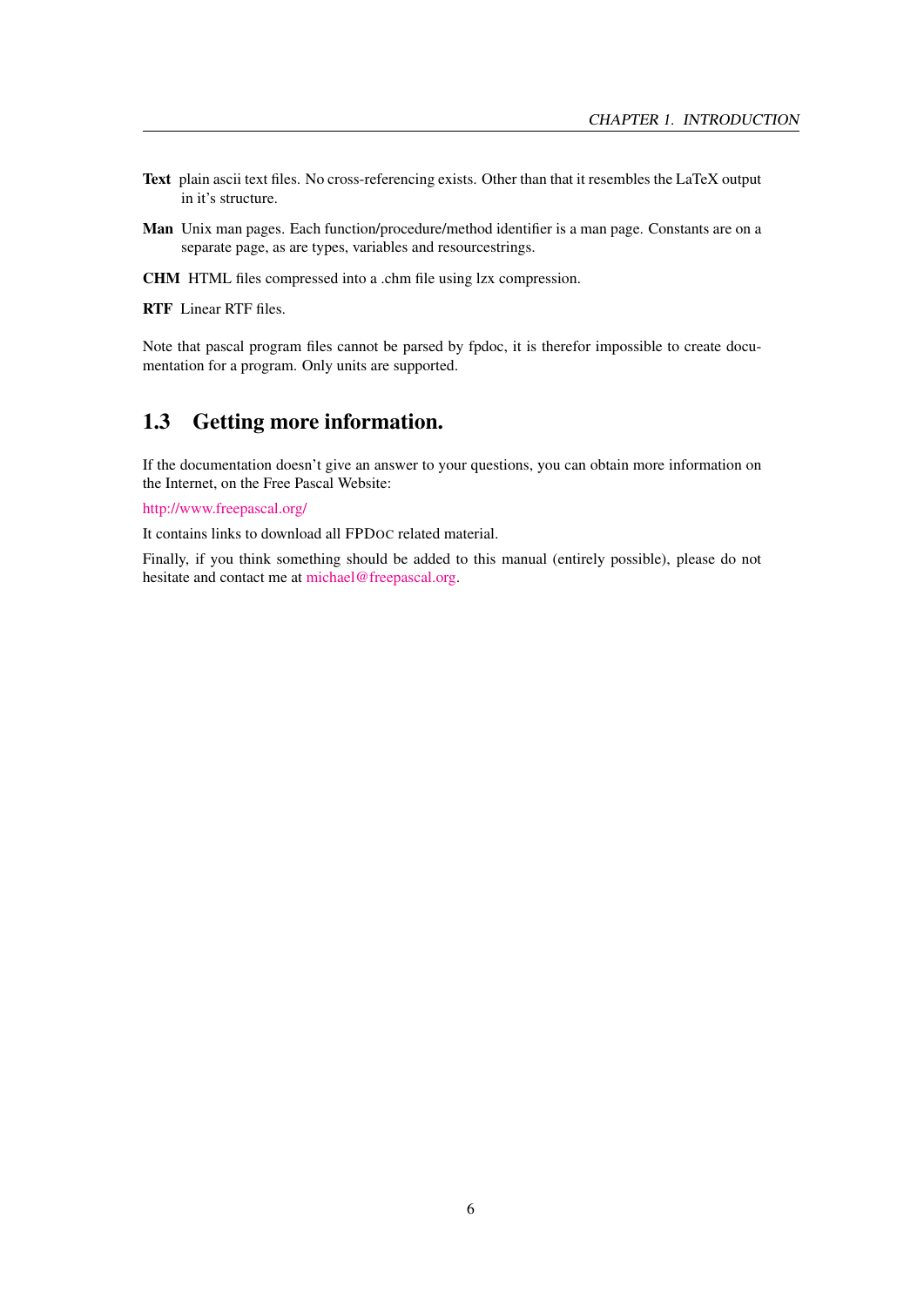# <span id="page-7-0"></span>Chapter 2

# Compiling and Installing FPDOC

# <span id="page-7-1"></span>2.1 Compiling

In order to compile FPDOC, the following things are needed:

- 1. The fpdoc sources. These can be downloaded from the FPDOC website.
- 2. The Free Pascal compiler sources. FPDOC uses the scanner from the Free Pascal compiler to scan the source file.
- 3. The FCL units (or their sources) should be installed.
- 4. fpcmake is needed to create the makefile for fpdoc. It comes with Free Pascal, so if Free Pascal is installed, there should be no problem.
- 5. To make new internationalisation support files, rstconv must be installed, and the GNU gettext package.

Links to download all these programs can be found on the FPDOC website.

When the fpdoc sources have been unzipped, the Makefile must be generated. Before generating the makefile, the location of the compiler source directory should be indicated. In the Makefile.fpc file, which has a windows ini file format, locate the fpcdir entry in the defaults section:

fpcdir=../..

and change it so it points to the top-level Free Pascal source directory.

After that, running fpcmake will produce the Makefile, and running make should produce 2 executables: fpdoc and makeskel.

# <span id="page-7-2"></span>2.2 Installation

When installing from sources, a simple

```
make install
cd intl
make install
```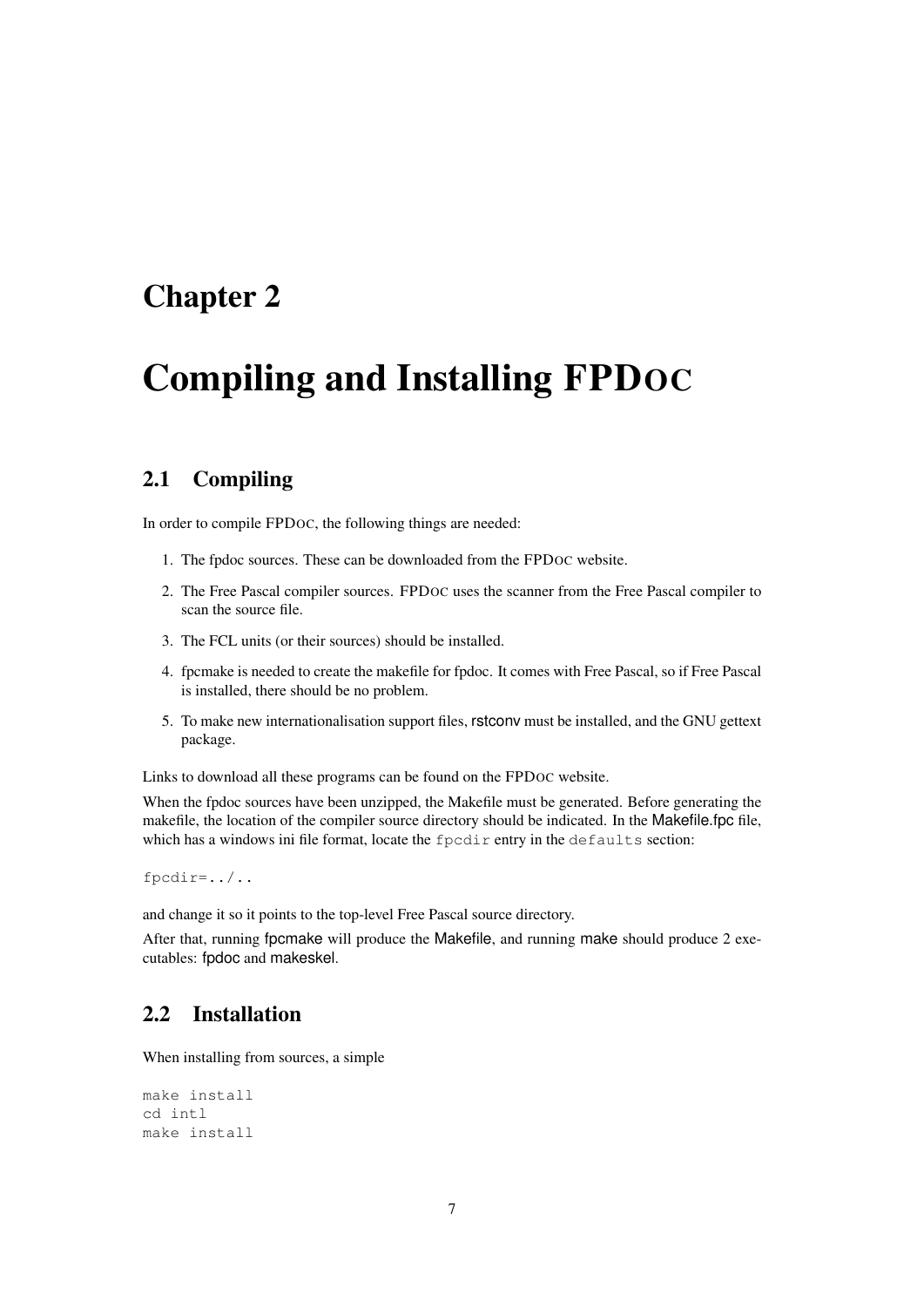should completely install the documentation tool.

When installing from a archive with the binaries, it should be sufficient to copy the binaries to a directory in the PATH.

To have fpdoc available in several languages, the language files should be installed in the following directory on Unix systems:

/usr/local/share/locale/XX/LC\_MESSAGES/

or

/usr/share/locale/XX/LC\_MESSAGES/

Depending on the setup. Here XX should be replaced by the locale identifier.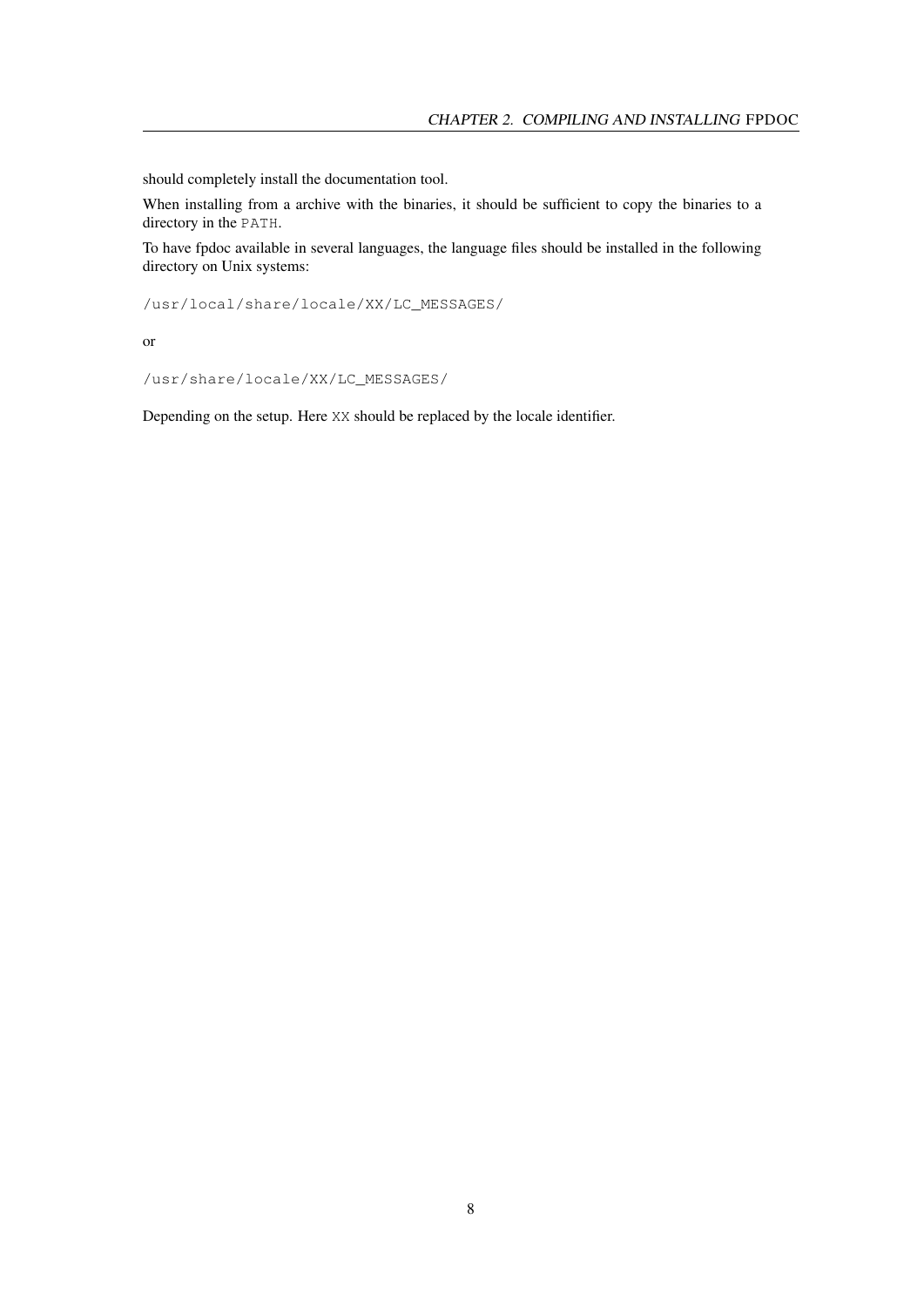# <span id="page-9-0"></span>Chapter 3

# FPDOC usage

# <span id="page-9-1"></span>3.1 fpdoc

Using FPDOC is quite simple. It takes some command-line options, and based on these options, creates documentation. The command-line options can be given as long or short options, as is common for most GNU programs.

In principle, only 2 command-line options are needed:

- package This specifies the name of the package for which documentation must be created. Exactly one package option can be specified.
- input The name of a unit file for which documentation should be generated. This can be a simple filename, but can also contain some syntax options as they could be given to the Free Pascal scanner. More than one input option can be given, and documentation will be generated for all specified input files.

Some examples:

fpdoc --package=fcl --input=crt.pp

This will scan the crt.pp file and generate documentation for it in a directory called fcl.

fpdoc --package=fcl --input='-I../inc -S2 -DDebug classes.pp'

This will scan the file classes.pp, with the DEBUG symbol defined, the scanner will look for include files in the ../inc directory, and OBJFPC-mode syntax will be accepted.

(for more information about these options, see the Free Pascal compiler user's guide)

With the above commands, a set of documentation files will be generated in HTML format (this is the standard). There will be no description of any of the identifiers found in the unit's interface section, but all identifiers declarations will be present in the documentation.

The actual documentation (i.e. the description of each of the identifiers) resides in a description file, which can be specified with the descr option:

fpdoc --package=fcl --descr=crt.xml --input=crt.pp

This will scan the crt.pp file and generate documentation for it, using the descriptions found in the filecrt.xml file. The documentation will be written in a directory called fcl.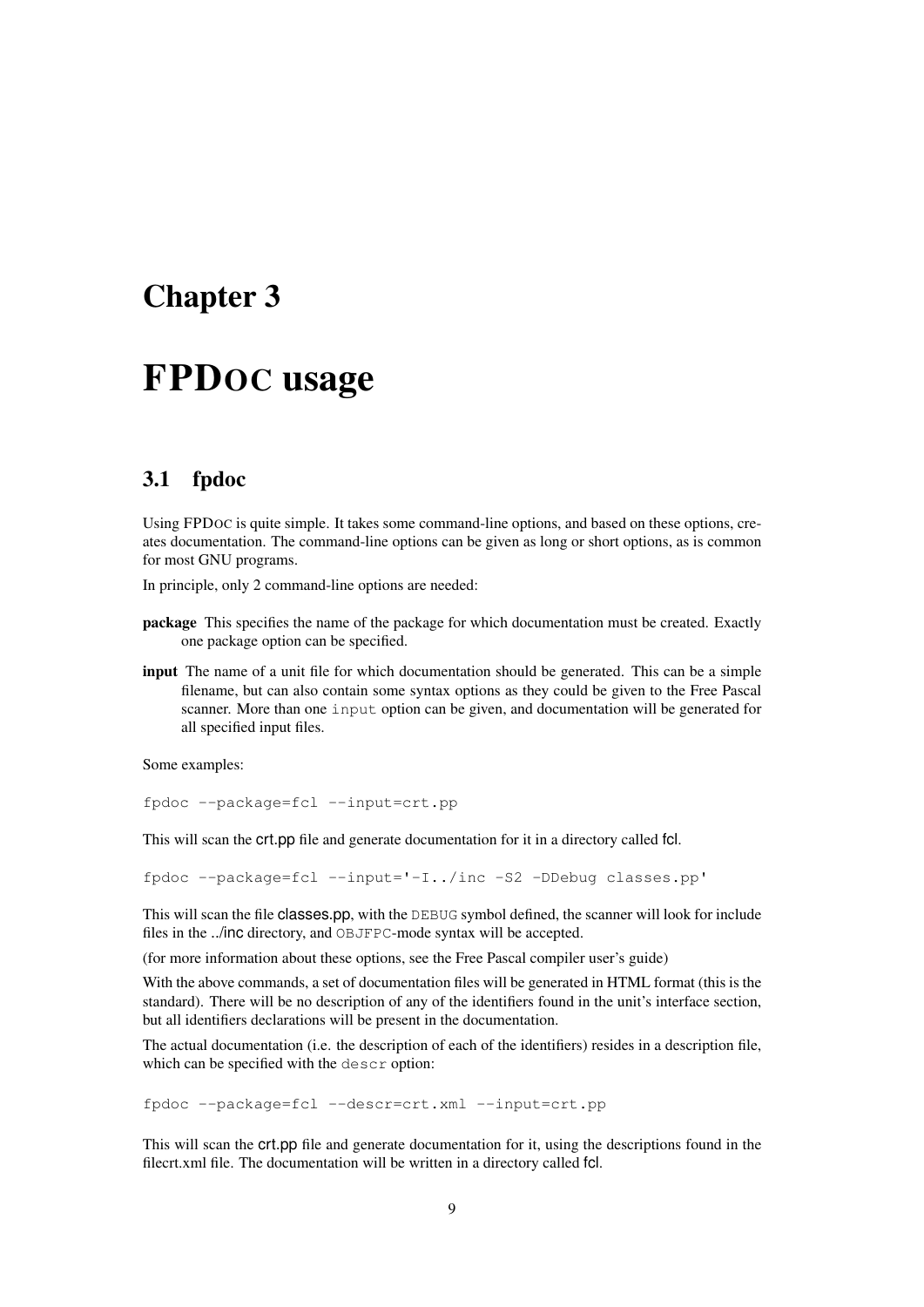```
fpdoc --package=fcl --descr=classes.xml \
      --input='-I../inc -S2 -DDebug classes.pp'
```
All options should be given on one line. This will scan the file classes.pp, with the DEBUG symbol defined, the scanner will look for include files in the ../inc directory, and OBJFPC-mode syntax will be accepted.

More than one input file or description file can be given:

```
fpdoc --package=fcl --descr=classes.xml --descr=process.xml \
      --input='-I../inc -S2 -DDebug classes.pp' \
     --input='-I../inc -S2 -DDebug process.pp'
```
Here, documentation will be generated for 2 units: classes and process

The format of the description file is discussed in the next chapter.

Other formats can be generated, such as latex:

```
fpdoc --format=latex --package=fcl \
      --descr=classes.xml --descr=process.xml\
      --input='-I../inc -S2 -DDebug classes.pp' \
      --input='-I../inc -S2 -DDebug process.pp'
```
This will generate a LaTeX file called fcl.tex, which contains the documentation of the units classes and process. The latex file contains no document preamble, it starts with a chapter command. It is meant to be included (using the LaTeX include command) in a latex document with a preamble.

The output of FPDOC can be further customised by several command-line options, which will be explained in the next section.

# <span id="page-10-0"></span>3.2 FPDOC command-line options reference

In this section all FPDOC command-line options are explained.

### <span id="page-10-1"></span>**3.2.1 auto-index**

This option generates an index of all the types including objects, classes, their methods and enums, sorted alphabetically. Methods of classes and objects will appear as subitems of their class. If used in combination with –index-file this option will be used instead. This option only applies to the chm backend.

### <span id="page-10-2"></span>**3.2.2 auto-toc**

This option generates a Table of Contents that displays all classes, objects and routines in several ways. If used in combination with –toc-file this option will be used instead. This option only applies to the chm backend.

# <span id="page-10-3"></span>**3.2.3 charset**

This option can be used to specify the character set to be used for the HTML backend. It is simply inserted in the HTML tree. The default character set is iso-8859-1

For example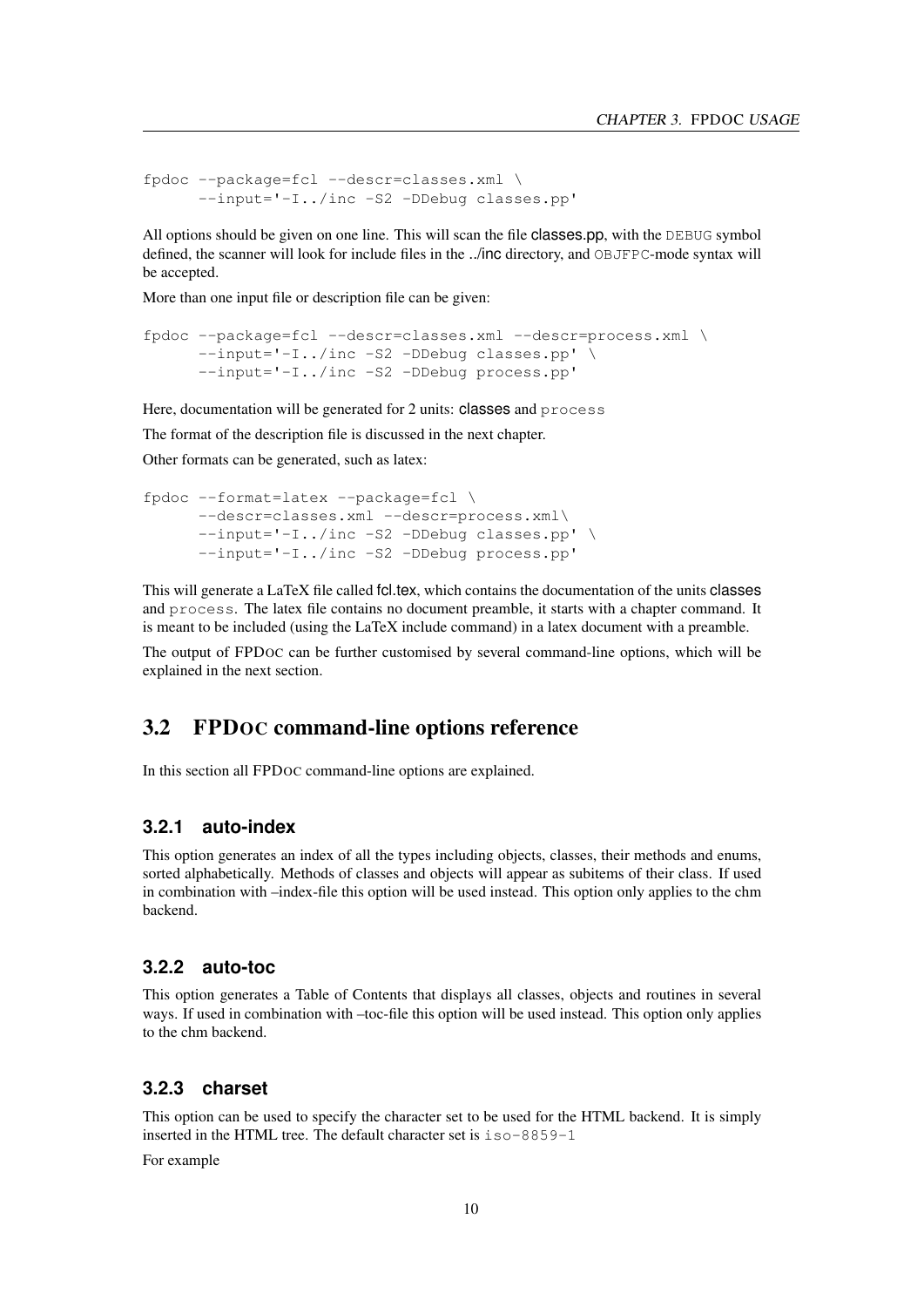```
--charset=UTF8
```
will result in an UTF8 specification of the *content* attribute of the meta tag in the generated HTML file:

<meta content="text/html; charset=UTF8" http-equiv="Content-Type">

#### <span id="page-11-0"></span>**3.2.4 chm-title**

This option is to specify a nicer title than the default title which is the same value as –package=value.

# <span id="page-11-1"></span>**3.2.5 content**

This option tells FPDOC to generate a content file. A content file contains a list of all the possible anchors (labels) in the generated documentation file, and can be used to create cross-links in documentation for units in other packages, using the counterpart of the content option, the import option (section [3.2.18,](#page-13-4) page [13\)](#page-13-4).

# <span id="page-11-2"></span>**3.2.6 css-file**

This option only applies to the chm backend. Use this option to set the css file used to style the html when the html is rendered by a viewer.

# <span id="page-11-3"></span>**3.2.7 default-page**

This option only applies to the chm backend. The default page to load when the chm is opened by a viewer. Using this option does not include a file but instead specifies a file you have included using –other-files. You only need to use this option if you have used the –other-files option and included a page you wish to use instead of the default page.

# <span id="page-11-4"></span>**3.2.8 descr**

This option specifies the name of a description file that contains the actual documentation for the unit. This option can be given several times, for several description files. The file will be searched relative to the current directory. No extension is added to the file, it should be a complete filename.

If the filename starts with an 'at' sign  $\mathcal{C}$ , then it is interpreted as a text file which contains a list of filenames, one per line. Each of these files will be added to the list of description files.

The nodes in the description files will be merged into one big tree. This means that the documentation can be divided over multiple files. When merging the description files, nodes that occur twice will end up only once in the big node tree: the last node will always be the node that ends up in the parse tree. This means that the order of the various input commands or the ordering of the files in the file list is important.

Examples:

--descr=crt.xml

will tell FPDOC to read documentation from  $crt.xml$ , while

--descr=@fcl.lst

will tell FPDOC to read filenames from fcl. lst; each of the filenames found in it will be added to the list of files to be scanned for descriptions.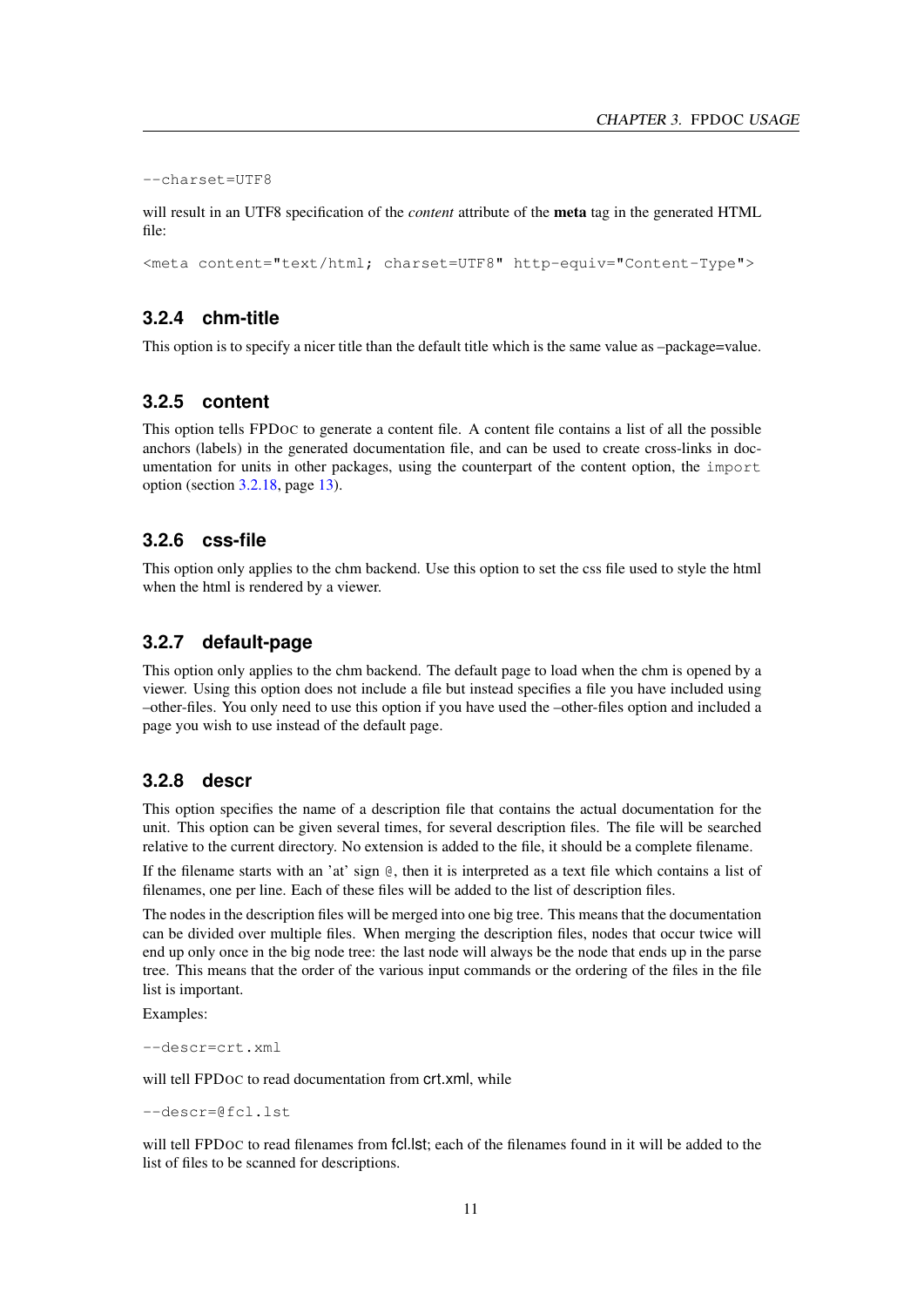#### <span id="page-12-0"></span>**3.2.9 emit-notes**

This option tells the documentation engine to include notes in the text. By default, notes are not included in the text as they serve as working notes for the documenter.

# <span id="page-12-1"></span>**3.2.10 footer**

This option tells the HTML engine to include the file indicated by this option as the footer of each generated HTML page. The file is assumed to contain a valid XHTML fragment. The contents of the file will be inserted in the HTML tree.

Example:

```
--footer=footer.xml
```
Where footer.xml contains for example:

```
\frac{1}{2}<i>Date generated : June 1, 2008</i>
```
This option is mutually exclusive with the footer-date option.

# <span id="page-12-2"></span>**3.2.11 footer-date**

This option tells the HTML engine to generate a footer for each page containing the current date. The optional format argument can be used to specify the format of the date. The format must be a formatting string as understood by the FormatDateTime function in the sysutils unit.

For example

--footer-date='mmm dd yyyy'

This option is mutually exclusive with the footer option.

# <span id="page-12-3"></span>**3.2.12 format**

Specifies the output format in which the documentation will be generated. Currently, the following formats are known:

htm Plain HTML with 8.3 conforming filenames.

html HTML with long filenames.

xhtml XHTML with long filenames.

latex LaTex, which uses the fpc.sty style used by the Free Pascal documentation.

xml-struct Structured XML.

chm Compressed HTML.

## <span id="page-12-4"></span>**3.2.13 help**

Gives a short copyright notice.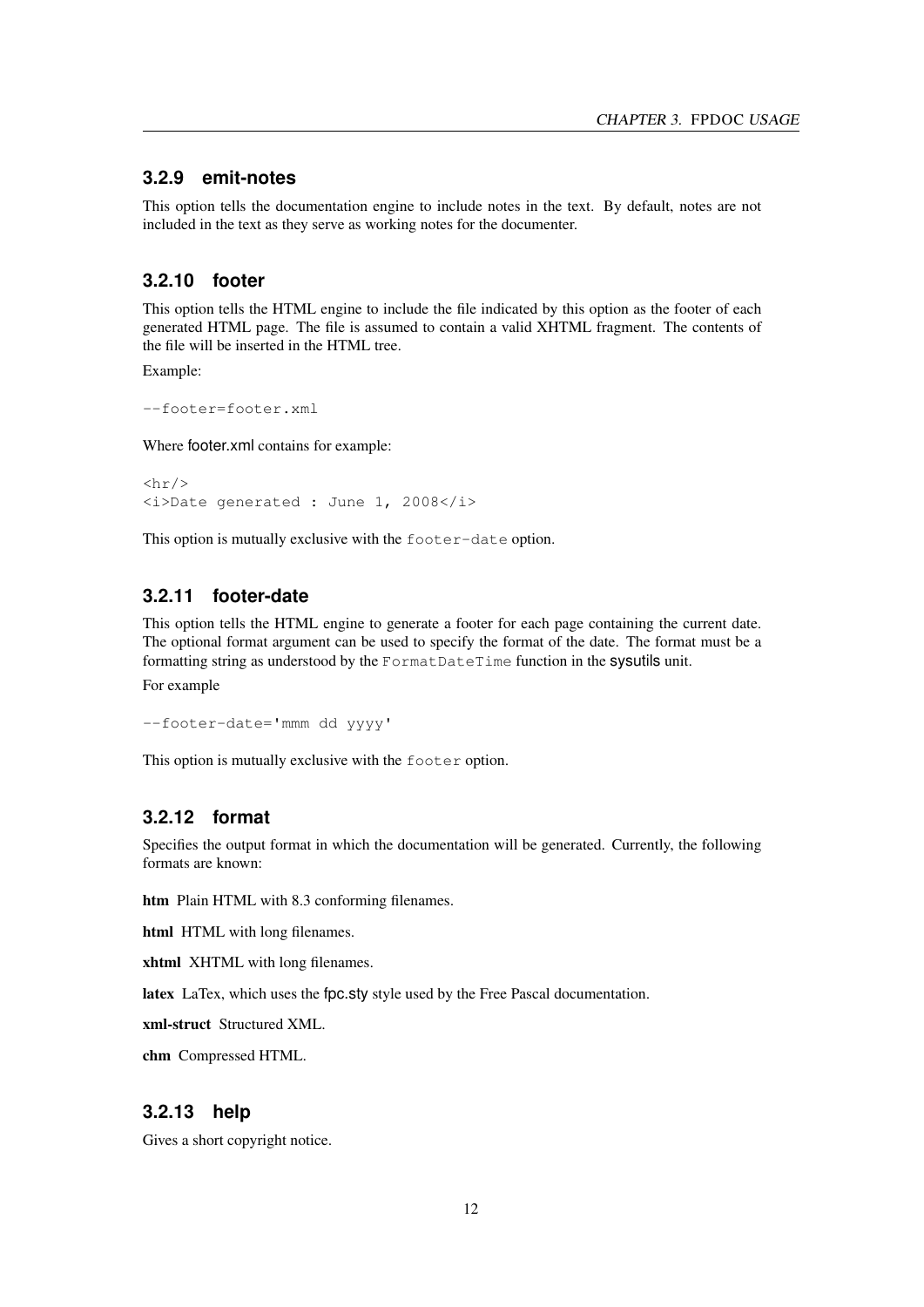## <span id="page-13-0"></span>**3.2.14 hide-protected**

By default, the documentation will include descriptions and listings of protected fields and methods in classes or objects. This option changes this behaviour; if it is specified, no documentation will be generated for these methods. Note that public methods or properties that refer to these protected methods will then have a dangling (i.e. unavailable) link.

### <span id="page-13-1"></span>**3.2.15 html-search**

This option can be used when generating HTML documentation, to specify an url that can be used to search in the generated documentation. The URL will be included in the header of each generated page with a Search caption. The option is ignored for non-html output formats.

FPDOC does not generate a search page, this should be made by some external tool. Only the url to such a page can be specified.

Example:

--html-search=../search.html

# <span id="page-13-2"></span>**3.2.16 image-dir**

This option tells the backend where the images are located. By default, a directory images is assumed. A path using forward slashes must be provided.

Example:

```
--image-dir=pictures/
```
#### <span id="page-13-3"></span>**3.2.17 image-url**

This option tells the HTML backend where the images are located: the argument must be an absolute URL. By default, the images are assumed to be in a images directory below the package directory. Note that the URL must be absolute, i.e. if it is provided, the link to the image will be composed from the argument of this option with the filename.

Example:

```
--image-url=http://www.mysite.org/docs/pictures/
```
# <span id="page-13-4"></span>**3.2.18 import**

Import a table of contents file, generated by FPDOC for another package with the content option (section [3.2.5,](#page-11-1) page [11\)](#page-11-1). This option can be used to refer to documentation nodes in documentation sets for other packages. The argument consists of two parts: a filename, and a link prefix.

The filename is the name of the file that will be imported. The link prefix is a prefix that will be made to each HTML link; this needs to be done to be able to place the files in different directories.

Example:

--import=../fcl.cnt,../fcl

This will read the file fcl.cnt in the parent directory. For HTML documentation, all links to items in the fcl.cnt file, the link will be prepended with ../fcl.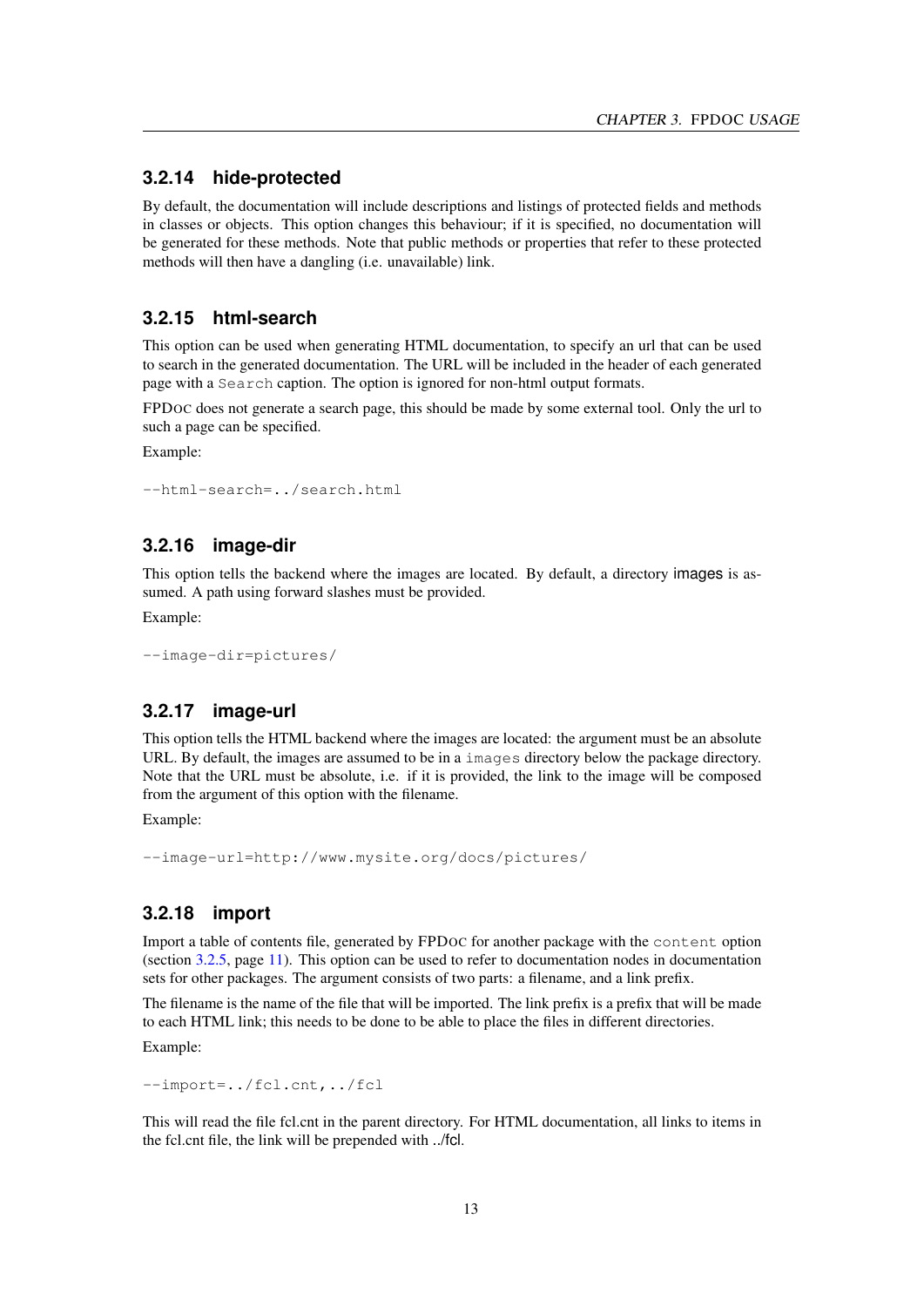This allows a setup where all packages have their own subdirectory of a common documentation directory, and all content files reside in the main documentation directory, as e.g. in the following directory tree:

```
/docs/fcl
     /fpdoc
     /fpgui
     /fpgfx
     /fpimg
```
The file fcl.cnt would reside in the docs directory. Similarly, for each package a contents file xxx.cnt could be places in that directory. Inside the subdirectory, commands as the above could be used to provide links to other documentation packages.

Example:

--import=../fcl.cnt,ms-its:fcl.chm::/

As in the previous example this will read the file fcl.cnt in the parent directory. But all links to items in the fcl.cnt file, will be prepended with ms-its:fcl.chm::/. This is how chm's are crosslinked.

Note that for Latex documentation, this option is ignored.

# <span id="page-14-0"></span>**3.2.19 index-colcount**

For the HTML backend, this option can be used to specify the number of columns that should be used when generating an identifier index page. By default, 3 columns are used.

Example:

--index-colcount=4

Will use 4 columns instead.

## <span id="page-14-1"></span>**3.2.20 index-file**

Use this option to specify a local file to include and use as the index. This file is in the sitemap format. You can use the unit chmsitemap in your programs to read and write this type of file. Usually this file ends with .hhk. This option only applies to the chm backend.

# <span id="page-14-2"></span>**3.2.21 input**

This option tells FPDOC what input file should be used. The argument can be just a filename, but can also be a complete compiler command-line with options that concern the scanning of the Pascal source: defines, include files, syntax options, as they would be specified to the Free Pascal compiler when compiling the file. If a complete command is used, then it should be enclosed in single or double quotes, so the shell will not break them in parts.

It is possible to specify multiple input commands; they will be treated one by one, and documentation will be generated for each of the processed files.

# <span id="page-14-3"></span>**3.2.22 lang**

Select the language for the generated documentation. This will change all header names to the equivalent in the specified language. The documentation itself will not be translated, only the captions and headers used in the text.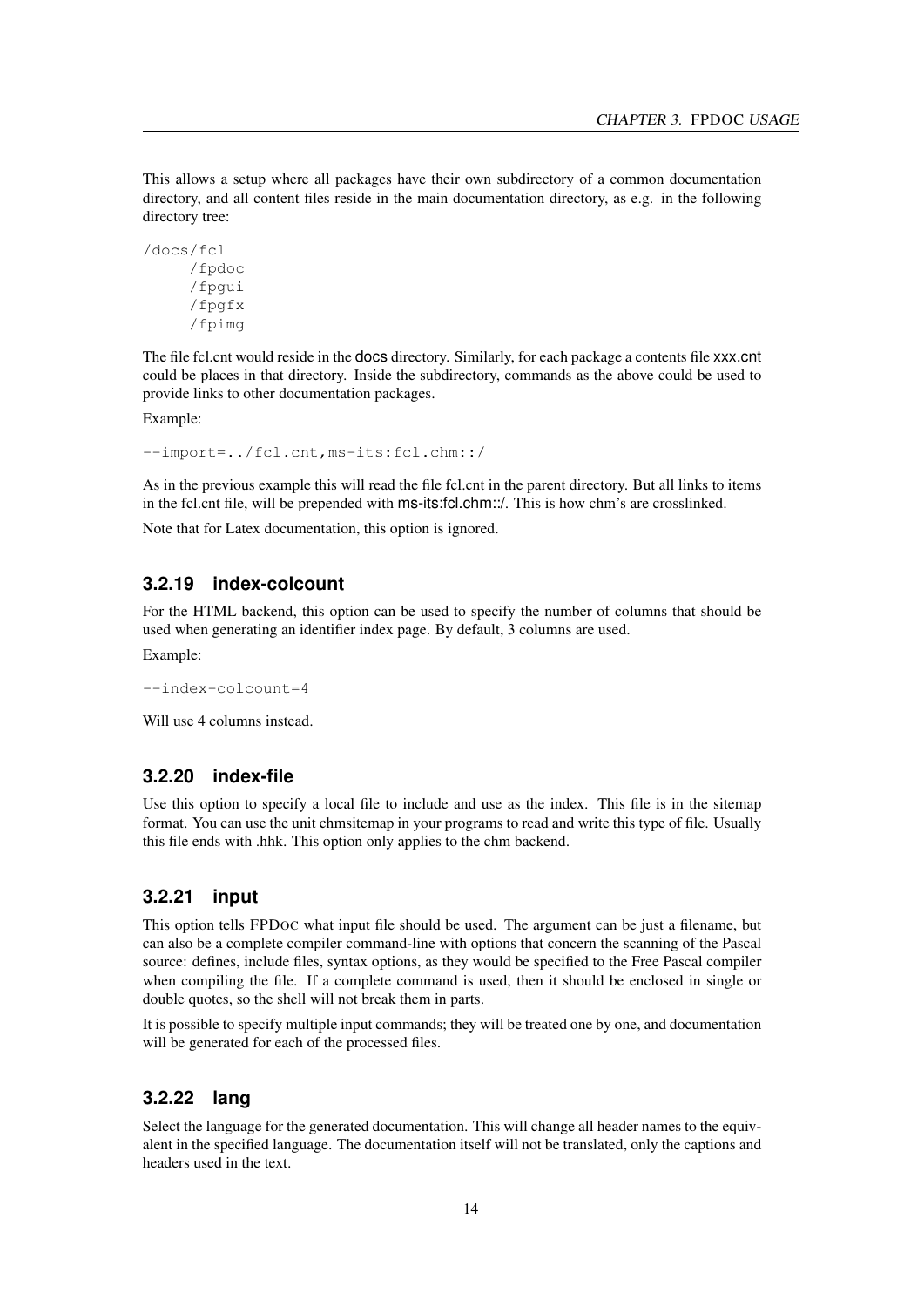Currently, valid choices are

de German.

fr French.

nl Dutch.

Example:

--lang=de

Will select German language for headers.

The language files should be installed correctly for this option to work. See the section on installing to check whether the languages are installed correctly.

# <span id="page-15-0"></span>**3.2.23 latex-highlight**

Switches on an internal latex syntax highlighter. This is not yet implemented. By default, syntax highlighting is provided by the syntax package that comes with Free Pascal.

#### <span id="page-15-1"></span>**3.2.24 make-searchable**

This option generates an index of all the \*.htm\* files added in the chm, including files added with the –other-files option so that a full text search is possible. This option only applies to the chm backend.

#### <span id="page-15-2"></span>**3.2.25 other-files**

This option specifies a text file with one filename per line to be included in the chm. You can include any type of file you want; it does not have to be a html file. For instance you can include images that you have linked to in the xml descr files. The files should be in a subfolder of the working directory and within their own folder to avoid naming conflicts with the auto generated files. This option only applies to the chm backend.

## <span id="page-15-3"></span>**3.2.26 output**

This option tells FPDOC where the output file should be generated. How this option is interpreted depends on the format that is used. For latex, this is interpreted as the filename for the tex file. For chm, this is interpreted as the output filename. For all other formats, this is interpreted as the directory where all documentation files will be written. The directory will be created if it does not yet exist.

The filename or directory name is interpreted as relative to the current directory.

Example:

--format=html --output=docs/classes

will generate HTML documentation in the directory **docs/classes**.

--format=latex --output=docs/classes.tex

will generate latex documentation in the file docs/classes.

--format=chm --output=docs.chm

will generate chm documentation in the file docs.chm.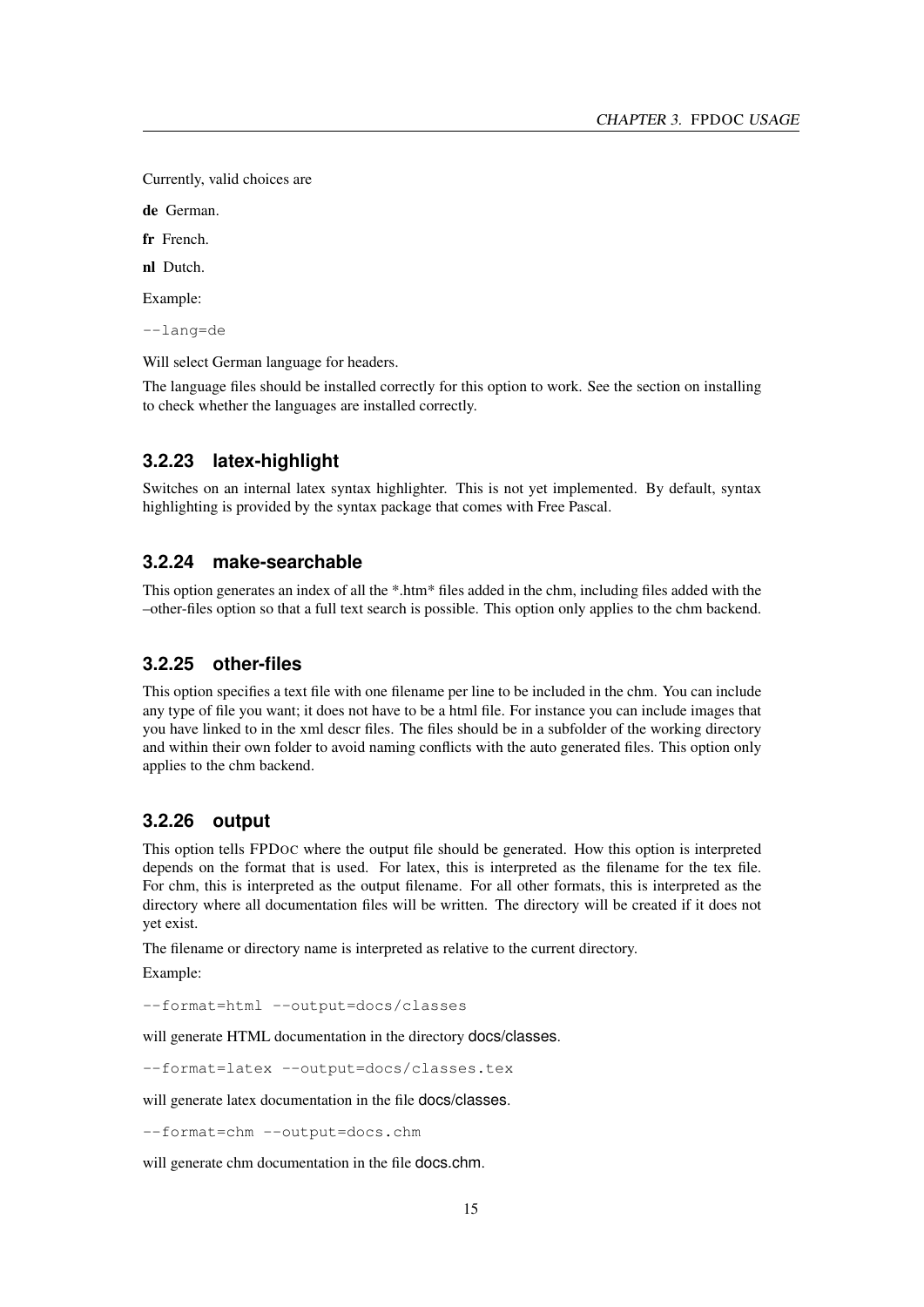## <span id="page-16-0"></span>**3.2.27 package**

This option specifies the name of the package to be used. The package name will also be used as a default for the output option (section [3.2.26,](#page-15-3) page [15\)](#page-15-3).

Note that if a project file is specified with multiple packages, this option will be used to select the package for which to produce documentation.

# <span id="page-16-1"></span>**3.2.28 project**

FPDOC can work with a project file. This is an XML file which can contain specifies global options, and which contains the definition for one or more packages, for which it lists input files and description files etc. The project file is described in more detail in chapter [4,](#page-20-0) page [20.](#page-20-0)

This option expects an argument, the name of the project file to use.

Example:

```
fpdoc --project=rtl-project.xml --format=html --package=rtl
```
### <span id="page-16-2"></span>**3.2.29 show-private**

By default, no documentation is generated for private methods or fields of classes or objects. This option causes FPDOC to generate documentation for these methods and fields as well.

#### <span id="page-16-3"></span>**3.2.30 toc-file**

Use this option to specify a local file to include as Table of Contents. The table of contents is in the sitemap format and usually ends in .hhc. You can use the unit chmsitemap in your programs to read and write files of this type. This option only applies to the chm backend of FPDOC.

# <span id="page-16-4"></span>**3.2.31 warn-no-node**

If this option is given, then fpdoc will emit a warning if it cannot find a documentation node for some identifier. This can be used to see whether the description files are up-to-date, or whether they must be updated.

#### <span id="page-16-5"></span>**3.2.32 write-project**

FPDOC can create a project file based on all options given on the command line. For more information about the project file, chapter [4,](#page-20-0) page [20.](#page-20-0)

This option expects an argument, the name of the project file to write.

Example:

```
fpdoc --write-project=rtl-project.xml --format=html --package=rtl
--input=file.pp --descr=file.xml
```
# <span id="page-16-6"></span>3.3 makeskel

# <span id="page-16-7"></span>**3.3.1 introduction**

The makeskel tool can be used to generate an empty description file for a unit. The description file will contain an element node for each identifier in the interface section of the Pascal unit.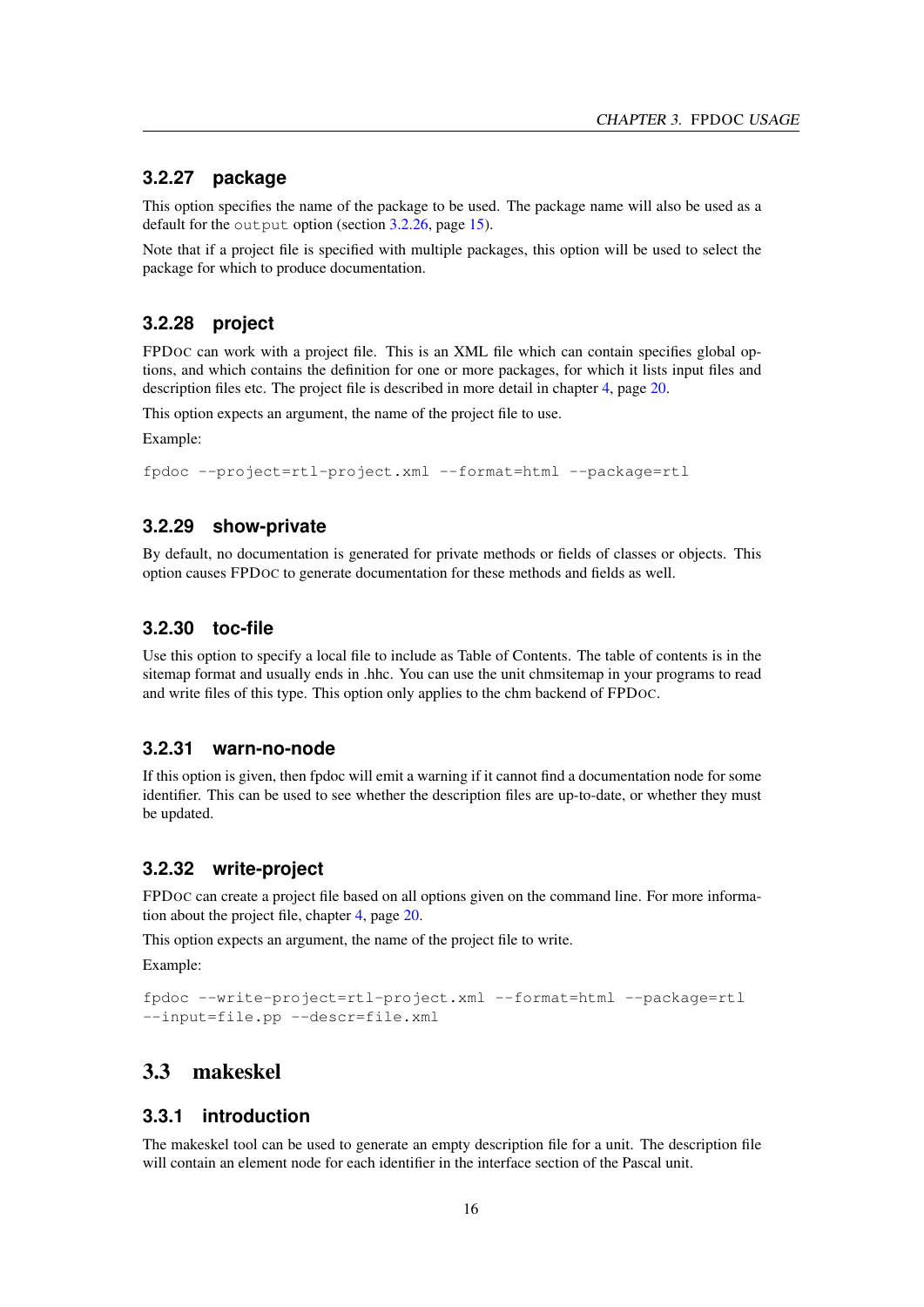It's usage is quite straightforward: the name of an input file (one or more) must be specified (as for FPDOC), an output file, and the name of a package:

makeskel --package=rtl --input=crt.pp --output=crt.xml

This will read the file crt.pp and will create a file crt.xml which contains empty nodes for all identifiers found in crt.pp, all in a package named  $rtl$ .

The input option can be given more than once, as for the **fpdoc** command:

makeskel --input='-Sn system.pp' --input=crt.pp --output=rtl.xml

As can be seen, the input option can contain some compiler options, as is the case for FPDOC. The above command will process the files system.pp and  $\text{crt}$ .pp, and will create element tags for the identifiers in both units in the file  $rtl$ . xml.

The output of makeskel is a valid, empty description file. It will contain a **module** tag for each unit specified, and each module will have element tags for each identifier in the unit.

Each element tag will by default contain short, descr, errors and seealso tags, but this can be customised.

# <span id="page-17-0"></span>3.4 Makeskel option reference

The output of makeskel can be customised using several options, which are discussed below.

# <span id="page-17-1"></span>**3.4.1 descr**

When in update mode (section [3.4.15,](#page-19-2) page [19\)](#page-19-2), this option can be used to add an existing documentation file, as for fpdoc. Nodes that are already in one of the existing documentation files will not be written to the output file.

#### <span id="page-17-2"></span>**3.4.2 disable-arguments**

By default, for each function or procedure argument, a element tag will be generated. This option disables this behaviour: no element tags will be generated for procedure and function arguments.

## <span id="page-17-3"></span>**3.4.3 disable-errors**

If this option is specified, no errors tag will be generated in the element nodes. By default all element tags contain a errors node.

The **errors** tag is ignored when it is not needed; Normally, an **errors** tag is only needed for procedure and function elements.

# <span id="page-17-4"></span>**3.4.4 disable-function-results**

If this option is specified, then no element tag will be generated for function results. By default, makeskel will generate a result node for each function in the interface section. The result node is used in the documentation to document the return value of the function under a separate heading in the documentation page. Specifying this option suppresses the generation of the element tag for the function result.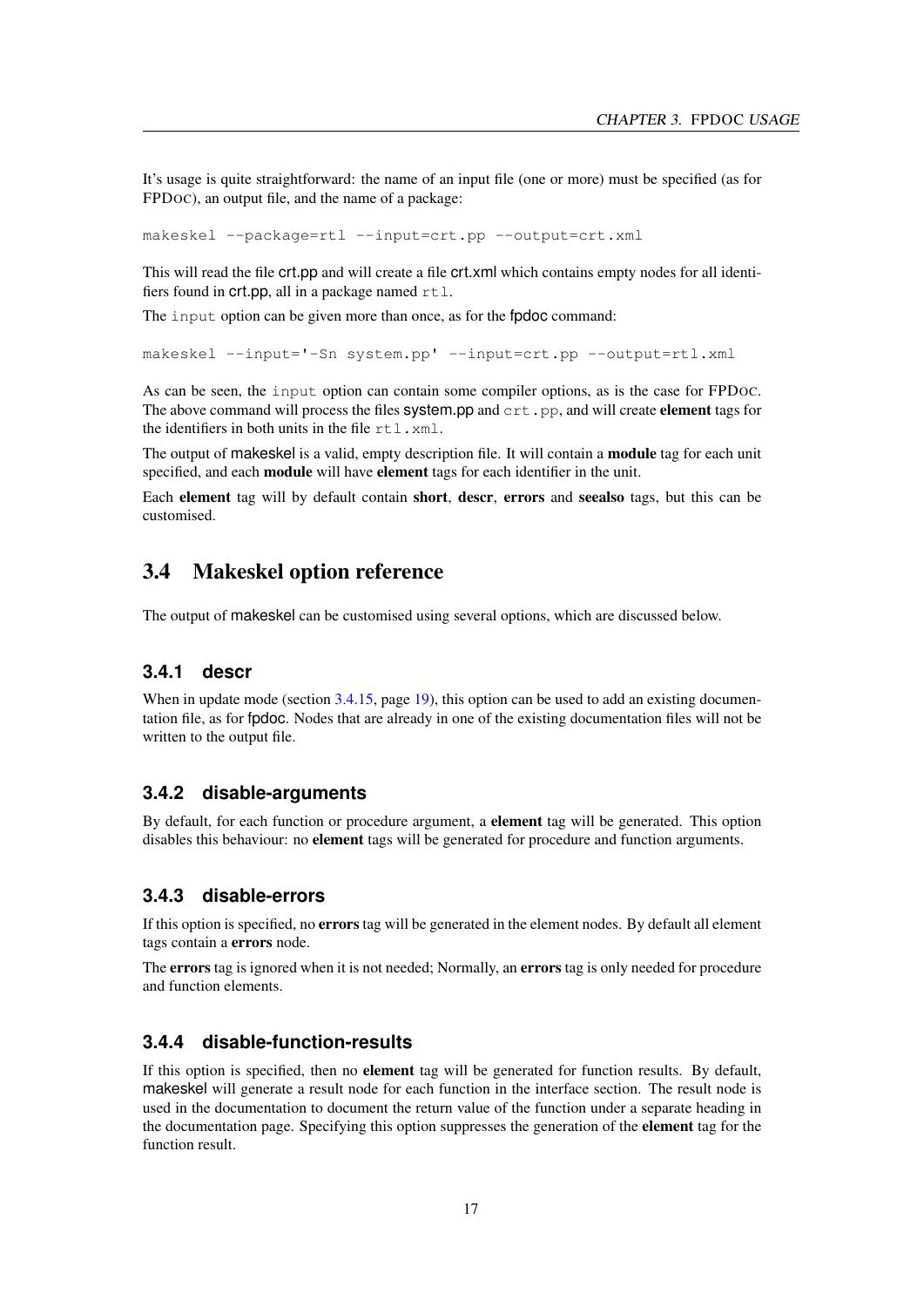# <span id="page-18-0"></span>**3.4.5 disable-override**

If this option is specified, then no element tags will be generated for methods that override a method in a parent class. This means that the fpdoc engine will refer to the parent implementation for the documentation of the inherited method (provided it can find a parent implementation).

# <span id="page-18-1"></span>**3.4.6 disable-private**

If this option is specified, then no element tags will be generated for private methods or fields of classes or objects. The default behavior is to generate nodes for private methods or fields. It can be used to generate a skeleton for end-user and developer documentation.

# <span id="page-18-2"></span>**3.4.7 disable-protected**

If this option is specified, then no element tags will be generated for protected and private methods or fields of classes or objects. The default is to generate nodes for protected methods or fields. If this option is given, the option -disable-private is implied. It can be used to generate end-useronly documentation for classes.

# <span id="page-18-3"></span>**3.4.8 disable-seealso**

If this option is specified, no seealso tag will be generated in the element nodes. By default all element tags contain a seealso tag.

# <span id="page-18-4"></span>**3.4.9 emitclassseparator**

When this option is specified, at the beginning of the elements for the documentation of a class, a comment tag is emitted which contains a separator text. This can be useful to separate documentation of different classes and make the description file more understandable.

# <span id="page-18-5"></span>**3.4.10 help**

Makeskel emits a short copyright notice and exits when this option is specified.

# <span id="page-18-6"></span>**3.4.11 input**

This option is identical in meaning and functionality as the input option for FPDOC. (section [3.2.21,](#page-14-2) page [14\)](#page-14-2) It specifies the Pascal unit source file that will be scanned and for which a skeleton description file will be generated. Multiple input options can be given, and element tags will be written for all the files, in one big output file.

# <span id="page-18-7"></span>**3.4.12 lang**

This option is used to specify the language for messages emitted by makeskel. The supported languages are identical to the ones for FPDOC:

de German.

fr French.

nl Dutch.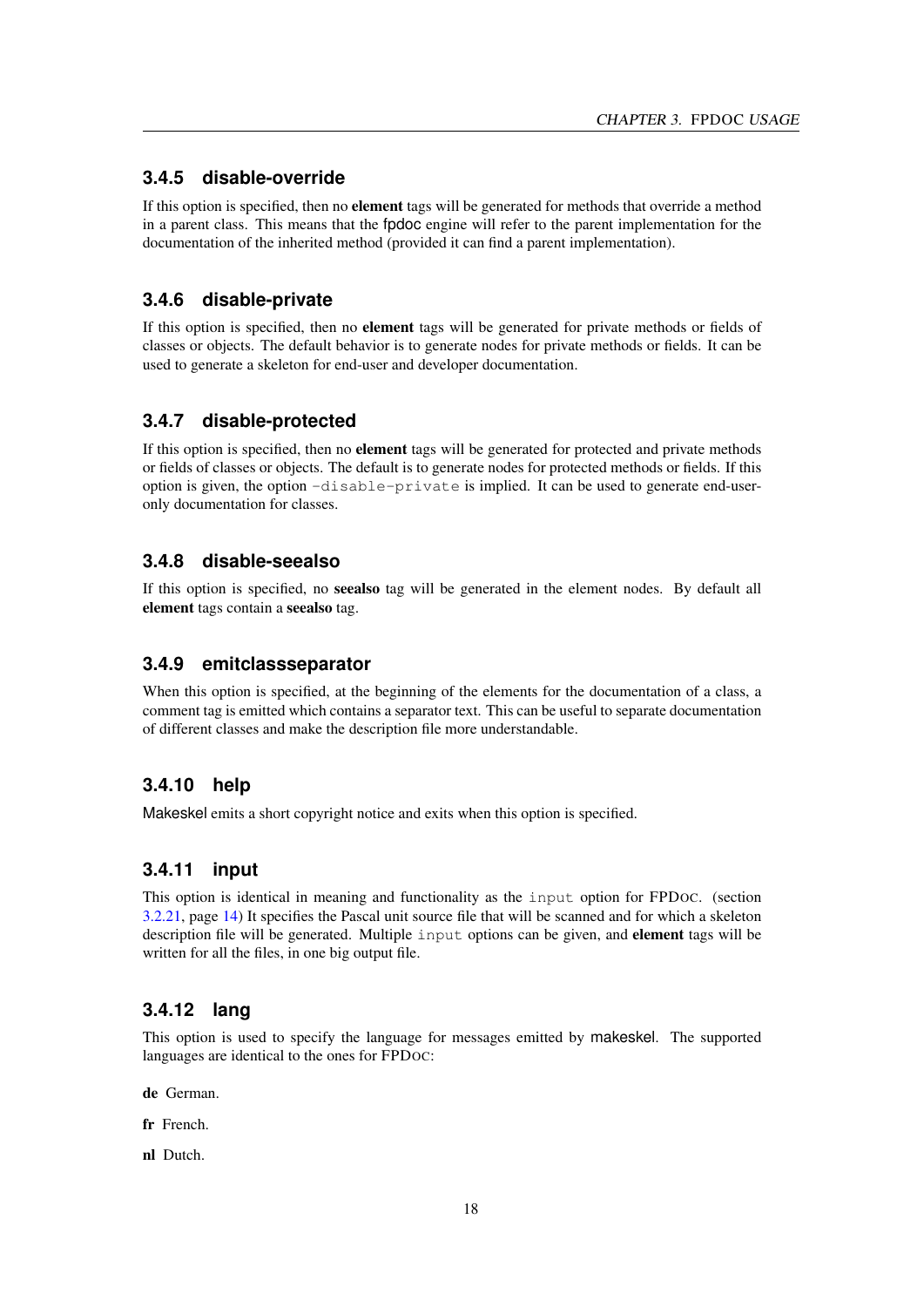# <span id="page-19-0"></span>**3.4.13 output**

This option specifies the name of the output file. A full filename must be given, no extension will be added. If this option is omitted, the output will be sent to standard output.

When using update mode, the output file name should not appear in the list of existing documentation files. The makeskel program will do some elementary checks on this.

# <span id="page-19-1"></span>**3.4.14 package**

This option specifies the package name that will be used when generating the skeleton. It is a mandatory option.

# <span id="page-19-2"></span>**3.4.15 update**

This option tells makeskel to create an update file: it will read description files (section [3.2.8,](#page-11-4) page [11\)](#page-11-4) and will only create documentation nodes for identifiers which do not yet have a documentation node in the read documentation files. The output file in this case can be merged with one (or more) of the documentation files: it's name should not appear in the list of existing documentation files. The makeskel program will do some elementary checks on this.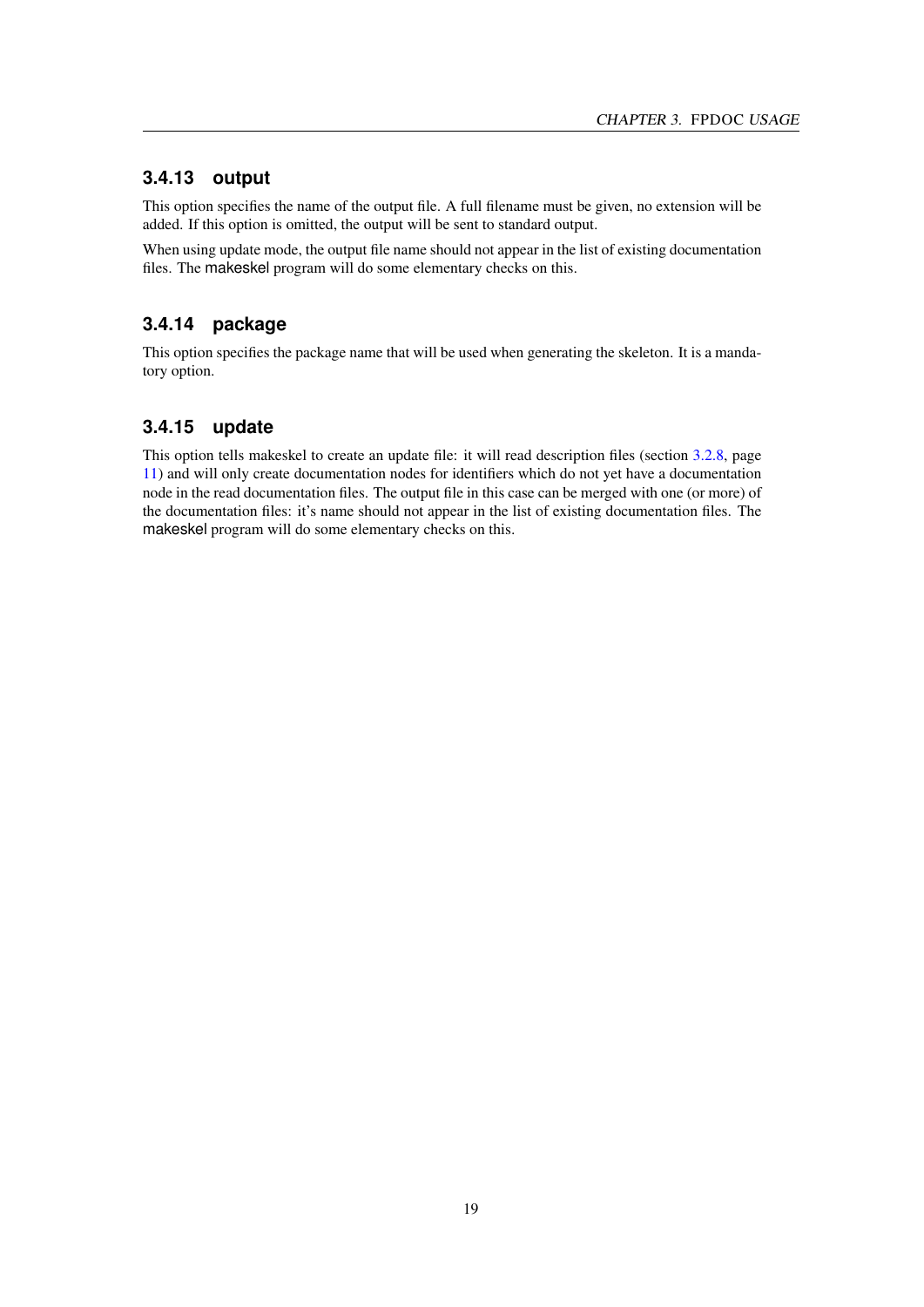# <span id="page-20-0"></span>Chapter 4

# The project file

# <span id="page-20-1"></span>4.1 Introduction

When there are a lot of units to document, the command-line can be rather long. On some operating systems, this is a problem, as the length of the command-line easily exceeds the maximum length of command-line options supported by the OS. Also, command-lines are difficult to read and/or parse. fpdoc has always supported reading options from a file, but this is not very structured and difficult to handle in e.g. an IDE.

Therefor it is possible to write a project file. The project file is an XML file that describes an fpdoc project. The XML file contains only a few tag names.

In general, it looks as follows:

```
<?xml version="1.0" encoding="utf-8"?>
<docproject>
 <options>
    <option name="ostarget" value="Linux"/>
    <option name="cputarget" value="x86_64"/>
    <option name="show-private" value="false"/>
    <option name="stop-on-parser-error" value="false"/>
  </options>
  <packages>
    <package name="rtl" output="rtl" content="rtl.xct">
      <units>
        <unit file="../rtl/objpas/objpas.pp"
              options="-dHASINTF"/>
        <unit file="../rtl/objpas/types.pp"
              options=""/>
      </units>
      <descriptions>
        <description file="rtl.xml"/>
        <description file="system.xml"/>
      </descriptions>
    </package>
  </packages>
</docproject>
```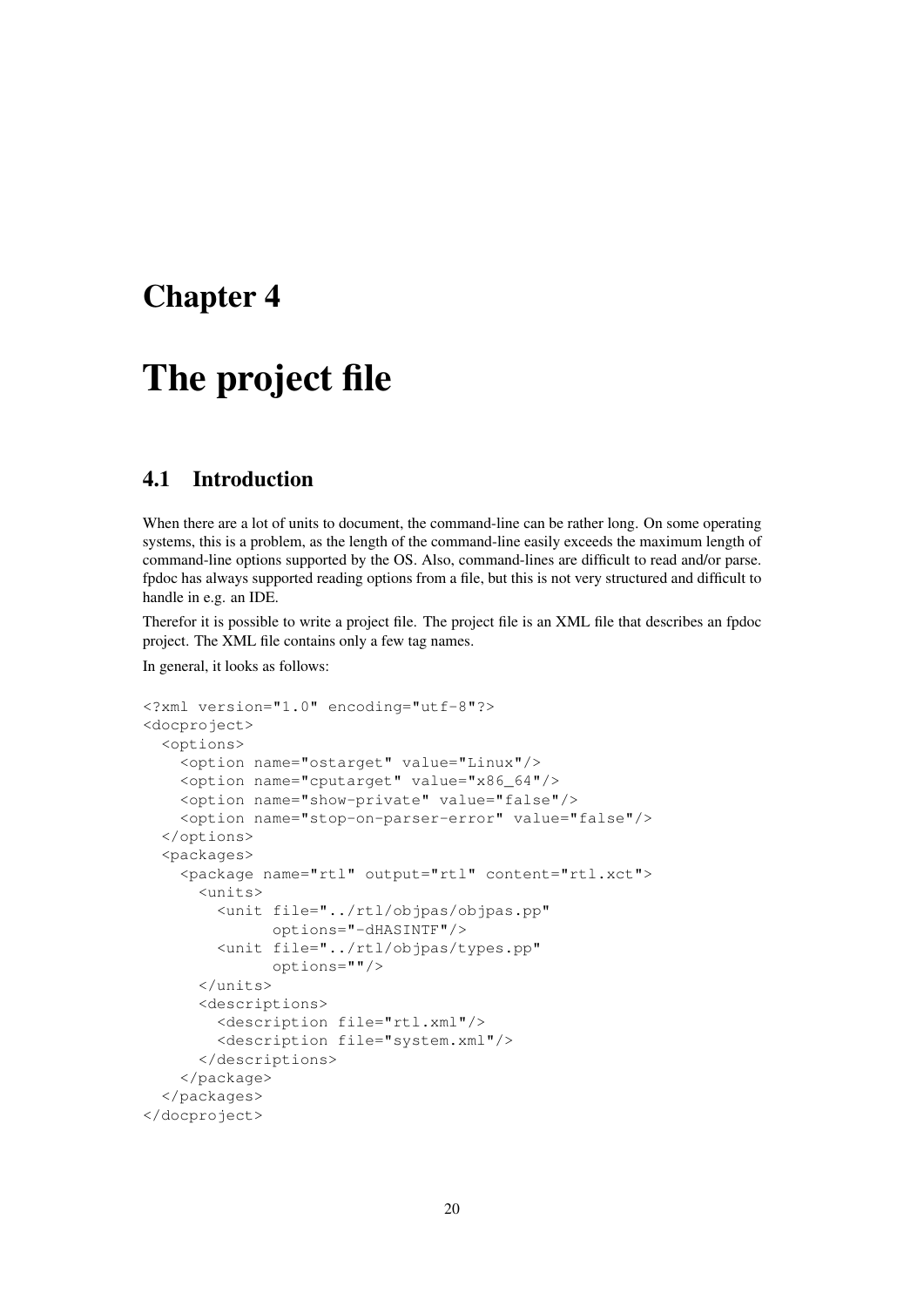# <span id="page-21-0"></span>4.2 Project file structure

The top node is always a **docproject** node. This node can contain only 2 nodes: a **options** node and a packages node; All other nodes will be ignored.

#### <span id="page-21-1"></span>**4.2.1 The options node**

The **options** tag that appears below the **docproject** node specifies the options for the FPDOC project. It contains a series of option tags. No other nodes should appear under the options tag.

Example:

```
<options>
 <option name="ostarget" value="Linux"/>
 <option name="cputarget" value="x86_64"/>
  <option name="hide-protected" value="true"/>
</options>
```
## <span id="page-21-2"></span>**4.2.2 The option node**

Each option tag under the options tag specifies an option.

Each option tag has 2 attributes: *name* and value. The name correspond to the command-line options that fpdoc supports. This attribute is mandatory. The *value* attribute contains the value for the node. It is also mandatory.

For command-line switches, only 2 values are accepted: true and false.

Both general options and format-specific options can be specified this way.

Example:

```
<option name="ostarget" value="Linux"/>
<option name="cputarget" value="x86_64"/>
<option name="hide-protected" value="true"/>
<option name="warn-no-node" value="false"/>
```
# <span id="page-21-3"></span>**4.2.3 The packages node**

The **packages** tag under the **docproject** tag contains a **package** tag for each package described by the project file. As many packages as needed can be described by the project file. All other tags under the packages tag are ignored.

Example:

```
<packages>
  <package name="rtl" output="rtl" content="rtl.xct">
</packages>
```
#### <span id="page-21-4"></span>**4.2.4 The package node**

Each package tag under the packages tag describes one package. It contains at most 2 tags: the units tag and the descriptions tag.

The package tag has 3 attributes: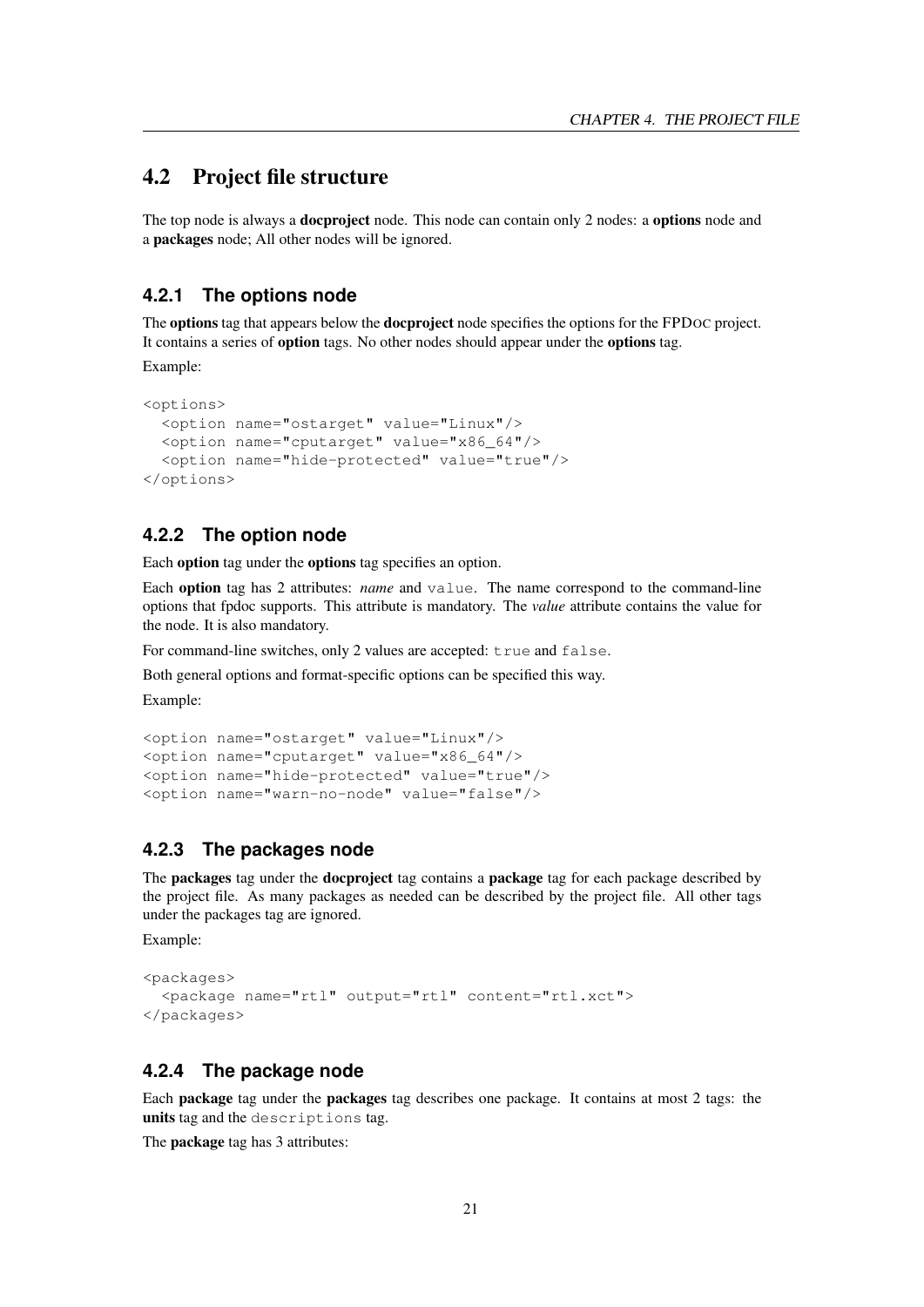name This attribute specifies the name of the package. This attribute is mandatory.

output This attribute contains the default output name for the package. This attribute is optional.

content The *content* attribute specifies the name of the content file to write for this package. This attribute is optional. No file will be written if it is omitted.

Example:

<package name="rtl" output="rtl" content="rtl.xct">

# <span id="page-22-0"></span>**4.2.5 The units node**

The units tag below the **package** tag describes the input files for the package. It consists of a series of unit tags, one tag for each unit.

Example:

```
\langleunits>
  <unit file="../rtl/linux/system.pp" options="-dfpdocsystem"/>
  <unit file="../rtl/objpas/objpas.pp" options="-dHASINTF"/>
</units>
```
## <span id="page-22-1"></span>**4.2.6 The unit node**

The unit tag describes one input file for the package. This tag corresponds to the  $-i$ nput command-line option.

The tag has 2 attributes:

file The *file* tag contains the file name. This attribute is mandatory.

options The *options* attribute is optional, and specifies any options that must be passed on to the parser when parsing the input file.

Example:

```
<unit file="cthreads.pp" options="-S2"/>
```
# <span id="page-22-2"></span>**4.2.7 The descriptions node**

The descriptions tag below the package tag contains one description tag for each description file belonging to the package. No other tags should appear below the descriptions tag. Example:

```
<descriptions>
 <description file="rtl.xml"/>
  <description file="system.xml"/>
</descriptions>
```
# <span id="page-22-3"></span>**4.2.8 The description node**

The description tag describes one description file used in the documentation for the package. It has one attribute *file*, containing the filename of the documentation file. This attribute is mandatory. All other attributes are ignored.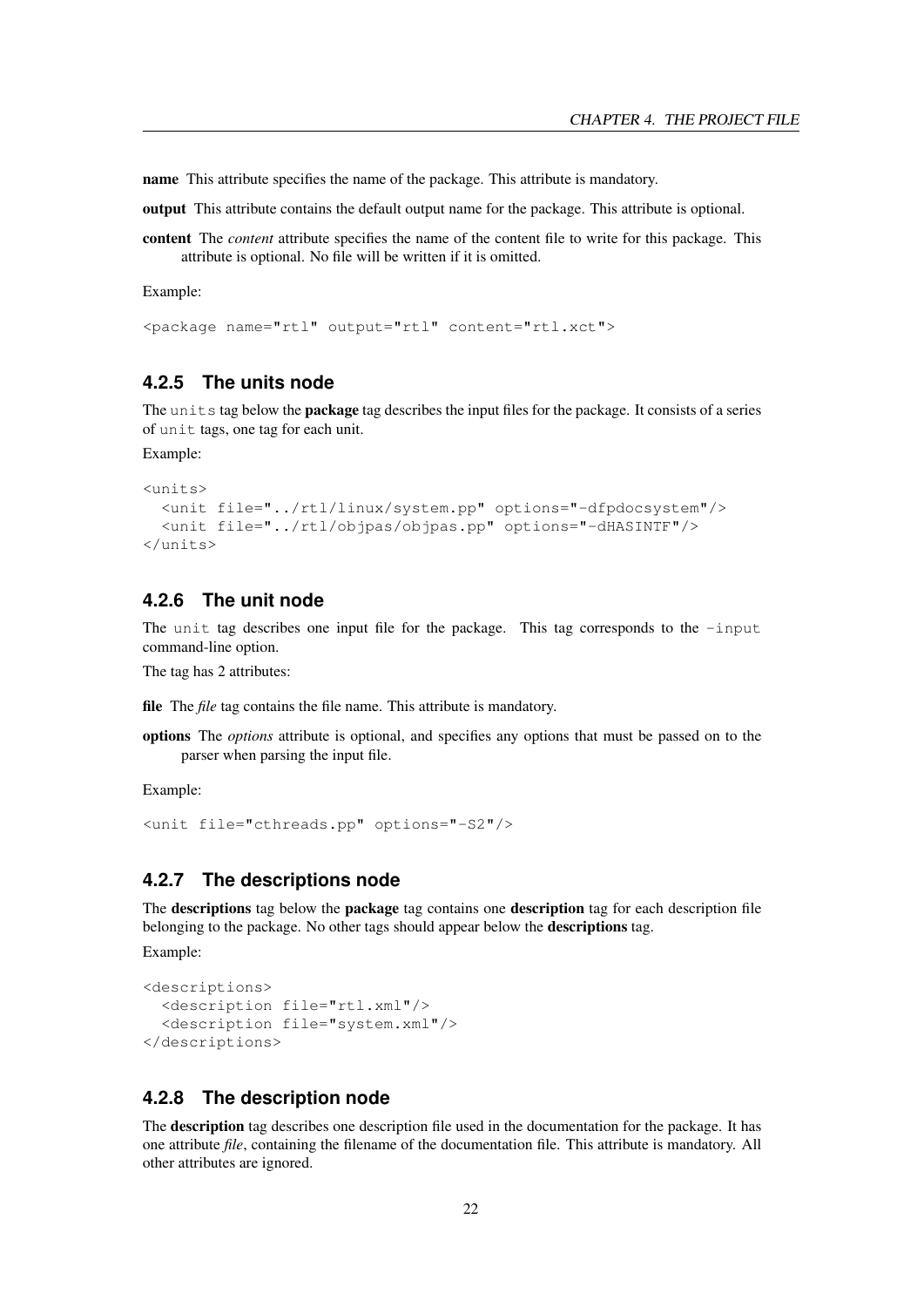Example:

```
<description file="cthreads.xml"/>
```
# <span id="page-23-0"></span>**4.2.9 The imports node**

The imports tag below the package tag contains one import tag for each content file to import file belonging to the package. No other tags should appear below the imports tag.

Example:

```
<imports>
 <import file="rtl.xct"/>
 <import file="fcl.xct"/>
</imports>
```
# <span id="page-23-1"></span>**4.2.10 The import node**

The import tag describes one import file used in the documentation for the package. It has one attribute *file*, containing the filename of the documentation file. This attribute is mandatory. All other attributes are ignored.

Example:

```
<import file="rtl.xct"/>
```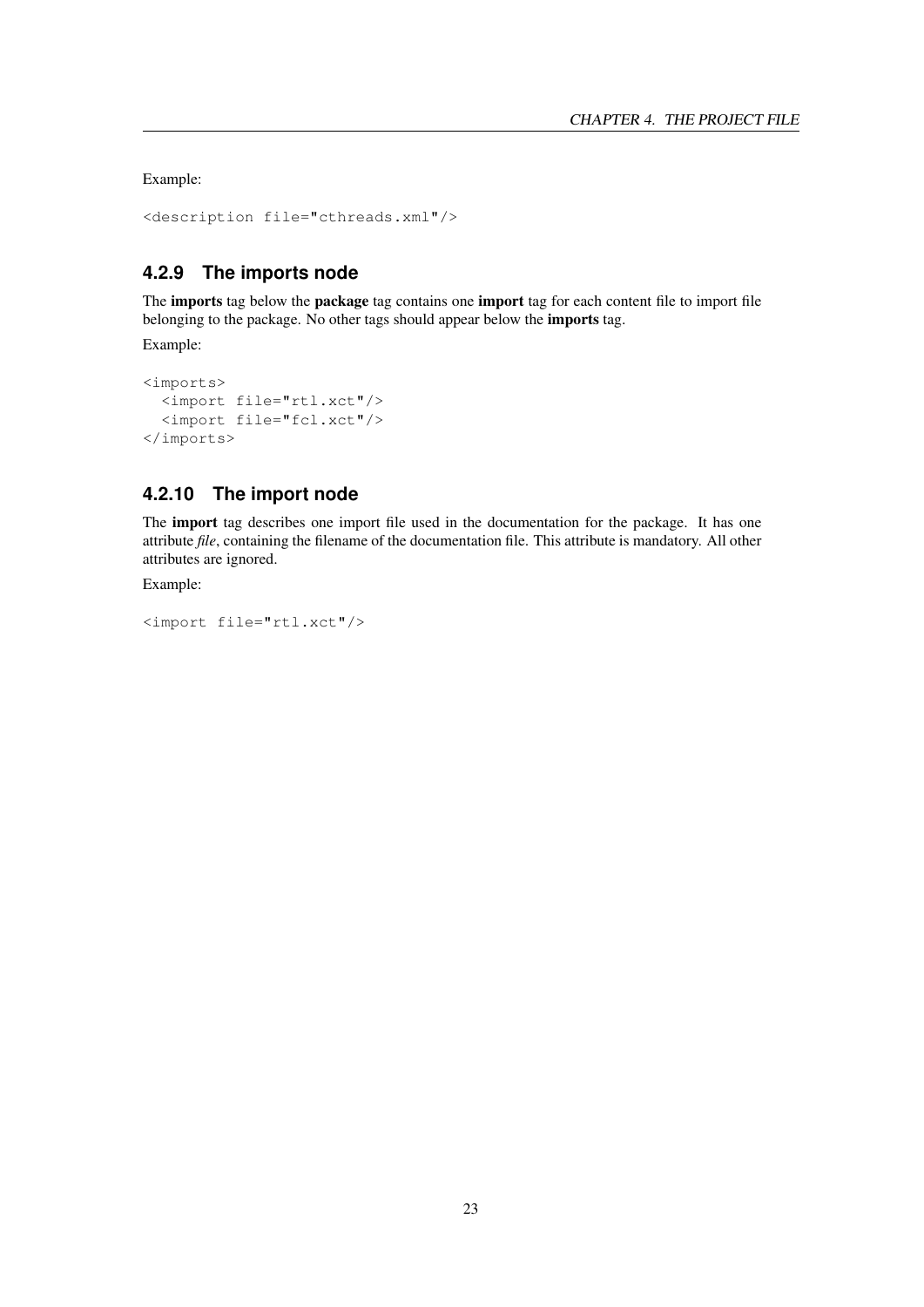# <span id="page-24-0"></span>Chapter 5

# The description file

# <span id="page-24-1"></span>5.1 Introduction

The description file is a XML document, which means that it is a kind of HTML or SGML like format, however it is more structured than HTML, making it easier to parse - and makes it easier to connect or merge it with a Pascal source file. Since the allowed syntax uses a lot of HTML tags, this makes it easy to write code for those that are familiar with writing HTML.

More information about the XML format, SGML and HTML can be found on the website of the W3 (World Wide Web) consortium: [http://www.w3.org/](http://www.w3.org)

The remaining of this chapter assumes a basic knowledge of tags, their attributes and markup language, so these terms will not be explained here.

The minimal documentation file would look something like this:

```
<?xml version="1.0" encoding="ISO-8859-1"?>
<fpdoc-description>
<package name="fpc">
<module name="Classes">
</module>
</package>
</fpdoc-description>
```
The header xml tag is mandatory, and indicates that the file contains a documentation XML document.

Inside the document, one or more top-level **fpdoc-descriptions** tags may appear. Each of these tags can contain one or more package tags, which must have a *name* attribute. The name attribute will be used by fpdoc to select the documentation nodes.

Inside a package tag, one or more module tags may appear. There should be one module tag per unit that should be documented. The value of the *name* attribute of the module should be the name of the unit for which the module tag contains the documentation. The value of the name attribute is case insensitive, i.e.

<module name="CRT">

can be used for the documentation of the crt unit.

As it is above, the documentation description does not do much. To write real documentation, the module tag must be filled with the documentation for each identifier that appears in the unit interface header.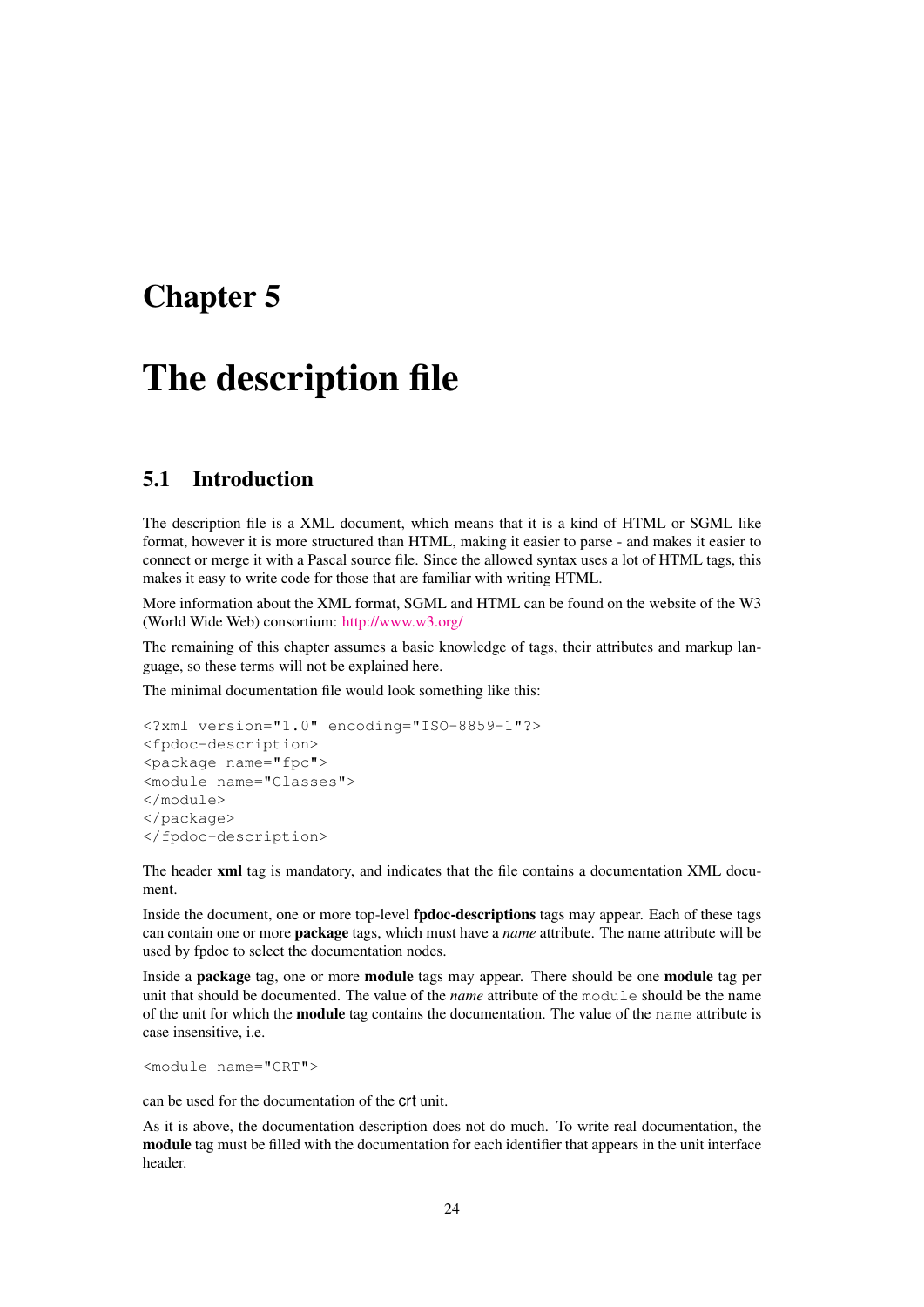For each identifier in the unit interface header, the module should contain a tag that documents the identifier: this is the element tag. The name attribute of the element tag links the documentation to the identifier: the *name* attribute should have as value the fully qualified name of the identifier in the unit.

For example, to document the type

```
Type
 MyEnum = (meOne, meTwo, meThree);
```
an element tag called myenum should exist:

```
<element name="myenum">
</element>
```
But also for each of the three enumerated values an element tag should exist:

```
<element name="myenum.meOne">
</element>
<element name="myenum.meTwo">
</element>
<element name="myenum.meThree">
</element>
```
As it can be seen, the names of the identifiers follow a hierarchical structure. More about this in the next section.

Now the tags for the types are present, all that should be done is to fill it with the actual description. For this, several tags can be placed inside a **element** tag. The most important tag is the **descr** tag. The contents of the descr tag will be used to describe a type, function, constant or variable:

```
<element name="myenum">
<descr>
The MyEnum type is a simple enumeration type which is not
really useful, except for demonstration purposes.
</descr>
</element>
```
A second important tag is the short tag. It should contain a short description of the identifier, preferably a description that fits on one line. The short tag will be used in various overviews, at the top of a page in the HTML documentation (a synopsis) or will be used instead of the descr tag if that one is not available. It can also be used in different other cases: For instance the different values of an enumeration type will be laid out in a table, using the short description:

```
<element name="myenum.meOne">
<short>The first enumeration value</short>
\langle/element>
<element name="myenum.meTwo">
<short>The second enumeration value</short>
</element>
<element name="myenum.meThree">
<short>The third enumeration value</short>
</element>
```
This will be converted to a table looking more or less like this: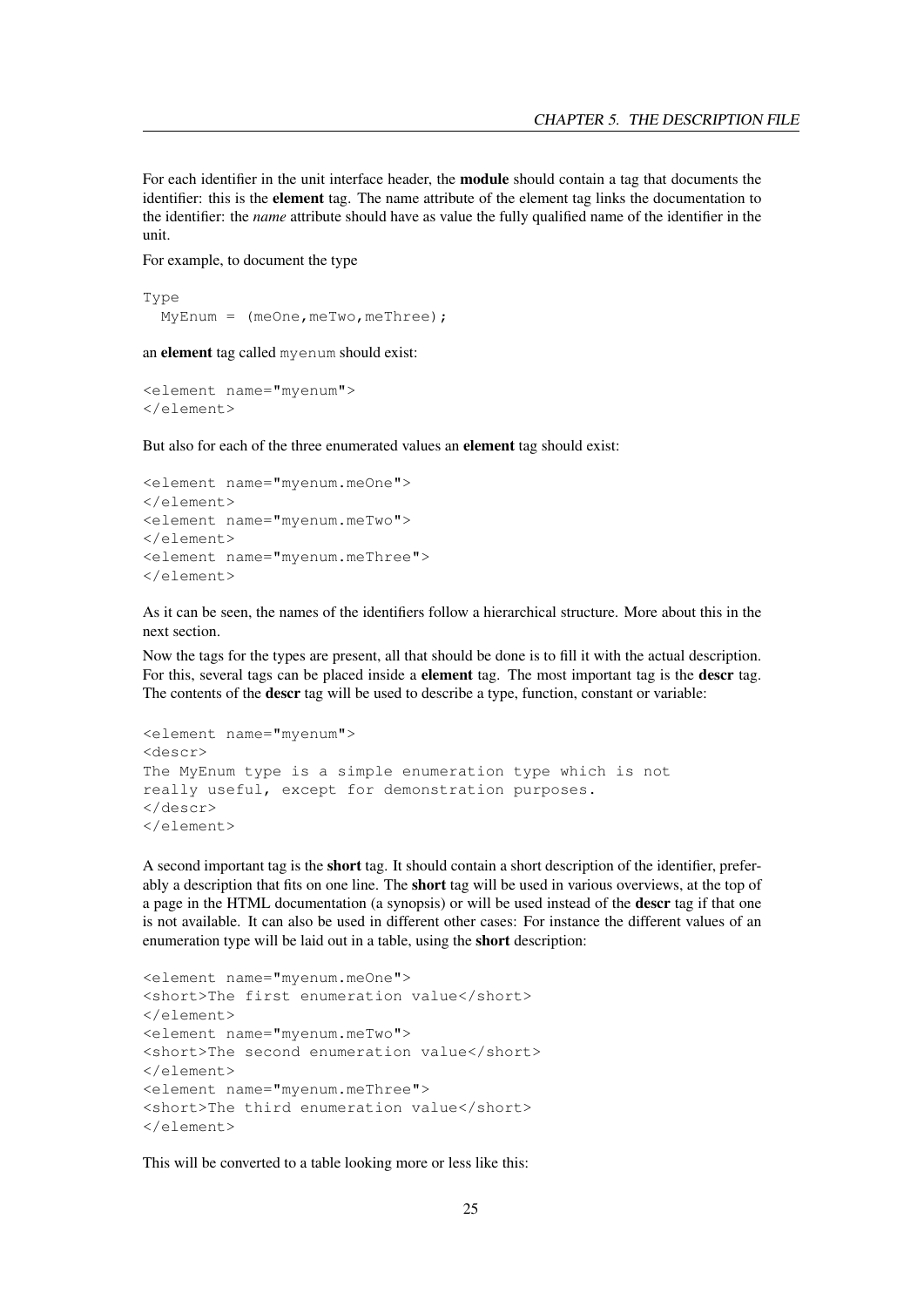meOne The first enumeration value meTwo The second enumeration value meThree The third enumeration value

For functions and procedures, a list of possible error conditions can be documented inside a errors tag. This tag is equivalent to the descr tag, but is placed under a different heading in the generated documentation.

Finally, to cross-reference between related functions, types or classes, a seealso tag is also introduced. This will be used to lay out a series of links to related information. This tag can only have sub-tags which are link tags. For more about the link tag, see link [\(34\)](#page-34-2).

If a certain identifier has appeared only in a certain version of a library, then this information can be specified in a **version** tag, see **version** [\(43\)](#page-43-0) for more information.

The following example illustrates the use:

```
<element name="myenum">
<descr>
The MyEnum type is a simple enumeration type which is not
really useful, except for demonstration purposes.
</descr>
<version>The myenum type appeared in version 2.1</version>
</element>
```
When documenting methods or properties, it is possible to let the  $f$  $p$  $q$  $q$  $q$  engine refer to the parent method when it generates an overview of methods or properties. There are 2 ways of achieving this:

- 1. Do not include an element tag
- 2. Specify the *link* attribute, with the name of the parent method which contains the documentation, as in the following example:

```
<element name="TParent.SomeMethod">
</element
<element name="TChild.SomeMethod" link="TParent.SomeMethod"/>
```
this can be used to speed up the search for the parent implementation, or to skip several parent classes.

To add a section or page of documentation that is not directly related to a single identifier in a unit, a topic tag can be used. This tag can appear inside a package or module tag, and can contain a short or descr tag. The contents of the short tag will be used for the title of the section or page. In on-line formats, a short list of related topics will appear in the package or module page, with links to the pages that contain the text of the topics. In a linear format, the topic sections will be inserted before the description of all identifiers.

If the topic appears in a package tag, then it can be nested: 2 levels of topics may be used. This is not so for topics inside a module: they can not be nested (the level of nesting in a linear documentation format is limited).

The following is an example of a valid topic tag:

```
<module name="CRT">
<topic name="UsingKeyboard">
<short>Using the keyboard functions</short>
<descr>
```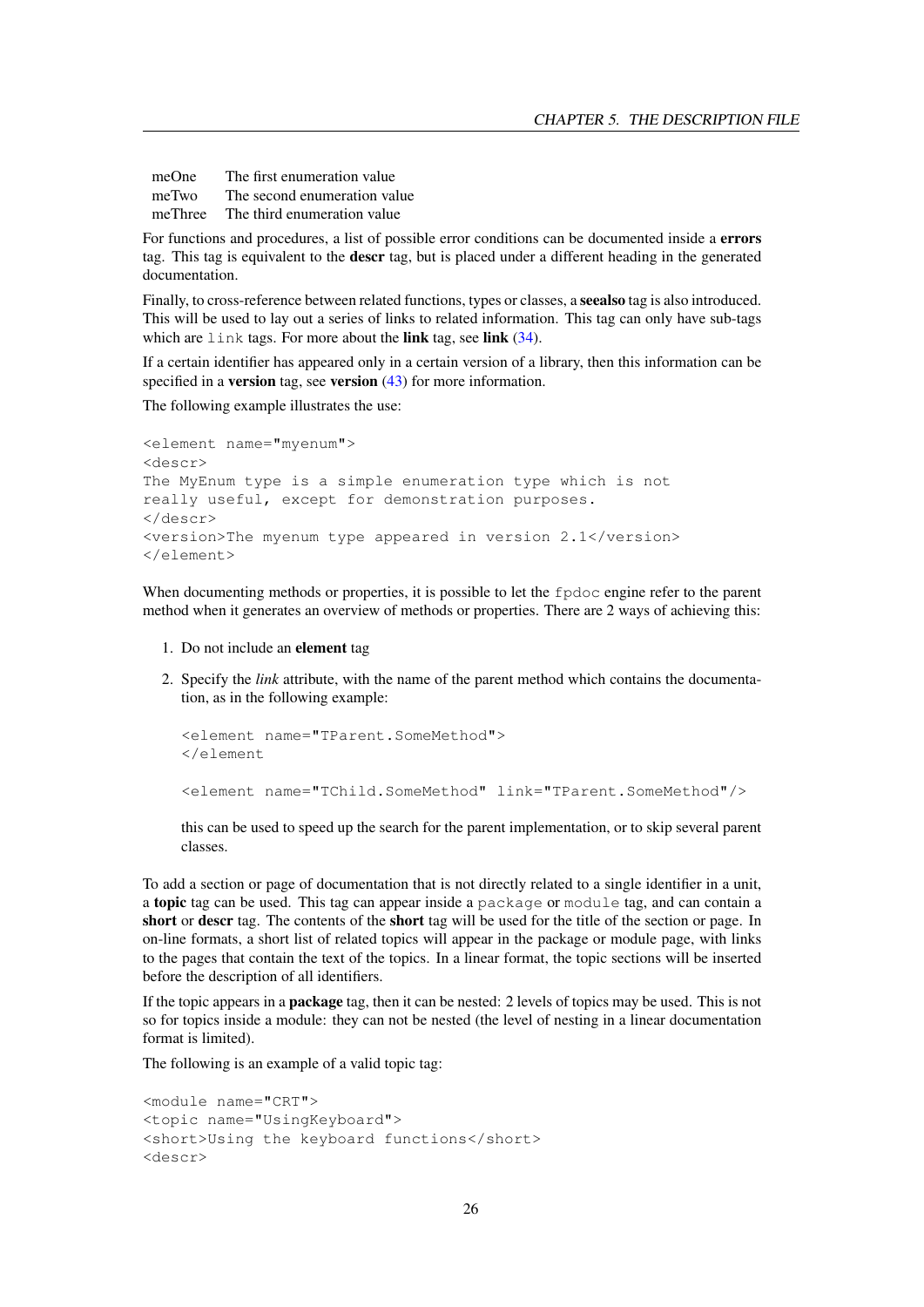```
To use the keyboard functions of the CRT unit, one...
</descr>
</topic>
```
Topic nodes can be useful to add 'how to' sections to a unit, or to provide general IDE help.

# <span id="page-27-0"></span>5.2 Element names and cross-referencing

#### <span id="page-27-1"></span>**5.2.1 Element name conventions**

As mentioned in the previous section, the element tag's *name* attribute is hierarchical. All levels in the hierarchy are denoted by a dot (.) in the name attribute.

As shown in the previous example, for an enumerated type, the various enumeration constants can be documented by specifying their name as enumname.constname. For example, given the type

```
Type
 MyEnum = (meOne, meTwo, meThree);
```
The various enumeration values can be documented using the element names MyEnum.meOne, MyEnum.meTwo and MyEnum.meThree:

```
<element name="myenum.meOne">
\langle/element>
<element name="myenum.meTwo">
</element>
<element name="myenum.meThree">
</element>
```
Note that the casing of the name attribute need not be the same as the casing of the declaration.

This hierarchical structure can be used for all non-simple types:

- Enumeration type values.
- Fields in records, objects, classes. For nested record definitions, multiple levels are possible in the name.
- Methods of classes and objects.
- Properties of classes.
- Function and procedure arguments.
- Function results. The name is always the function name followed by Result.

# <span id="page-27-2"></span>**5.2.2 Cross referencing: the link tag**

To refer to another point in the documentation (a related function, class or whatever), a link tag exists. The link tag takes as a sole attribute a target *id* attribute. The link tag usually encloses a piece of text. In the HTML version of the documentation, this piece of text will function as a hyperlink. In the latex version, a page number reference will be printed.

The *id* attribute contains the name of an element to which the link refers. The name is not case sensitive, but it must be a fully qualified name.

An example of the link type would be: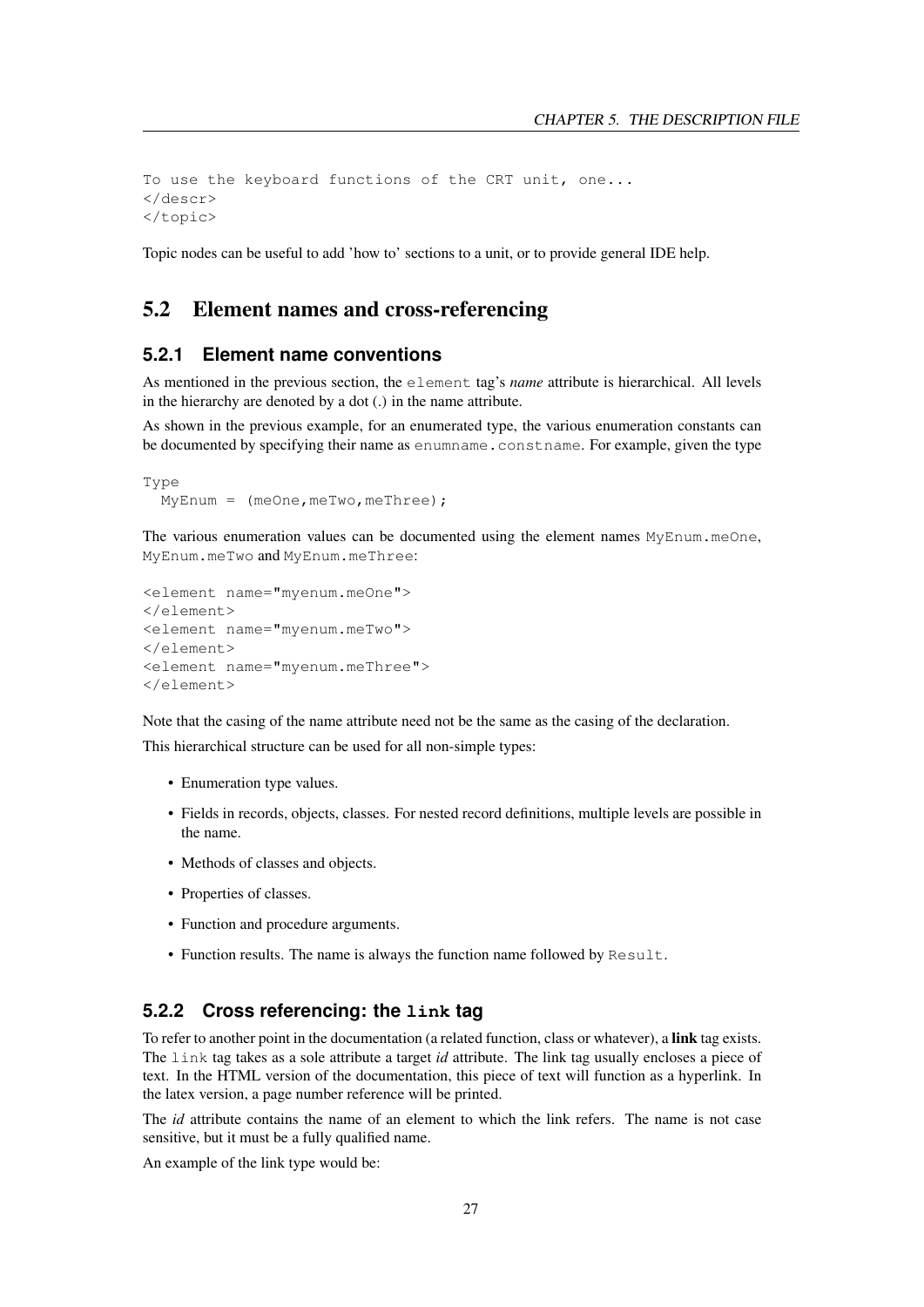The <link id="MyEnum">MyEnum</link> type is a simple type.

The link attribute also has a short form:

The <link id="MyEnum"/> type is a simple type.

In the short form, the value of the *id* attribute will be used as the text which will be hyperlinked. This is especially useful in the seealso tag.

To refer to a type in another unit, the unit name must be prepended to the *id* attribute:

```
<link id="myunit.myenum"/>
```
will link to the myenum type in a unit named myunit.

To refer to a node in the documentation of another package, the package name should be prepended to the *id* attribute, and it should be prepended with the hash symbol (#):

<link id="#fcl.classes.sofrombeginning"/>

will link to the constant sofrombeginning in the classes unit of the FCL reference documentation. Note that for this to work correctly, the contents file which was created when generating the documentation of the type must be imported correctly (see the import option).

# <span id="page-28-0"></span>5.3 Tag reference

# <span id="page-28-1"></span>**5.3.1 Overview**

The tags can roughly be divided in 2 groups:

- 1. Documentation structure tags. These are needed for fpdoc to do it's work. They determine what elements are documented. See table  $(5.1)$
- 2. Text structure and formatting tags. These tags indicate blocks of text, such as paragraphs, tables, lists and remarks, but also specify formatting: apply formatting (make-up) to the text, or to provide links to other parts of the text. These mostly occur in text structure tags. See table  $(5.2)$

| Tag               | Description              | Page |
|-------------------|--------------------------|------|
| descr             | Element description      | 31   |
| element           | Identifier documentation | 32   |
| errors            | Error section            | 33   |
| fpdoc-description | Global tag               | 33   |
| module            | Unit tag                 | 35   |
| package           | Package global tab       | 37   |
| seealso           | Cross-reference section  | 39   |
| short             | Short description        | 39   |
| topic             | Topic page               | 41   |

<span id="page-28-2"></span>Table 5.1: Documentation structure tags

The nodes for formatting a text resemble closely the basic HTML formatting tags with the following exceptions:

• Each opening tag must have a corresponding closing tag.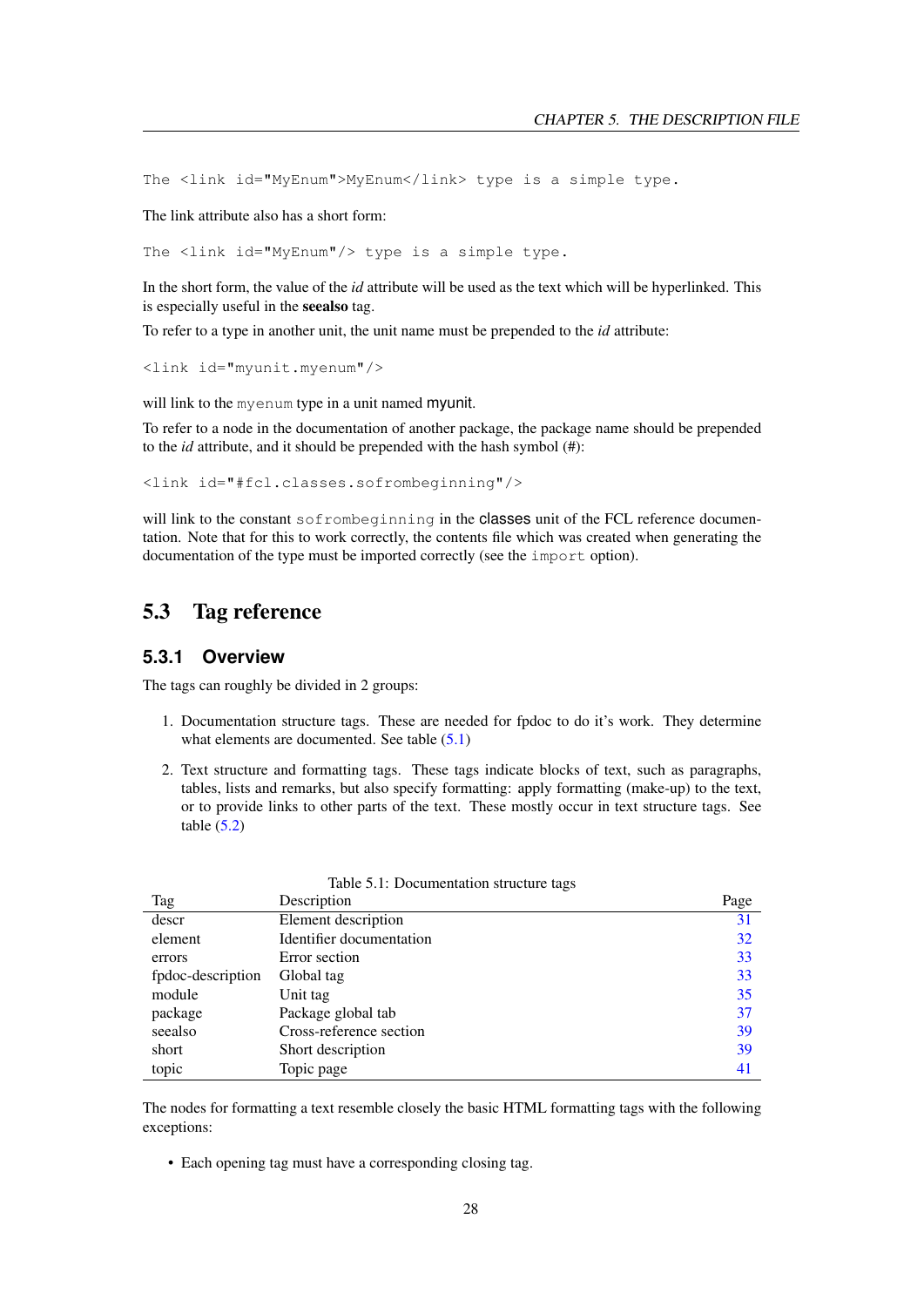| Tag     | Description           | Page |
|---------|-----------------------|------|
| b       | Format bold           | 29   |
| caption | Specify table caption | 30   |
| code    | Syntax highlight code | 30   |
| dd      | definition data       | 31   |
| dl      | definition list       | 31   |
| dt      | Definition term       | 32   |
| 1       | format italics        | 33   |
| img     | include image         | 34   |
| li.     | list element          | 34   |
| link    | Cross-reference       | 34   |
| οl      | numbered list         | 36   |
| p       | paragraph             | 37   |
| pre     | Preformatted text     | 37   |
| remark  | remark paragraph      | 38   |
| table   | Table                 | 39   |
| td      | Table cell            | 40   |
| th      | Table header          | 40   |
| tr      | Table row             | 41   |
| u       | format underlined     | 41   |
| ul      | bulleted list         | 41   |
| var     | format as variable    | 42   |

<span id="page-29-1"></span>Table 5.2: Text formatting tags

- Tags are case sensitive.
- Tables and paragraphs are at the same level, i.e. a table cannot occur inside a paragraph. The same is true for all 'structural' tags such as lists,

Also, if special formatting tags such as a table or lists are inserted, then the remaining text must be inside a paragraph tag. This means that the following is wrong:

```
<descr>
Some beginning text
<01><li>A list item</li>
\langle/ol>
some ending text
</descr>
```
#### Instead, the correct XML should be

```
<descr>
<p>Some beginning text</p>
<ol><li>A list item</li>
\langle/ol>
<p>some ending text</p>
</descr>
```
# <span id="page-29-0"></span>**5.3.2 b : format bold**

This tag will cause the text inside it to be formatted using a bold font.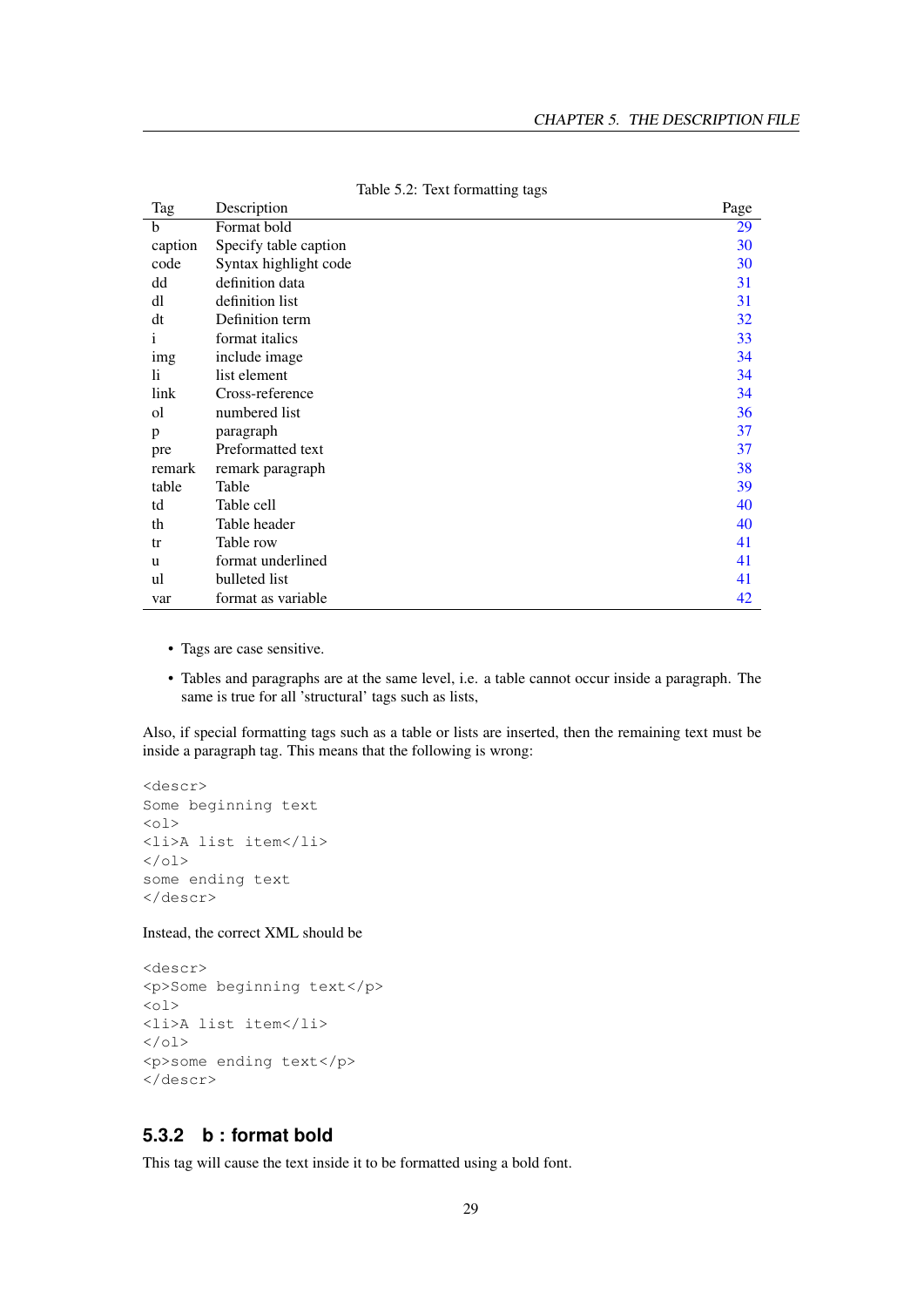Example:

Normal text <b>Bold text</b> normal text.

will be formatted as: Normal text Bold text normal text. See also: **i** [\(33\)](#page-33-4), **u** [\(41\)](#page-41-2).

# <span id="page-30-0"></span>**5.3.3 br : Linebreak**

This tag will cause the text to be continued on the next line, without starting a new paragraph. Example:

Normal text on first line <br/> <br/>Continued on next line.

will be formatted as: Normal text on first line Continued on next line.

See also: **i** [\(33\)](#page-33-4), **u** [\(41\)](#page-41-2).

# <span id="page-30-1"></span>**5.3.4 caption : Specify table caption**

This tag can occur inside a table tag and serves to set the table caption.

Example

```
<table>
<caption>This caption will end up above the table</caption>
<th><td>Column 1</td><td>Column 2</td></th>
</table>
```
See also: table [\(39\)](#page-39-2)

# <span id="page-30-2"></span>**5.3.5 code : format as pascal code**

The code tag serves to insert Pascal code into the text. When possible this code will be highlighted in the output. It can be used to put highlighted Pascal code in the documentation of some identifier. It can occur inside descr or errors tags.

Note that any text surrounding the code tag should be placed in paragraph tags p.

Example:

```
<code></code>
With Strings do
  For i:=Count-1 downto 0 do
    Delete(i);
\langle/code>
```
Seealso: **pre** [\(37\)](#page-37-0), **p** (37)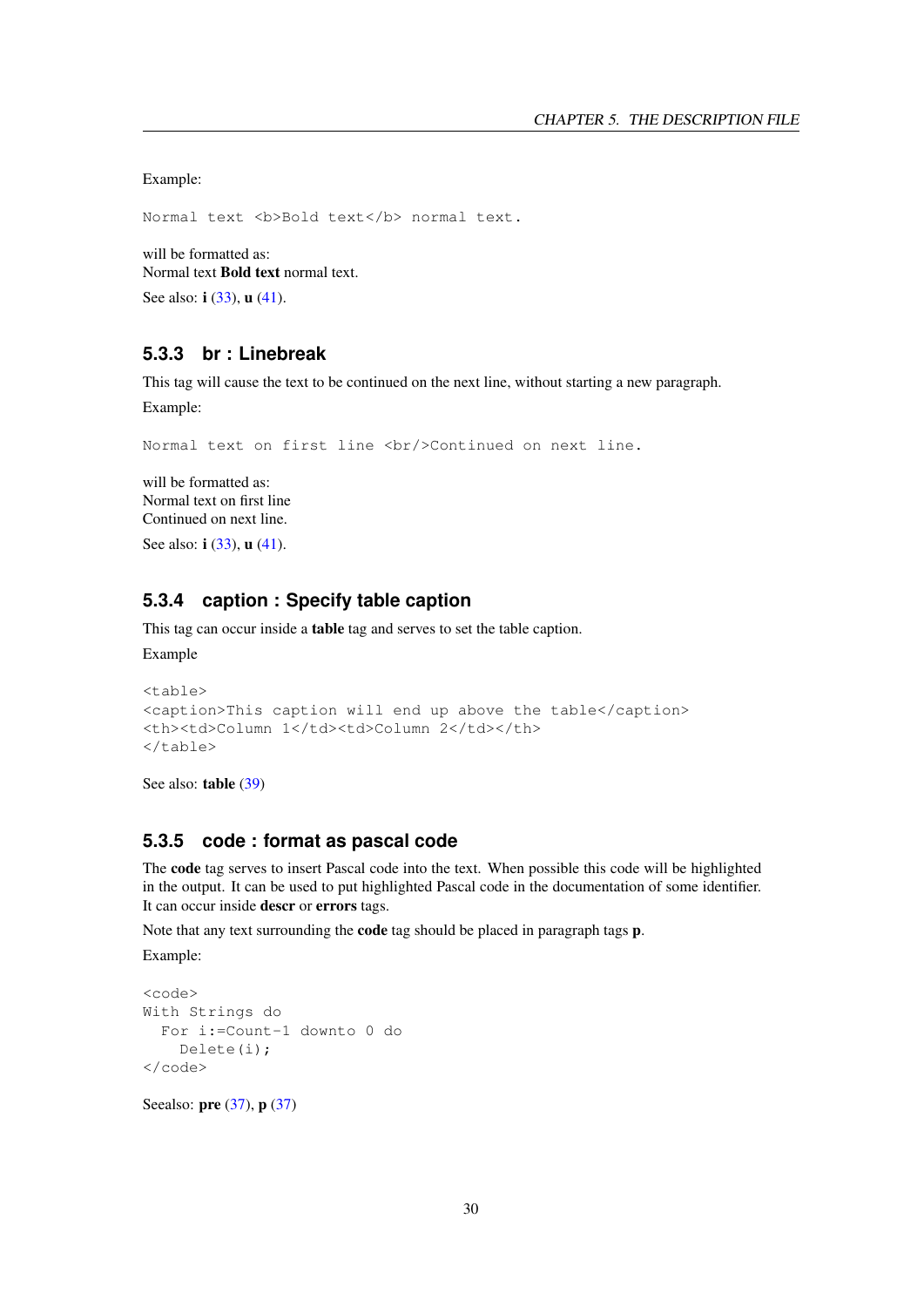## <span id="page-31-0"></span>**5.3.6 descr : Descriptions**

This is the actual documentation tag. The contents of this tag will be written as the documentation of the element. It can contain any mixture of text and markup tags. The **descr** tag can only occur inside a element or module.

Example:

```
<element name="MyEnym">
<descr>Myenum is a simple enumeration type</descr>
</element>
```
See also: element [\(32\)](#page-32-1), short [\(39\)](#page-39-0), errors [\(33\)](#page-33-0), seealso (39)

# <span id="page-31-1"></span>**5.3.7 dd : definition data.**

The dd tag is used to denote the definition of a term in a definition list. It can occur only inside a definition list tag (dl), after a definition term (dt) tag. It's usage is identical to the one in HTML.

Example:

```
<dl><dt>FPC</dt><dd>stands for Free Pascal Compiler.</dd>
\langle dl>
```
Will be typeset as

FPC stands for Free Pascal Compiler.

```
See also: dl(31), dt(32), ol(36), ul(41)
```
# <span id="page-31-2"></span>**5.3.8 dl : definition list.**

Definition lists are meant to type a set of terms together with their explanation. It's usage is identical to the one in HTML, with the exception that it cannot occur inside ordinary text: surrounding text should always be enclosed in paragraph tags.

Example:

```
<dl>
<dt>meOne</dt><dd>First element of the enumeration type.</dd>
<dt>meTwo</dt><dd>Second element of the enumeration type.</dd>
<dt>meThree</dt><dd>Third element of the enumeration type.</dd>
\langle dl>
```
Will be typeset as

meOne First element of the enumeration type.

meTwo Second element of the enumeration type.

meThree Third element of the enumeration type.

See also: **dt** [\(32\)](#page-32-0), **dd** [\(31\)](#page-31-1), **ol** [\(36\)](#page-36-1), **ul** [\(41\)](#page-41-3)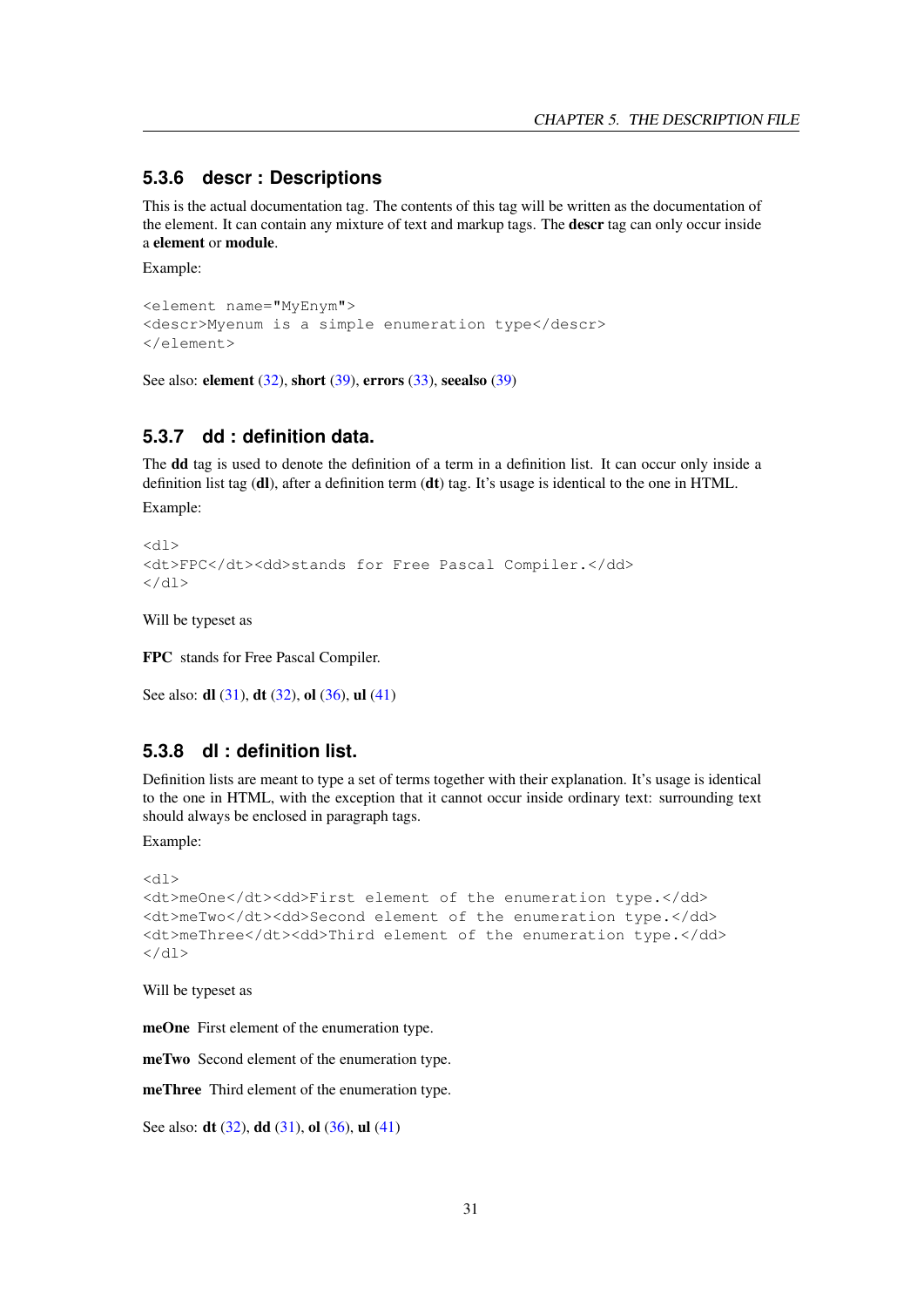#### <span id="page-32-0"></span>**5.3.9 dt : definition term.**

The dt tag is used in definition lists to enclose the term for which a definition is presented. It's usage is identical to the usage in HTML.

Example:

```
<dl><dt>FPC</dt><dd>stands for Free Pascal Compiler.</dd>
\langledl>
```
Will be typeset as

FPC stands for Free Pascal Compiler.

See also: **dl** [\(31\)](#page-31-1), **dd** (31), **ol** [\(36\)](#page-36-1), **ul** [\(41\)](#page-41-3)

# <span id="page-32-1"></span>**5.3.10 element : Identifier documentation**

The **element** contains the documentation for an identifier in a unit. It should occur inside a module tag. It can contain 4 tags:

short For a one-line description of the identifier. Is used as a header or is used in overviews of constants, types, variables or classes.

descr Contains the actual description of the identifier.

errors For functions an procedures this can be used to describe error conditions. It will be put in a separate section below the description section.

seealso Used to refer to other nodes. will be typeset in a separate section.

The element tag should have at least the *name* attribute, it is used to link the element node to the actual identifier in the Pascal unit. Other attributes may be added in future.

Example:

```
<element name="MyEnym">
<descr>Myenum is a simple enumeration type</descr>
</element>
```
The following attributes are supported:

name this attribute is required and should equal the identifier name.

- opaque this attribute is used for opaque types: if set to 1, the declaration will be replaced with the term "opaque".
- link this should contain the name of an element. A link to the current element will be referred to this identifier instead. This can be used in overridden methods/properties to refer to the parent documentation instead.
- alwaysvisible if set to 1, documentation for the element will be shown anyway, even if the current visibility is not shown. This can be used to force generation of documentation for private or protected members of a class even when they are not supposed to be shown. (for example, -hide-protected is given, and one wishes to show a protected method.)
- skip if set to 1, the element will not appear in any overviews. A documentation page may be generated in HTML, but it will not be linked to from any overview.

See also: **descr** [\(31\)](#page-31-0), **short** [\(39\)](#page-39-0), **errors** [\(33\)](#page-33-0), **seealso** (39)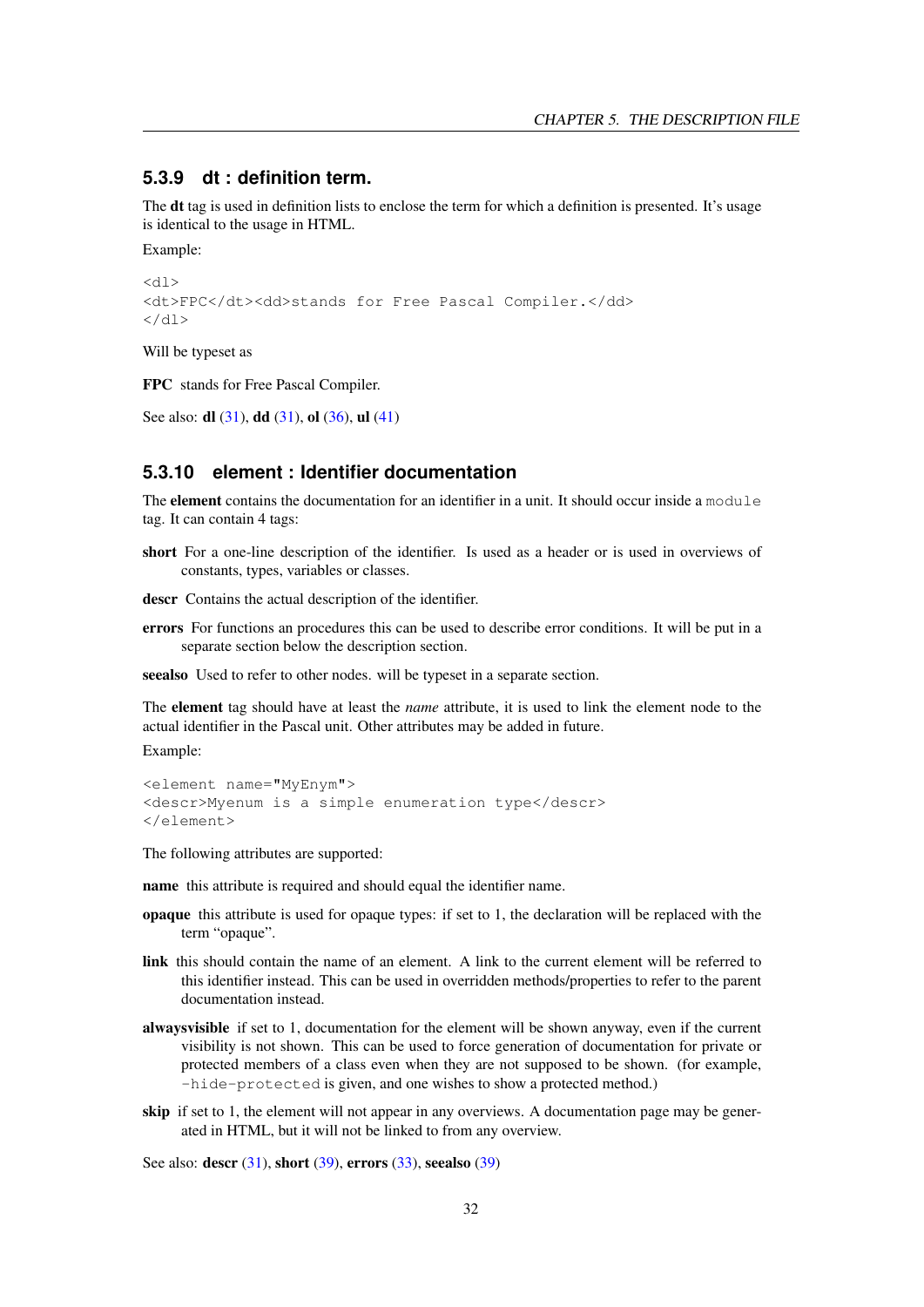## <span id="page-33-0"></span>**5.3.11 errors : Error section.**

The errors tag is used to document any errors that can occur when calling a function or procedure. it is placed in a different section in the generated documentation. It occurs inside a element tag, at the same level as a descr or short tag. It's contents can be any text or formatting tag.

Example:

```
<element name="MyDangerousFunction">
<descr>MyDangerousFunction is a dangerous function</descr>
<errors>When MyDangerousFunction fails, all is lost</errors>
</element>
```
See also: **descr** [\(31\)](#page-31-0), **short** [\(39\)](#page-39-0), **element** [\(32\)](#page-32-1), **seealso** (39)

#### <span id="page-33-1"></span>**5.3.12 example : Include an example source file.**

The example tag is used to include a sample code fragment in the documentation. It must appear below an element tag. Multiple example tags may appear in an element tag.

The *file* attribute of the is used to specify the file name containing the example. No extension is required in the filename: if it is missing, .pp is assumed.

Example:

```
<element name="MyDangerousFunction">
<descr>MyDangerousFunction is a dangerous function</descr>
<errors>When MyDangerousFunction fails, all is lost</errors>
<example file="ex/ex1"/>
</element>
```
See also: descr  $(31)$ , element  $(32)$ , seealso  $(39)$ 

#### <span id="page-33-2"></span>**5.3.13 file : Format filename**

The file tag will cause its contents as a filename. It can occur mixed with any text. It is similar to the var  $(42)$  tag.

Example:

The file <file>me.exe</file> is searched in the PATH.

will be formatted as: The file me.exe< is searched in the PATH. See also: **b** [\(29\)](#page-29-0), **i** [\(33\)](#page-33-4); **u** [\(41\)](#page-41-2), var [\(42\)](#page-42-1)

## <span id="page-33-3"></span>**5.3.14 fpdoc-description : Global tag**

The **fpdoc-description** tag is the topmost tag in a description file. It contains a series of **package** tags, one for each package that is described in the file.

See also: **package** [\(37\)](#page-37-1)

# <span id="page-33-4"></span>**5.3.15 i : Format italics**

The i tag will cause its contents to be typeset in italics. It can occur mixed with any text.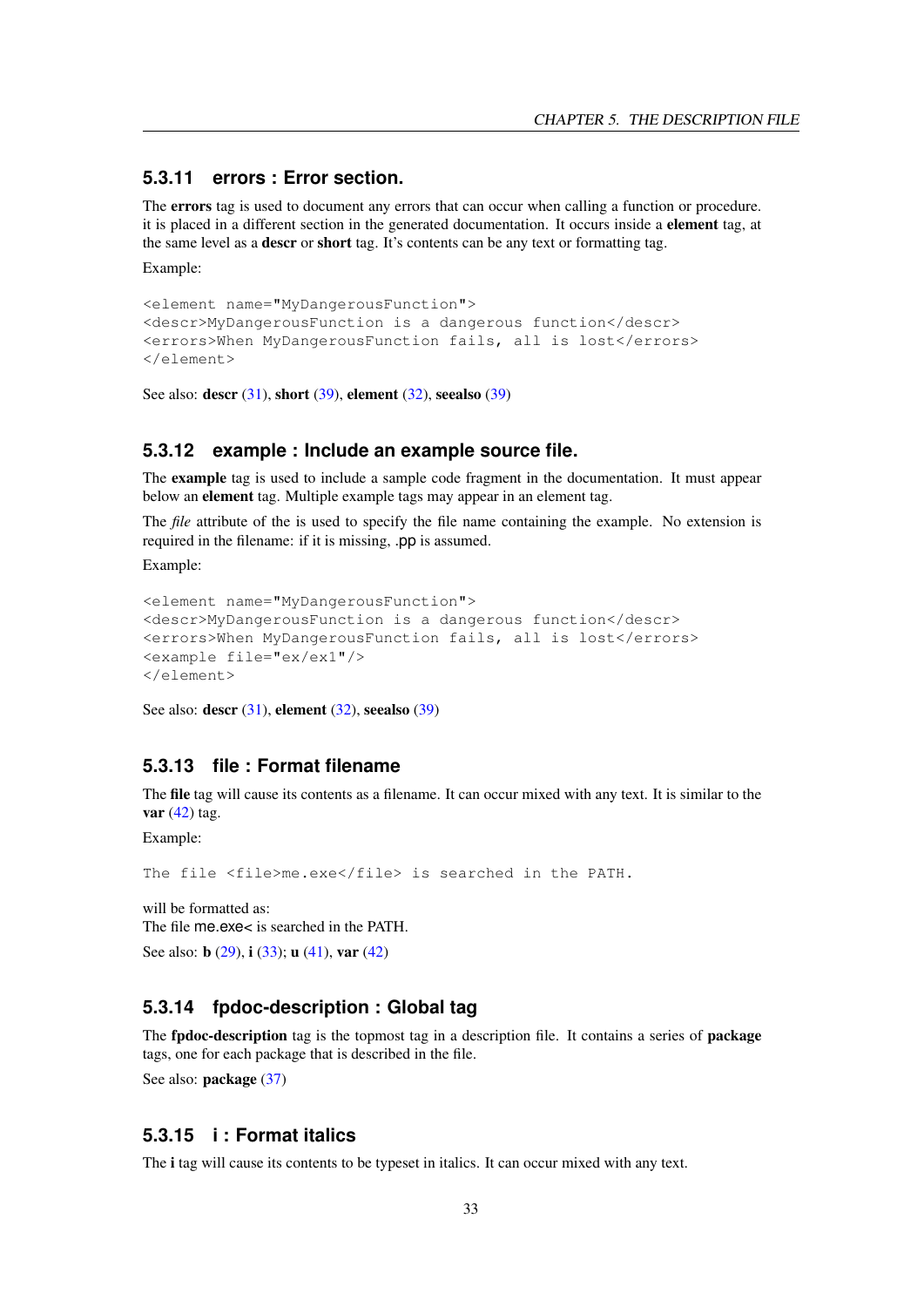Example:

Normal text <i>italic text</i> normal text.

will be formatted as: Normal text *italic text* normal text.

See also: **b** [\(29\)](#page-29-0), **u** [\(41\)](#page-41-2)

# <span id="page-34-0"></span>**5.3.16 img : include image**

The img tag will include an image in the text. It is considered equivalent to a paragraph tag. The required attribute *file* can be used to search to specify the filename. What kind of file is used depends on the output format. Normally, using png images should work with all output formats.

The *caption* attribute is optional and can be used to specify a caption text which will be displayed above or under the figure. Lastly, the *name* attribute can be used to attach a name to the figure (a label to which can be referred).

For example:

```
psome text
\langle/p>
<img file="myfile" caption="A nice caption"/>
\langle n \rangleSome more text.
\langle/p>
```
See also: **p** [\(37\)](#page-37-0).

#### <span id="page-34-1"></span>**5.3.17 li : list element**

The tag li denotes an element in a ol or ul list. The usage is the same as for it's HTML counterpart: It can occur only inside one of the **ol** or **ul** list tags. It's contents may be arbitrary text and formatting tags, contrary to HTML tags, the li tag always must have a closing tag. Note that it cannot be used in a definition list  $$ 

Example:

```
<sub>ul</sub></sub>
<li>First item in the list</li>
<li>Second item in the list</li>
\langleul>
```
Will be typeset as

- First item in the list.
- Second item in the list.

See also: **ol** [\(36\)](#page-36-1), **ul** [\(41\)](#page-41-3).

# <span id="page-34-2"></span>**5.3.18 link : Cross-reference**

The link tag is used to insert a reference to an element inside some piece of text or inside the seealso section. It is similar in functionality to the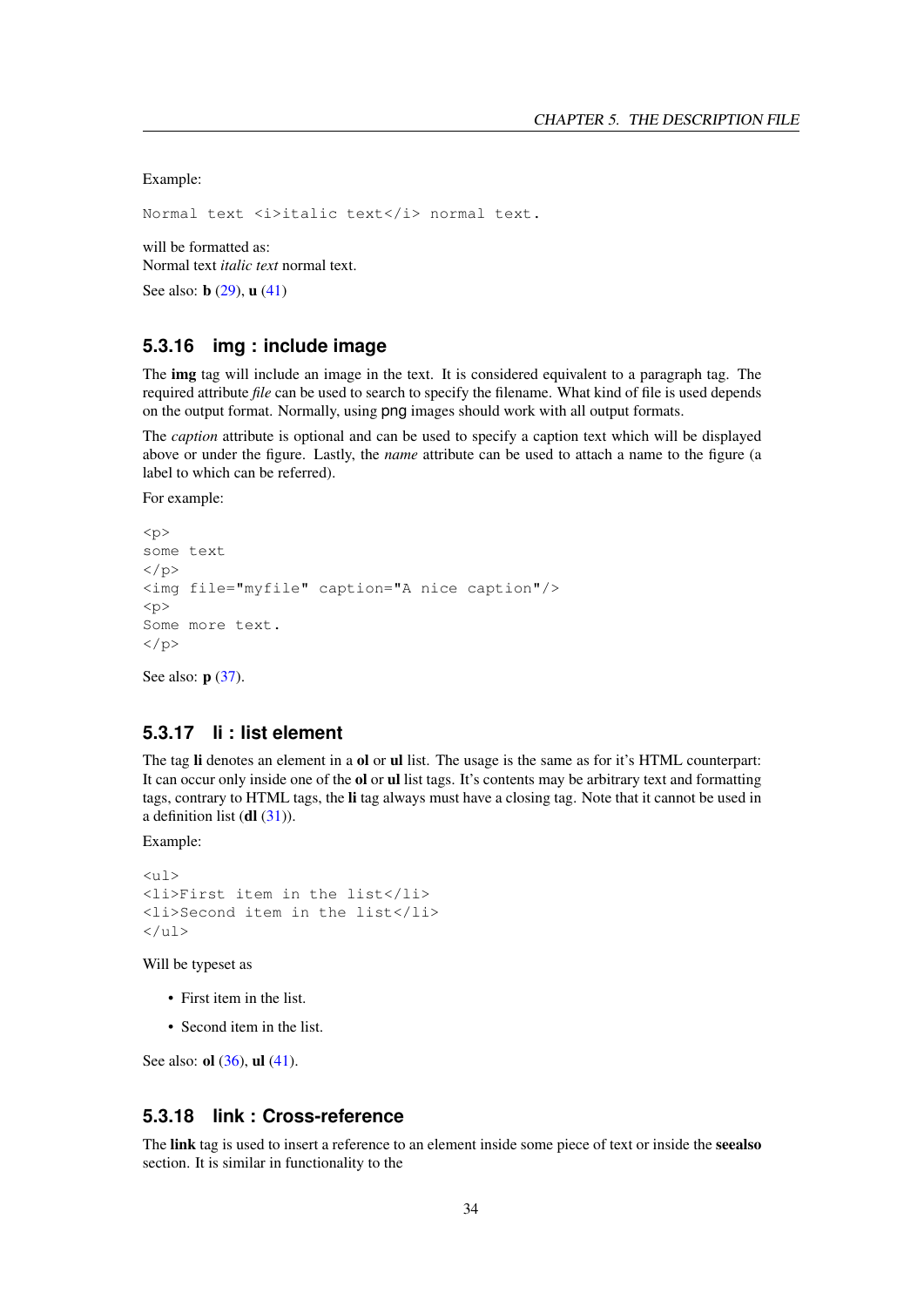<A HREF="SomeAnchor">some linked text</A>

construct in HTML.

The mandatory *id* attribute of the link tag should have the name of an element tag in it. This name is not case sensitive. FPDOC will issue a warning if it cannot find a matching name. It will look for matching names in the current file, and in all content files that have been specified with the import command-line option.

The link tag can exist in 2 forms: one with separate closing tag, surrounding a piece of text, one without separate closing tag. If a piece of text is surrounded by the link tag, then the text will be converted to a hyperlink in the HTML documentation. If there is no surrounded text, then the value of the *id* attribute will be used as the text. This means that

<link id="TStream">TStream</link>

and

```
<link id="TStream"/>
```
are completely equivalent.

Example:

```
The <link id="TStringlist">stringlist</link> class is a descendent of the
<link id="TStrings"/> class.
```
See also: element [\(32\)](#page-32-1), url [\(42\)](#page-42-0) and the import option (section [3.2.18,](#page-13-4) page [13\)](#page-13-4).

#### <span id="page-35-0"></span>**5.3.19 module : Unit reference**

The module tag encloses all element tags for a unit. It can contain only element tags for all identifiers in the unit and a descr tag describing the unit itself. The module tag should occur inside a package tag.

The *name* attribute should have as a value the name of the unit which is described by the module. This name is not case sensitive.

Example:

```
<module name="classes">
<descr>
The classes unit contains basic class definitions for the FCL.
</descr>
</module>
```
See also: package  $(37)$ , descr  $(31)$ , element  $(32)$ 

#### <span id="page-35-1"></span>**5.3.20 notes : Documentation notes (annotations).**

The notes tag indicates that a particular documentation topic contains annotations. It consists of one or more note tags, no other tags are allowed They serve as annotations to the documentation, usually for the benefit of the documentation writer.

As such, notes are by default not included in the final documentation, but they can be added to them with the –emit-notes command-line option.

Notes can appear below the module, topic and element tags.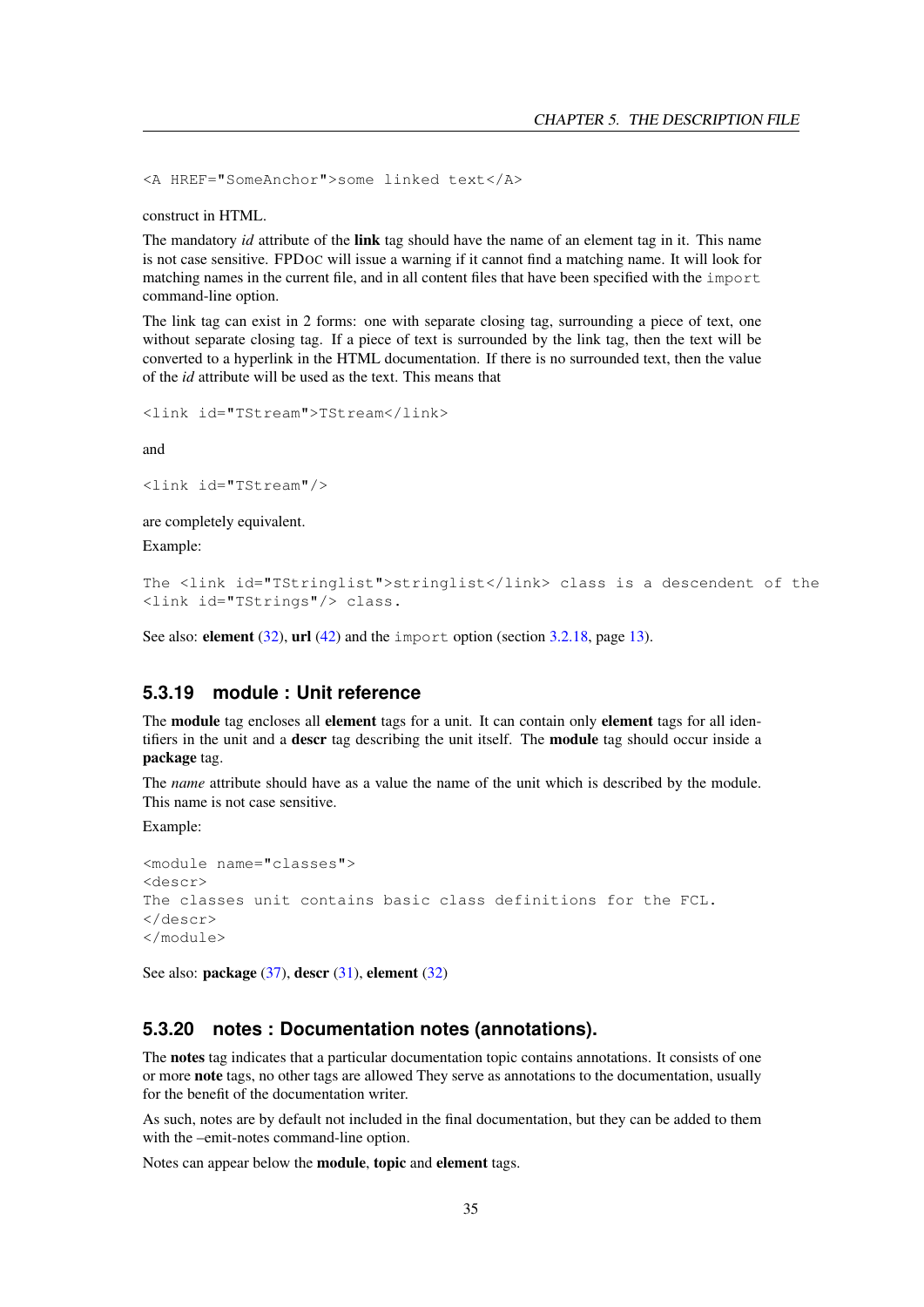For an explanation of what can appear inside the note tag itself, see **note** [\(36\)](#page-36-0). Example:

```
<module name="classes">
<descr>
The classes unit contains basic class definitions for the FCL.
</descr>
<notes>
<note>MVC. This unit needs more documenting</note>
<note>FK The new class MyVeryImportantClass needs documenting</note>
\langlenotes\rangle</module>
```
See also: note  $(36)$ , module  $(35)$ , topic  $(41)$  and element  $(32)$ .

#### <span id="page-36-0"></span>**5.3.21 note : Notes/Annotation entry.**

The **note** tag contains the text of one note. It must appear below a tag **notes** collection of annotations. The notes will be typeset as a unordered list below the documentation. (usually the  $\text{descr}$  node).

This means there is a limitation to the markup that a note can contain: It can just contain plain text with some markup, similar to what is allowed in li tags. No tables, lists or other structures are supported inside. Example:

```
<element name="TDuplicates">
<short>How to handle duplicates in a list</short>
<descr>
Some text
</descr>
<notes>
<note>Be more explicit. Maybe refer to <link id="TStringList"/></note>
<notes>
</module>
```
See also: **notes** [\(35\)](#page-35-1), **li** [\(34\)](#page-34-1)

#### <span id="page-36-1"></span>**5.3.22 ol : Numbered list.**

The ol tag starts a numbered list. It can contain only  $\mathbf{li}$  [\(34\)](#page-34-1) tags, which denote the various elements in the list. Each item will be preceded by a number. The ol tag can occur inside a text, but surrounding text should always be enclosed in a  $p(37)$  $p(37)$  paragraph tag, i.e. an ol tag should occur always at the same level as a **p** tag.

Example:

```
<p>some text before</p>
\langle 0 \rangle<li>First item in the list</li>
<li>Second item in the list</li>
\langle/ol>
```
Will be typeset as:

some text before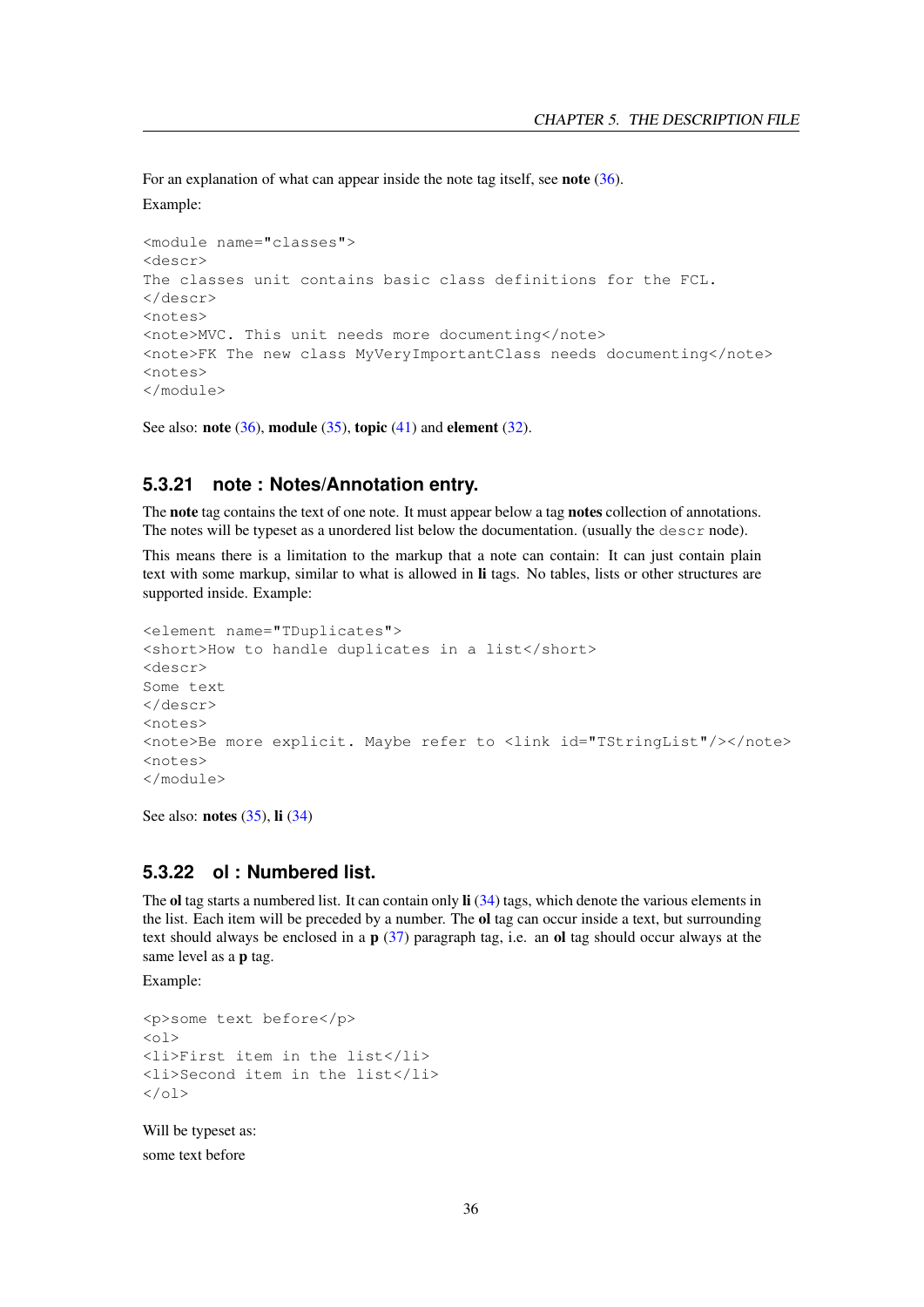- 1. First item in the list.
- 2. Second item in the list.

See also: **li** [\(34\)](#page-34-1), **ul** [\(41\)](#page-41-3).

# <span id="page-37-0"></span>**5.3.23 p : Paragraph**

The **p** tag is the paragraph tag. Every description text should be enclosed in a **p** tag. Only when there is only one paragraph (and no lists or tables or remarks) in a description node, then the p tag may be skipped.

Note that if a description node contains a **table, pre, code** or any list tag, then the text surrounding these tags *must* be put inside a p paragraph tag. This is different from the behavior in HTML.

The paragraph tag must always have an opening tag and a closing tag, unlike html where only the opening tag may be present.

Example:

```
<descr>
This is a paragraph which need not be surrounded by paragraph tags.
</descr>
<descr>
< p >This is the first paragraph.
\langle/p>
< p >This is the second paragraph.
\langle/p>
</descr>
```
See also: **table** [\(39\)](#page-39-2), **dl** [\(31\)](#page-31-2), **remark** [\(38\)](#page-38-1), **code** [\(30\)](#page-30-2), **ol** [\(36\)](#page-36-1), **ul** [\(41\)](#page-41-3), **ol** (36)

### <span id="page-37-1"></span>**5.3.24 package : Package reference**

The package tag indicates the package for which the description file contains documentation. A package is a collection of units which are logically grouped together (for a library, program, component suites). The *name* attribute of the package tag will be used to select the package node in the description file: Only the **package** node with name as specified by the  $\text{package}$  command-line option will be used when generating documentation. All other package nodes will be ignored.

The **package** node must always reside in a **fpdoc-description** node. It can contain a **descr** node, and various module nodes, one node per unit in the package.

See also: fpdocdescription  $(33)$ , module  $(35)$ , descr $(31)$ 

#### <span id="page-37-2"></span>**5.3.25 pre : Insert text as-is**

The pre tag can be used to insert arbitrary text in the documentation. The text will not be formatted in any way, and will be displayed as it is encountered in the description node. It is functionally equivalent to the pre tag in HTML.

Note that if there is text surrounding the **pre** tag, it should be placed inside a **p** paragraph tag.

Example: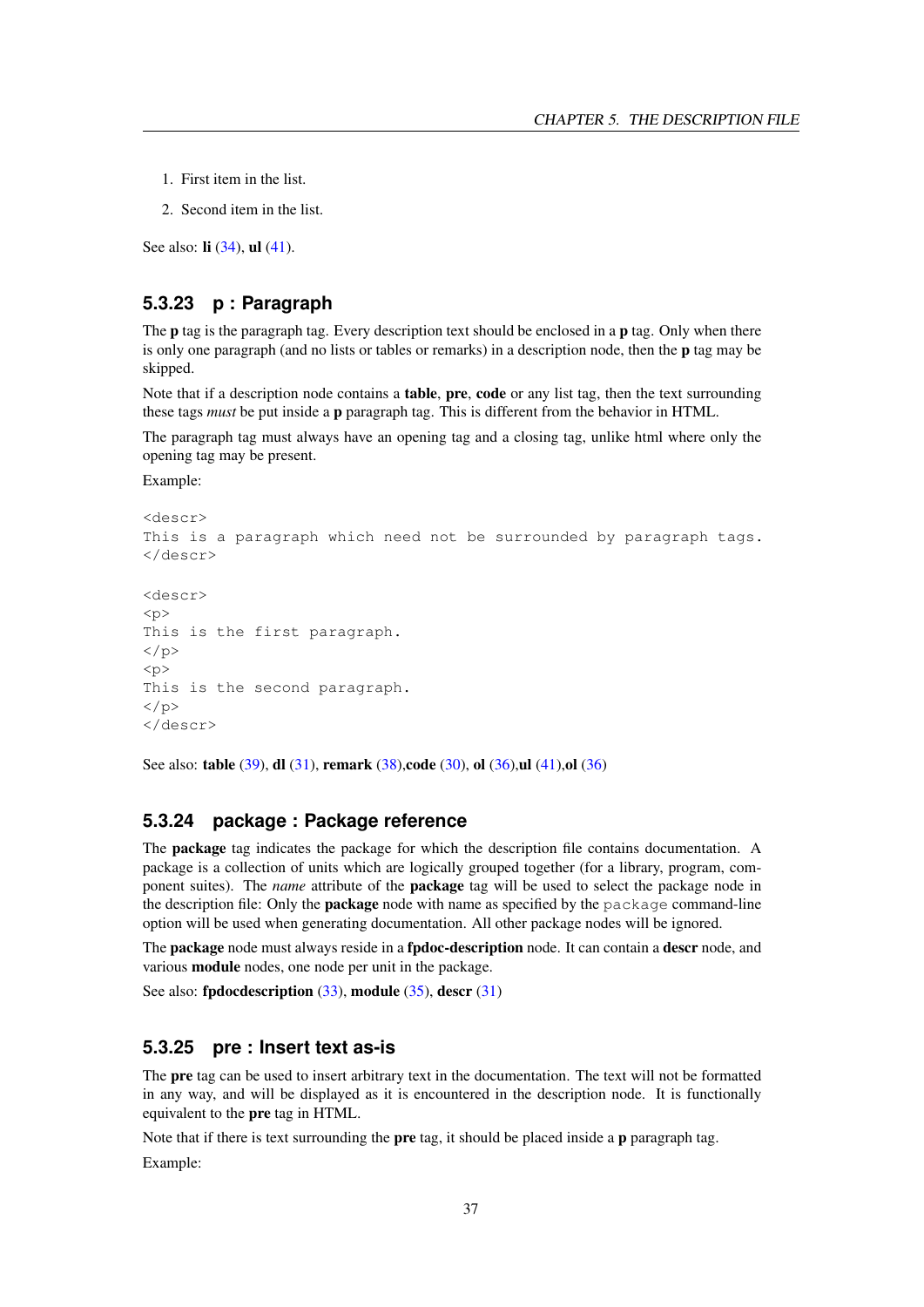```
<pre>
This is some text.
 This is some more text
    And yet more text...
</pre>
```
This will be typeset as:

```
This is some text.
 This is some more text
    And yet more text...
```
See also: **code** [\(30\)](#page-30-2), **p** [\(37\)](#page-37-0)

# <span id="page-38-0"></span>**5.3.26 printshort : insert short description**

A printshort tag can be used to insert the short description of an element in the current text. The name of the element whose short description must be printed must be given in the *id* attribute. Typical use for this is to repeat the elements of an enumerated type when discussion function results or possible parameter values.

Example:

```
<dl><dt>float_round_nearest_even</dt><dd><printshort id="float_round_nearest_even"/></dd>
<dt>float_round_down</dt><dd><printshort id="float_round_down"/></dd>
<dt>float_round_up</dt><dd><printshort id="float_round_up"/></dd>
<dt>float_round_to_zero</dt><dd><printshort id="float_round_to_zero"/></dd>
```
# <span id="page-38-1"></span>**5.3.27 remark : format as remark**

A remark tag can be used to make a paragraph stand out. The remark is equivalent to the p tag, but it's contents is formatted in a way that makes it stand out from the rest of the text.

Note that any text before or after the **remark** tag must be enclosed in paragraph (**p**) tags.

Example:

```
<p>Normal text.</p>
<remark>
This text will stand out.
</remark>
<p>Again normal text.</p>
```
Will be formatted as Normal text.

Remark This text will stand out.

Again normal text.

See also: **p** [\(37\)](#page-37-2), **code** [\(30\)](#page-30-2), **pre** (37)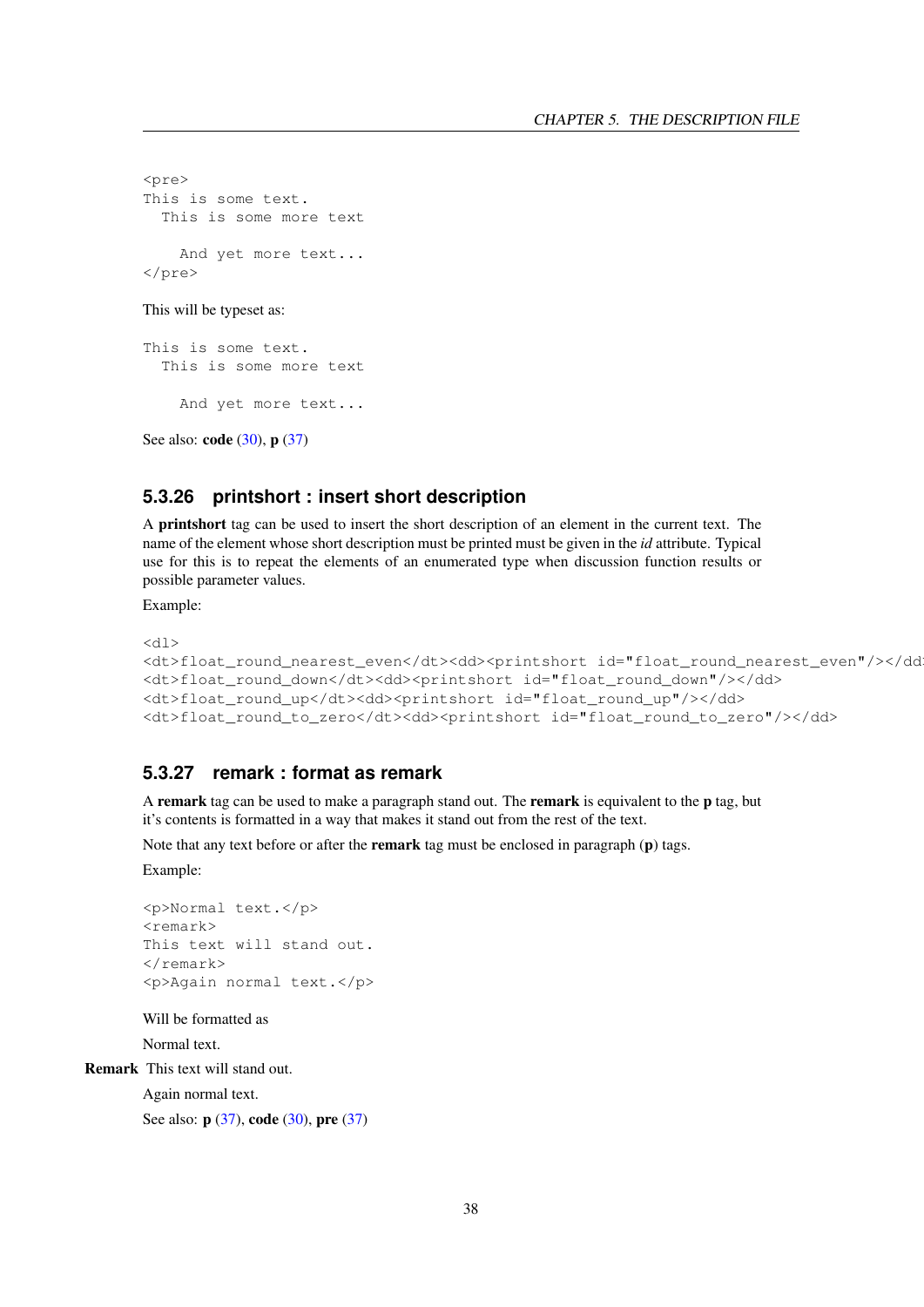#### <span id="page-39-0"></span>**5.3.28 seealso : Cross-reference section**

The seealso section can occur inside any element tag, and will be used to create a list of crossreferences. The contents of the seealso tag is a list of link tags. No other text is allowed inside this tag. Note that both the long and short form if the link tag may be used.

Example:

```
<seealso>
<link id="TStrings"/>
<link id="TStringList.Create">Create</link>
</seealso>
```
See also: link  $(34)$ , element  $(32)$ 

#### <span id="page-39-1"></span>**5.3.29 short : Short description**

The short description is used to give a short description of an identifier. If possible, the description should fit on a single line of text. The contents of this tag will be used for the following purposes:

- Used as the synopsis on a page that describes an identifier.
- Used in overviews of constants, types, variables, record fields, functions and procedures, classes, and for method and property listings of classes.
- Replaces the descr tag in an element if no descr tag is present.
- In the description of an enumerated type, the enumeration values are typeset in a table, each row containing the name of the value and the short description.
- In the description of a function or procedure that accepts arguments, the arguments are followed by their short description.
- In the declaration of a class or record, each method, field or property is followed by the short description.

Example:

```
<element name="MyEnum.meOne">
<short>First element of MyEnum</short>
</element>
```
See also: element [\(32\)](#page-32-1), descr [\(31\)](#page-31-0)

## <span id="page-39-2"></span>**5.3.30 table : Table start**

The table tag starts a table, as in HTML. A table can contain  $tr$  (table row), the (table header row) or caption tags. Any text surrounding the table must be enclosed in paragraph tags (p).

Example:

```
<table>
<caption>
<var>TALignment</var> values and their meanings.
</caption>
<th><td>Value</td><td>Meaning</td></th>
```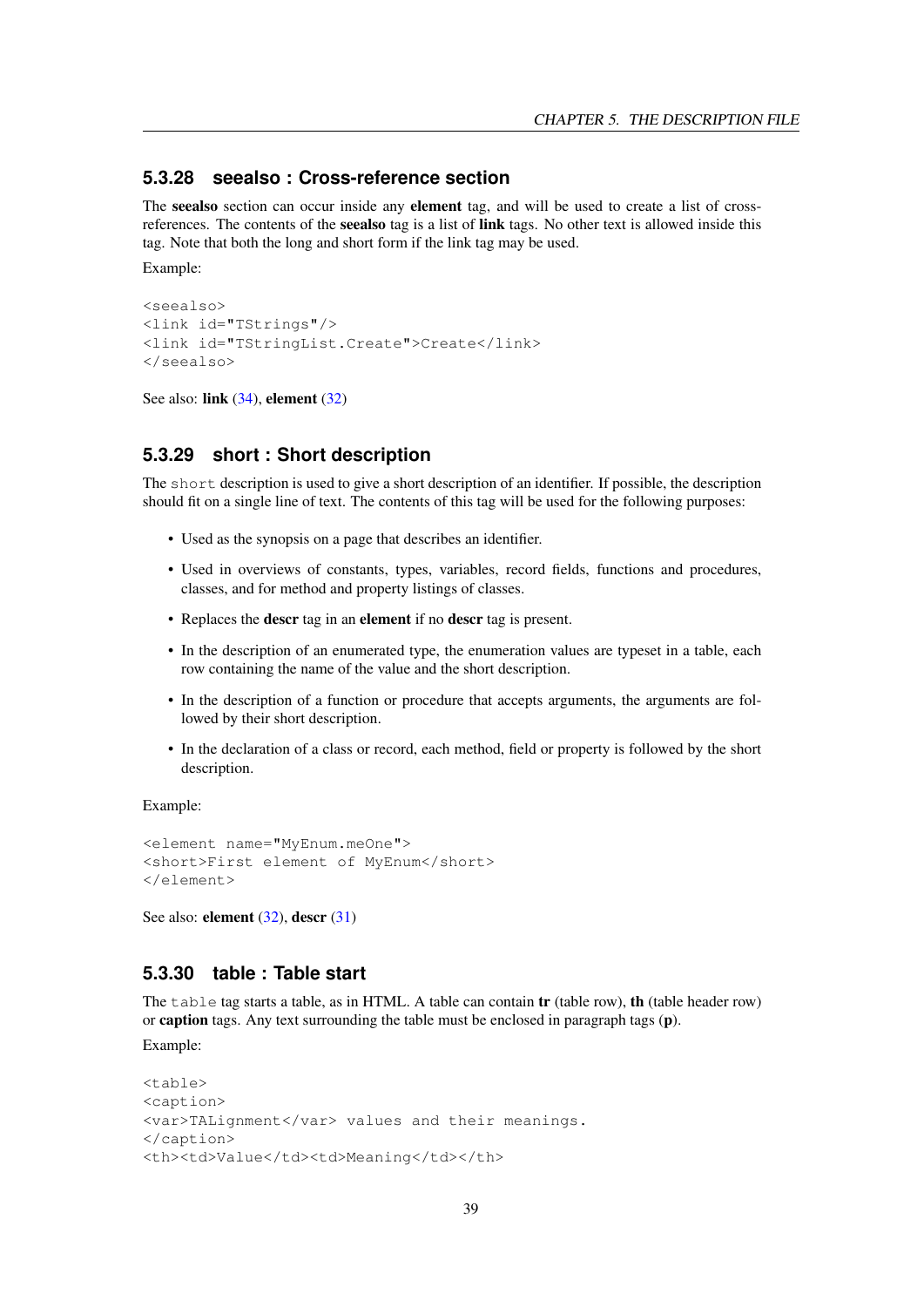```
<tr>
  <td><var>taLeftJustify</var></td>
  <td>Text is displayed aligned to the left.</td>
\langle/tr>
<tr>
  <td><var>taRightJustify</var></td>
  <td>Text is displayed aligned to the right</td>
\langletr>
<tr>
  <td><var>taCenter</var></td>
  <td>Text is displayed centred.</td>
\langletr>
</table>
```
Will be formatted approximately as follows:

| Value          | Meaning                                |
|----------------|----------------------------------------|
| taLeftJustify  | Text is displayed aligned to the left. |
| taRightJustify | Text is displayed aligned to the right |
| taCenter       | Text is displayed centred.             |
|                |                                        |

See also: th  $(40)$ , caption  $(30)$ , tr  $(41)$ , p  $(37)$ 

# <span id="page-40-0"></span>**5.3.31 td : Table cell**

The **td** tag is used to denote one cell in a table. It occurs inside a **tr** or **th** tag, and can contain any text and formatting tags.

Example:

```
<table>
<tr><td>Cell (1,1)</td><td>Cell (2,1)</td></tr>
<tr><td>Cell (1,2)</td><td>Cell (2,2)</td></tr>
</table>
```
Will be formatted approximately as

Cell (1,1) Cell (2,1) Cell (1,2) Cell (2,2)

See also: **table**  $(39)$ , **th**  $(40)$ , **tr**  $(41)$ 

# <span id="page-40-1"></span>**5.3.32 th : Table header**

The th table header tag is used to denote the first row(s) of a table: It (they) will be made up differently from the other rows in the table. Exactly how it is made up depends on the format. In printed documentation (latex) a line will be drawn under the row. In HTML, the font and background may be formatted differently.

The th tag can only occur inside a table tag, and can contain only td tags.

Example:

```
<table>
<th><td>Cell (1,1)</td><td>Cell (2,1)</td></th>
<tr>>td>Cell (1,2)</td><td>Cell (2,2)</td></tr>
</table>
```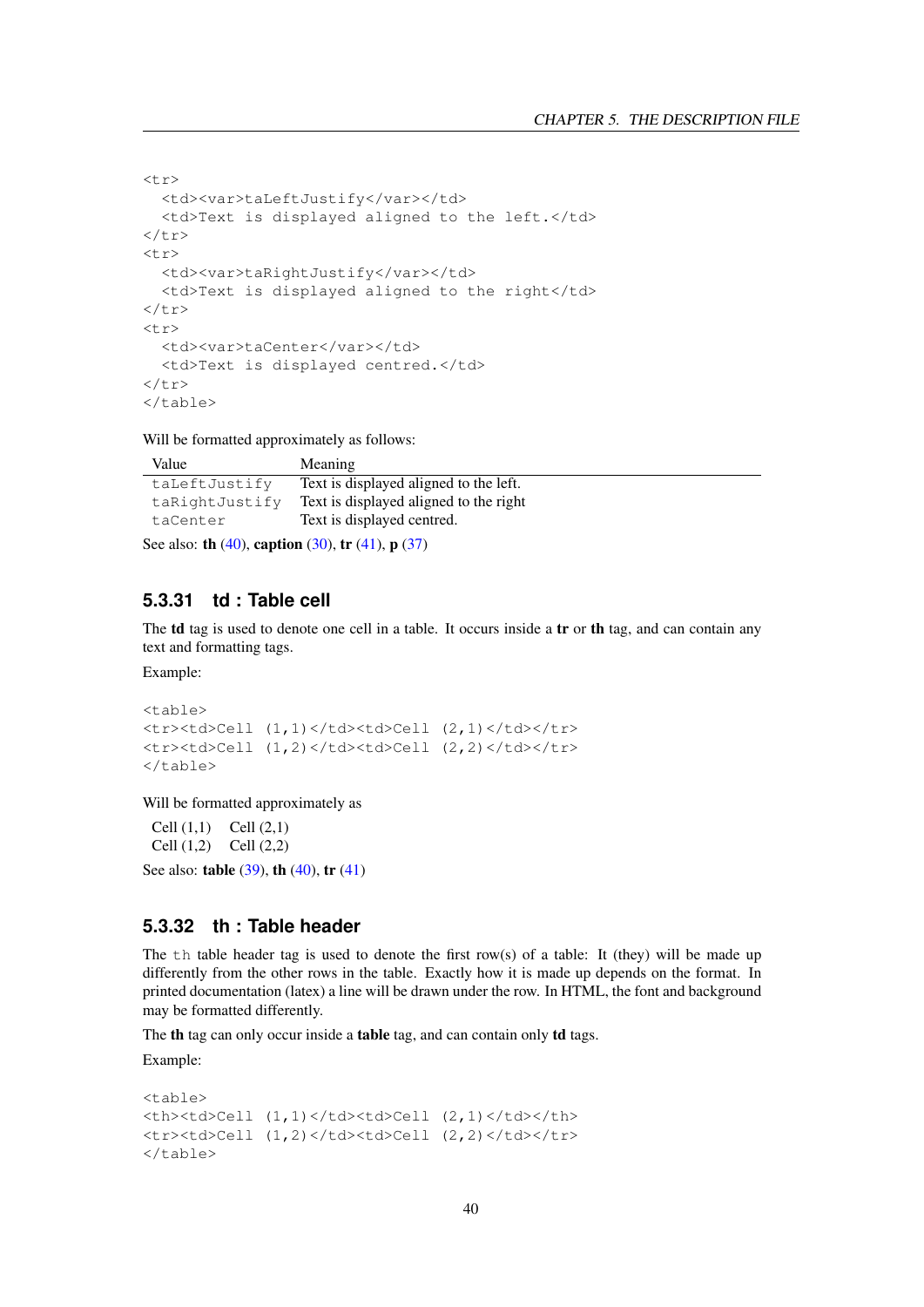Will be formatted approximately as

Cell (1,1) Cell (2,1) Cell  $(1,2)$  Cell  $(2,2)$ See also: **tr** [\(41\)](#page-41-1), **table** [\(39\)](#page-39-2)

# <span id="page-41-0"></span>**5.3.33 topic : Topic section**

The topic tag starts a topic page or section. A topic page or section is not linked to an identifier in some unit: it exists by itself. It must be inside a package or module tag. It must have a *name* attribute (for cross-referencing). If it appears inside a package, it can be nested: a topic may be inside another topic tag.

```
<module name="CRT">
<topic name="UsingKeyboard">
<short>Using the keyboard functions</short>
<descr>
To use the keyboard functions of the CRT unit, one...
</descr>
</topic>
```
# <span id="page-41-1"></span>**5.3.34 tr : table row**

The **tr** tag denotes a row in a table. It works the same as in HTML. It can occur only in a **table** tag, and should contain only td table data tags.

Example:

```
<table>
<tr>>td>Cell (1,1)</td><td>Cell (2,1)</td></tr>
<tr><td>Cell (1,2)</td><td>Cell (2,2)</td></tr>
</table>
```
Will be formatted approximately as

Cell  $(1,1)$  Cell  $(2,1)$ Cell (1,2) Cell (2,2)

See also: **table** [\(39\)](#page-39-2), **th** [\(40\)](#page-40-0), **td** (40)

# <span id="page-41-2"></span>**5.3.35 u : Format underlined**

Example:

Normal text <u>underlined text</u> normal text.

will be formatted as: Normal text underlined text normal text. See also: **i** [\(33\)](#page-33-4), **b** [\(29\)](#page-29-0).

# <span id="page-41-3"></span>**5.3.36 ul : bulleted list**

The ul tag starts a bulleted list. This works as under HTML, with the exception that any text surrounding the list must be enclosed in paragraph tags (p). The list elements should be enclosed in li tags.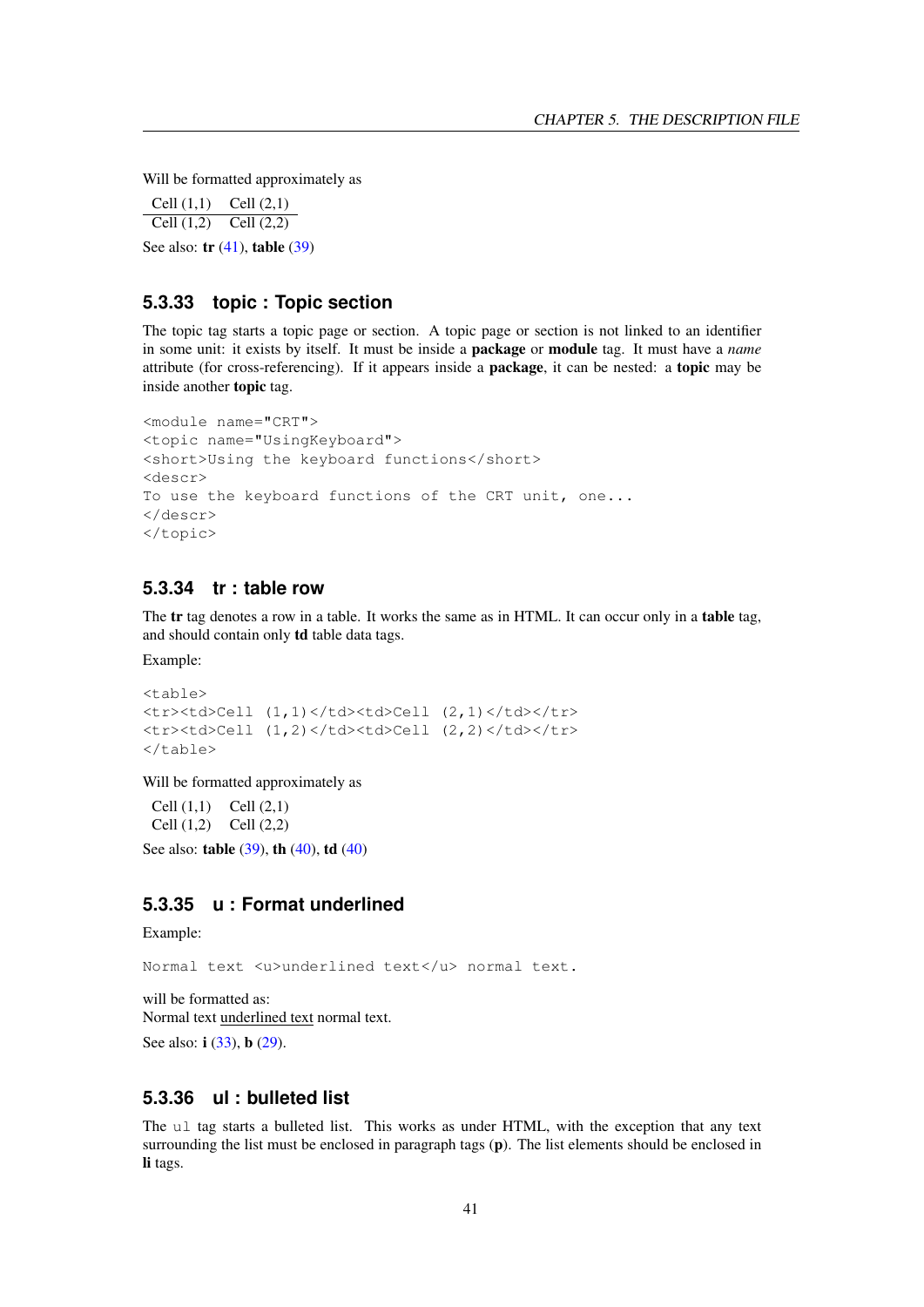Example:

```
<p>some text before</p>
\langle 111 \rangle<li>First item in the list</li>
<li>Second item in the list</li>
\langleul>
```
Will be typeset as:

some text before

- First item in the list.
- Second item in the list.

See also: **li** [\(34\)](#page-34-1), **ol** [\(36\)](#page-36-1).

# <span id="page-42-0"></span>**5.3.37 url : Hyperlink**

The url tag is meant to include an URL to an arbitrary web page. It works much like the link tag, except that any URL may be specified. The attribute *href* specifies the URL to link to. In output formats that support links, the text in the url tag will be the link's text. For other formats, the URL will be printed after the text.

If the url tag does not enclose any text, then the URL itself will be printed.

Examples:

The normal usage is:

```
<url href="http://www.freepascal.org/">Here</url>
is the website of Free Pascal.
```
It will be typeset as:

[Here](http://www.freepascal.org/) is the website of Free Pascal.

The short usage is:

Check out the following site: <url href="http://www.freepascal.org/"/>.

Which will be typeset as:

Check out the following site: [http://www.freepascal.org/.](http://www.freepascal.org/) See also: link [\(34\)](#page-34-2).

#### <span id="page-42-1"></span>**5.3.38 var : variable**

The var tag is used to mark a piece of text as a variable (or, more general, as an identifier). It will be typeset differently from the surrounding text. Exactly how this is done depends on the output format. Example:

The <var>Items</var> property gives indexed access to...

Will be typeset as

The Items property gives indexed access to...

See also: **b** [\(29\)](#page-29-0), **u** [\(41\)](#page-41-2), **i** [\(33\)](#page-33-2), **code** [\(30\)](#page-30-2), **file** (33)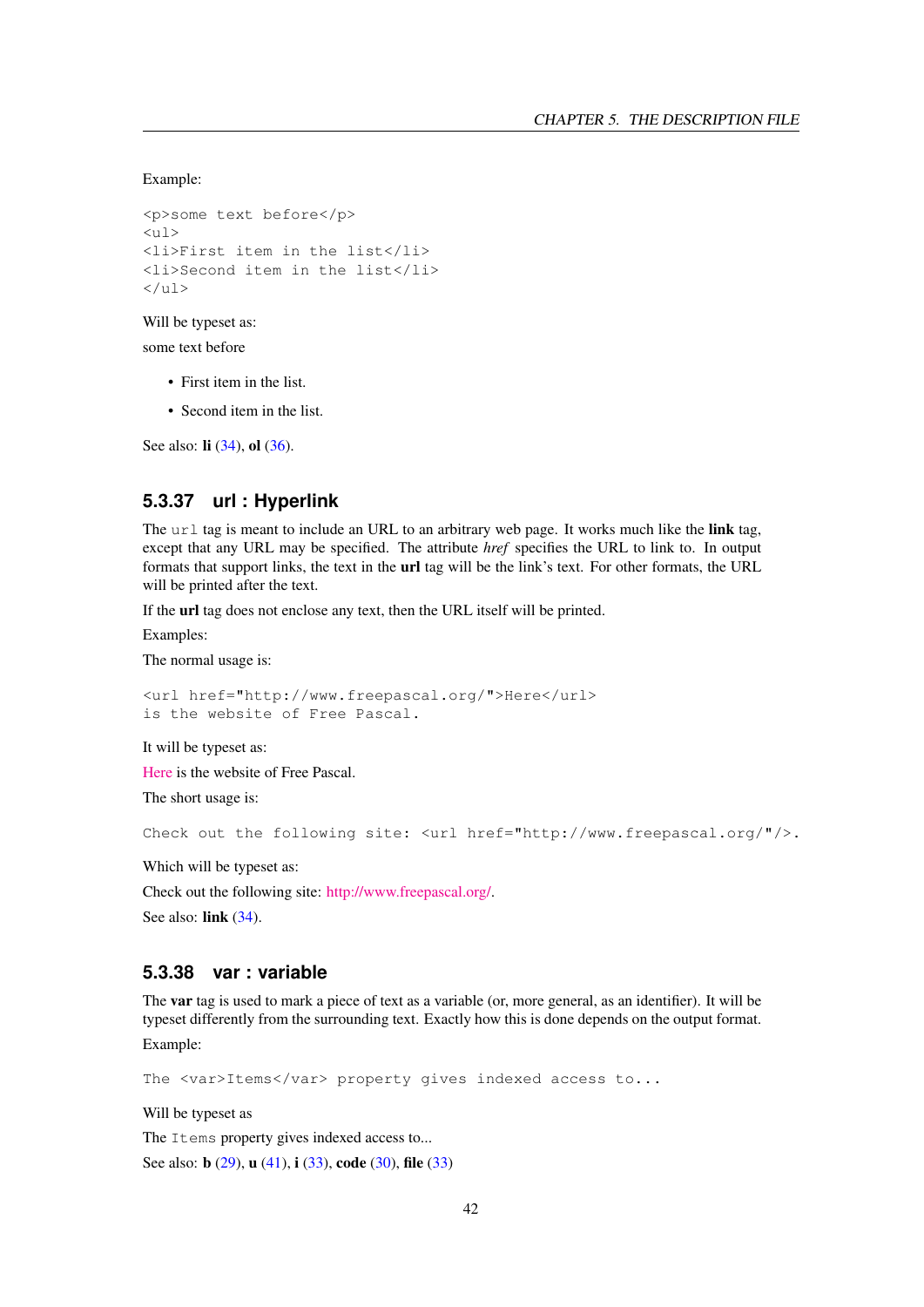# <span id="page-43-0"></span>**5.3.39 version : version info**

The version can be used to give version information: as of what version an identifier appeared or was deprecated. It should be specified below the **element**  $(32)$  tag, and will be output in the documentation. It can contain the same tags as the descr [\(31\)](#page-31-0) tag, and is typeset in the same way.

The following is an example:

```
<element name="myenum">
<descr>
The MyEnum type is a simple enumeration type which is not
really useful, except for demonstration purposes.
</descr>
<version>The myenum type appeared in version 2.1</version>
</element>
```
See also: **element** [\(32\)](#page-32-1), **descr** [\(31\)](#page-31-0), **errors** [\(33\)](#page-33-0), **seealso** [\(39\)](#page-39-0)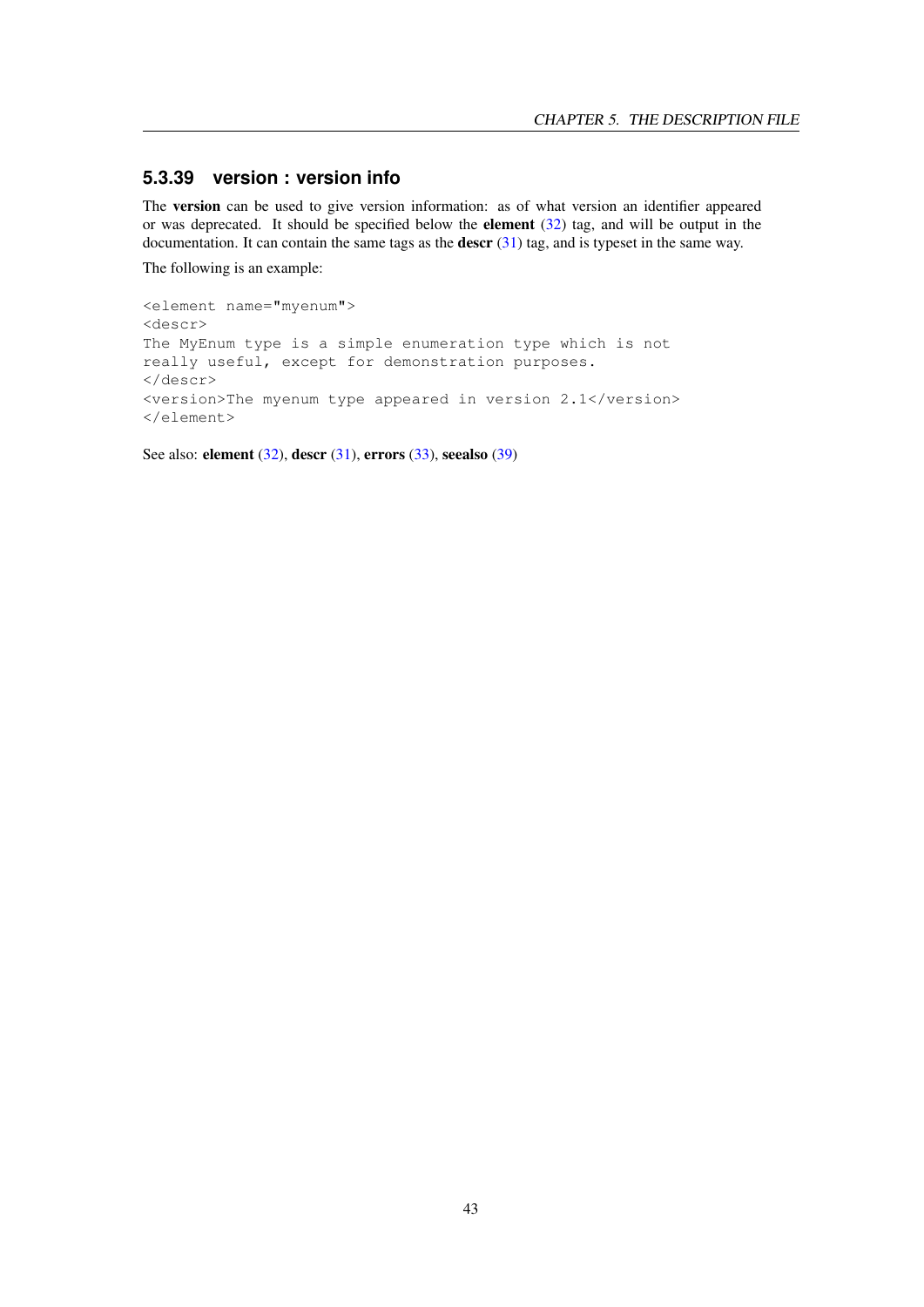# <span id="page-44-0"></span>Chapter 6

# Generated output files.

# <span id="page-44-1"></span>6.1 HTML output

The HTML output consists of the following files, per unit:

- 1. A general unit description with the contents of the module's descr tag. The uses clause is documented here as well. All units in the uses clause together with their short description tags are typeset in a table.
- 2. A listing of all constants in the unit.
- 3. A listing of all types in the unit (except classes).
- 4. A listing of all variables in the unit.
- 5. A listing of all functions/procedures in the unit.
- 6. A listing of all classes in the unit.
- 7. An index page per unit and per package. This is an index page, listing all top-level identifiers in the current unit or all units of the package.

All these overviews are hyperlinked to pages which contain the documentation of each identifier. Each page starts with the name of the identifier, plus a synopsis (made from the short tag's contents). After that follows the declaration, and the description. The description is filled with the descr node of the identifiers element tag.

If an errors tag was present, an 'Errors' section follows the description. Similarly, if there is a seealso tag, a 'See also' section with cross-reference links is made.

For classes, the declaration contains hyperlinks to separate pages which document all the members of the class. Each member in the declaration is followed by the short tag of the member's element tag, if one exists. As an extra, the class hierarchy is given, plus links to pop-up pages (if JavaScript is available, otherwise they are normal links) which contain alphabetical or hierarchical listings of the methods, fields or properties of the class.

For functions and procedures, the declaration will be typeset in such a way that all function arguments (if they are present) are in tabular format, followed by the short description of the argument. If it concerns a function, and a result element exists, the result description will be provided in a separate section, before the actual description.

The declaration of an enumerated type will be laid out in a table, with the enumeration value at the left, and the short description node of the value's element.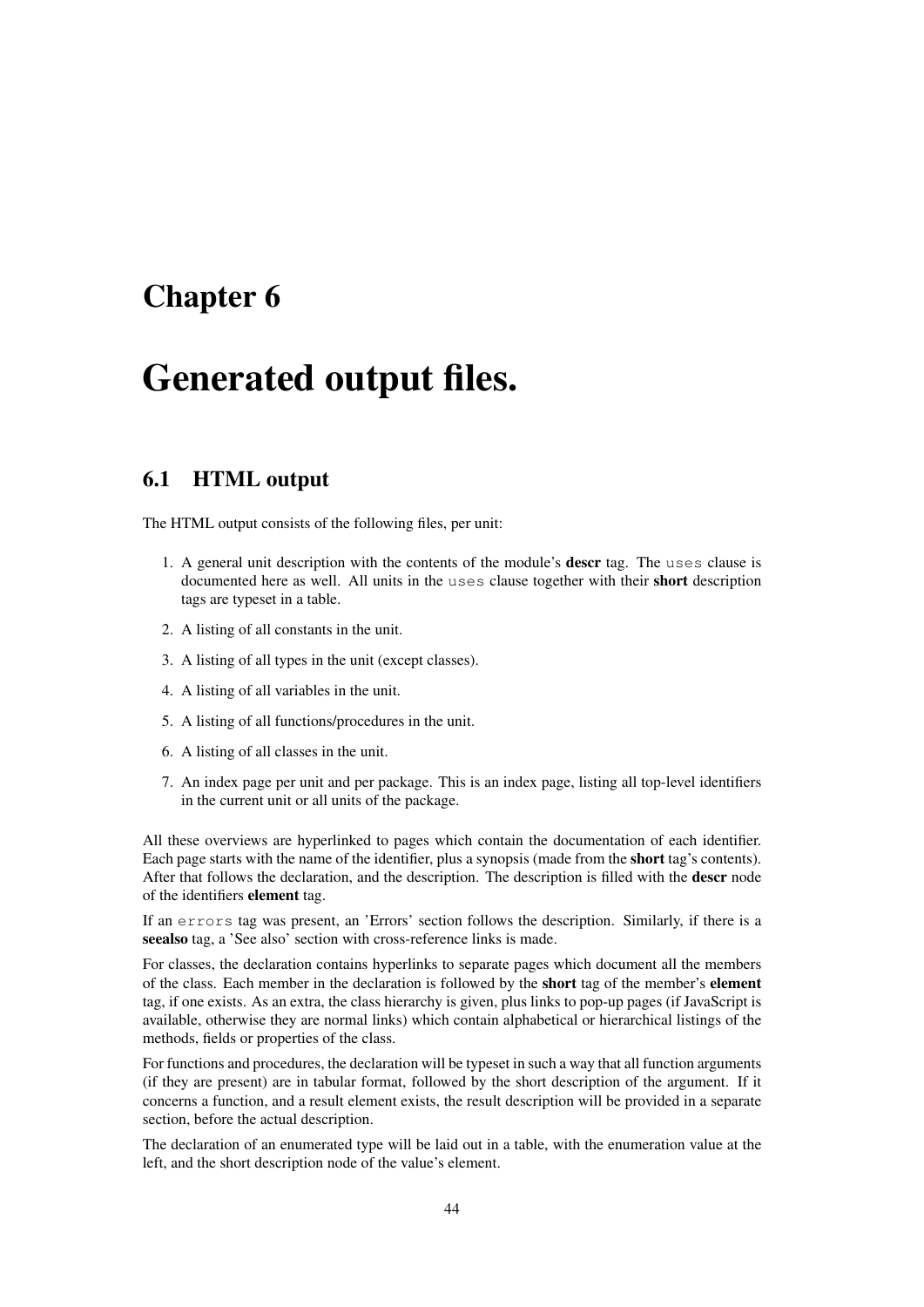# <span id="page-45-0"></span>6.2 Latex output

The latex output is in one big file with the name of the package as specified on the command line. in this file, one chapter is made per unit.

Per unit the following sections are made:

- 1. A section with all constants.
- 2. A section with all types.
- 3. A section with all variables.
- 4. A section with all functions and procedures.
- 5. A section per declared class.

For the constants, types and variables, the declaration is given, followed by the descr node of the element corresponding to the identifier. All other nodes are ignored.

For functions and procedures, a subsection is made per procedure or function. This subsection consists of a list with the following entries:

Synopsis filled with the contents of the short tag.

Declaration Filled with the declaration of the function.

Arguments A tabular description of all arguments, if short tags are found for them.

Description Description of the function. Filled with the contents of the descr tag.

Errors Description of any error conditions. Filled with the contents of the errors tag.

See Also Cross-references to other functions. Filled with the contents of the seealso tag.

For classes, a subsection is made with an overview of implemented methods. Then a subsection is presented with available properties.

Then follows a subsection per method. These are formatted as a function, with an additional Visibility list element, giving the visibility of the function.

After the methods, a list of properties is given , formatted as a method, with an additional Access list element, specifying whether the property is read/write or not.

# <span id="page-45-1"></span>6.3 CHM output

The chm output in FPDOC is actually inherited from the HTML backend so everything that applies to the HTML backend applies to the chm backend, except that all generated HTML files are written directly to a stream. After all the HTML files are generated the compression is begun. Once all the auto generated files are compressed, if the –other-files option is used these files are collected and compressed. Now if the –auto-index or –auto-toc are used the Index and Table of Contents are created and the compression is finished.

# <span id="page-45-2"></span>6.4 TXT output

The text output in FPDOC is a single TXT file. It shares the same structure as the LaTeX output.